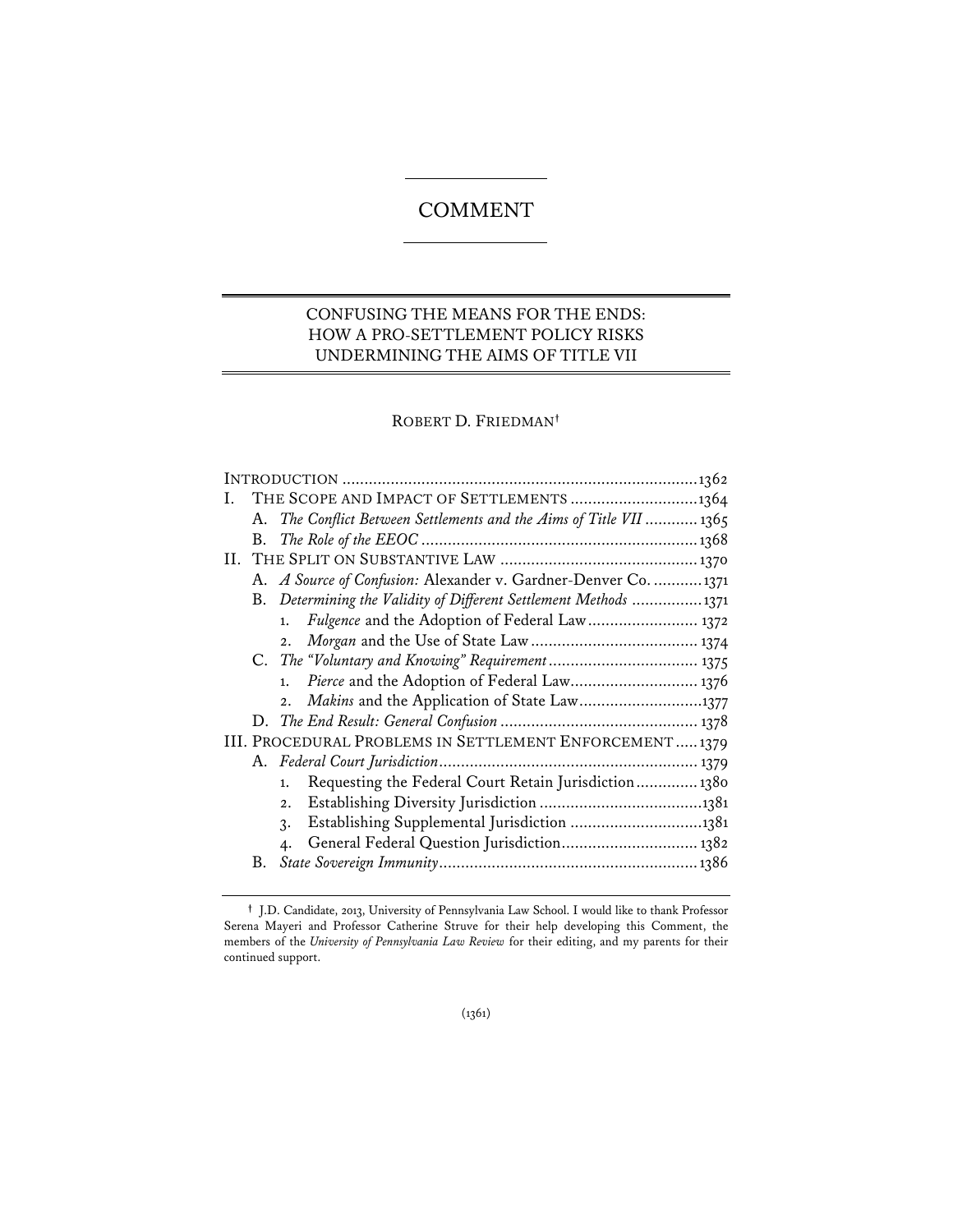| C. The Counterintuitive Exhaustion Requirement  1389 |    |                                                                |  |
|------------------------------------------------------|----|----------------------------------------------------------------|--|
|                                                      |    |                                                                |  |
|                                                      |    | A. Impact on the Consequences of Settlements and               |  |
|                                                      |    |                                                                |  |
| В.                                                   |    |                                                                |  |
|                                                      |    | C. Impact on States' Ability to Assert Sovereign Immunity 1395 |  |
|                                                      |    |                                                                |  |
|                                                      | 1. |                                                                |  |
|                                                      | 2. | Creation of Federal Law Versus                                 |  |
|                                                      |    |                                                                |  |
|                                                      | a. |                                                                |  |
|                                                      |    | b. The Conflict Between State Law and a                        |  |
|                                                      |    |                                                                |  |
|                                                      |    | The Uniquely Federal Interest  1403                            |  |
|                                                      |    | ii.<br>The Existence of a Significant Conflict 1405            |  |
|                                                      | c. | The Effect on Commercial Relationships1406                     |  |
|                                                      |    |                                                                |  |
|                                                      |    |                                                                |  |

#### INTRODUCTION

When analyzing cases arising from disputes over Title VII**<sup>1</sup>** settlements, courts often begin with the proposition that Congress intended to encourage voluntary settlement of employment discrimination claims.**<sup>2</sup>** As a result, courts resolve many issues attendant to the settlement process with the aim of furthering this policy but without proper consideration of the policy's effect on the underlying goals of the statute. Although Title VII suits are not settled significantly more than are other claims,**<sup>3</sup>** approximately seventy percent of all employment discrimination claims end in settlement,**4** creating a potential for the settlement scheme to undermine or, if properly

**<sup>1</sup>** Title VII of the Civil Rights Act of 1964, 42 U.S.C. § 2000e *et seq.* (2006).

**<sup>2</sup>** *See, e.g.*, Carson v. Am. Brands, Inc., 450 U.S. 79, 88 n.14 (1981) ("In enacting Title VII, Congress expressed a strong preference for encouraging voluntary settlement of employment discrimination claims."); *see also* United States v. Brennan, 650 F.3d 65, 85 (2d Cir. 2011).

**<sup>3</sup>** *See* Stewart J. Schwab & Michael Heise, *Splitting Logs: An Empirical Perspective on Employment Discrimination Settlements*, 96 CORNELL L. REV. 931, 933 (2011).

**<sup>4</sup>** Kevin M. Clermont & Stewart J. Schwab, *How Employment Discrimination Plaintiffs Fare in Federal Court*, 1 J. EMPIRICAL LEGAL STUD. 429, 440 (2004). Scholars continue to rely on this percentage. *See, e.g.*, Minna J. Kotkin, *Outing Outcomes: An Empirical Study of Confidential Employment Discrimination Settlements*, 64 WASH. & LEE L. REV. 111, 112-13 (2007); Schwab & Heise, *supra* note 3, at 932.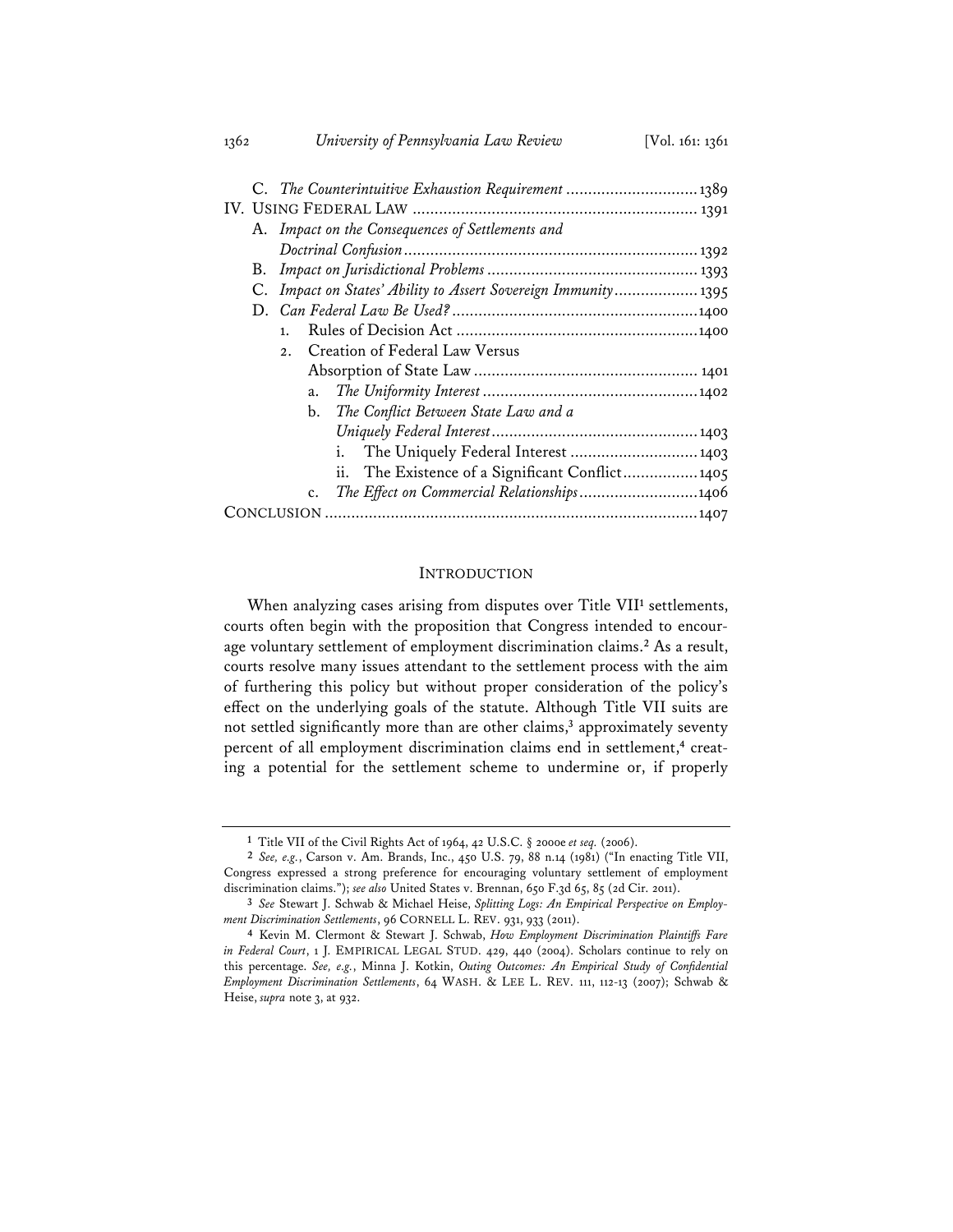executed, enhance Title VII's substantive aims.**<sup>5</sup>** In addition, even before employees bring their claims to court, a significant number of Title VII complaints lodged with the Equal Employment Opportunity Commission (EEOC)**<sup>6</sup>** are resolved through the EEOC's mandatory "conciliation" process.**<sup>7</sup>** In this respect, the pro-settlement policy has yielded its intended result. However, simply counting the number of settlements masks the more complicated (and meaningful) question of whether the pro-settlement policy is truly facilitating compliance with the substantive goals of Title VII.**<sup>8</sup>**

The frequency of employment discrimination settlements has spawned a growing and scattered body of case law on the enforcement of settlement agreements.**<sup>9</sup>** Courts have long split on whether to apply federal or state law when considering the validity of a settlement,**<sup>10</sup>** but their analyses tend to address the issue of a settlement's validity somewhat narrowly. Courts rarely acknowledge the systemic impact of the push to settle. Similarly, their analyses frequently fail to take account of the considerable substantive and procedural obstacles facing employees who seek to enforce or, in some cases, avoid allegedly invalid settlements.

This Comment attempts to connect these two distinct but related problems—the frequency of settlements on the one hand, and the failure of the law governing settlements to account for Title VII's policy aims on the other—and argues that the adoption of federal common law would provide a mechanism for mitigating the current flaws in the administration of Title

**<sup>5</sup>** Schwab & Heise, *supra* note 3, at 932.

**<sup>6</sup>** The EEOC is an executive office, headed by five presidential appointees, and is the federal government's enforcement unit for Title VII. It receives complaints, investigates allegations, negotiates between employees and employers, and, when all else fails, brings enforcement actions. *See generally* 42 U.S.C. § 2000e-4 (creating the EEOC and outlining its roles and responsibilities); *About the EEOC: Overview*, EEOC, http://www.eeoc.gov/eeoc/index.cfm (last visited Mar. 15, 2013) (summarizing the EEOC's role at various stages of employment discrimination claims).

**<sup>7</sup>** *See* 42 U.S.C. § 2000e-5 (outlining the conciliation process).

**<sup>8</sup>** *Cf.* Owen M. Fiss, *Against Settlement*, 93 YALE L.J. 1073, 1085 (1984) (arguing against settlements on the theory that the duty of judges "is not to maximize the ends of private parties . . . but to explicate and give force to the values embodied in authoritative texts such as the Constitution and statutes").

**<sup>9</sup>** *See, e.g.*, Daniel P. O'Gorman, *A State of Disarray: The "Knowing and Voluntary" Standard for Releasing Claims Under Title VII of the Civil Rights Act of 1964*, 8 U. PA. J. LAB. & EMP. L. 73, 73- 74, 85-108 (2005) (stating, with respect to the "knowing and voluntary" standard for entering into a settlement, that "the law governing when a court should enforce a person's purported waiver or release of claims under Title VII . . . is in disarray" and analyzing the confusion in the case law).

**<sup>10</sup>** *Compare* Morgan v. S. Bend Cmty. Sch. Corp., 797 F.2d 471, 474-78 (7th Cir. 1986) (concluding that state law applies), *with* Fulgence v. J. Ray McDermott & Co., 662 F.2d 1207, 1209 (5th Cir. 1981) (concluding that federal law applies).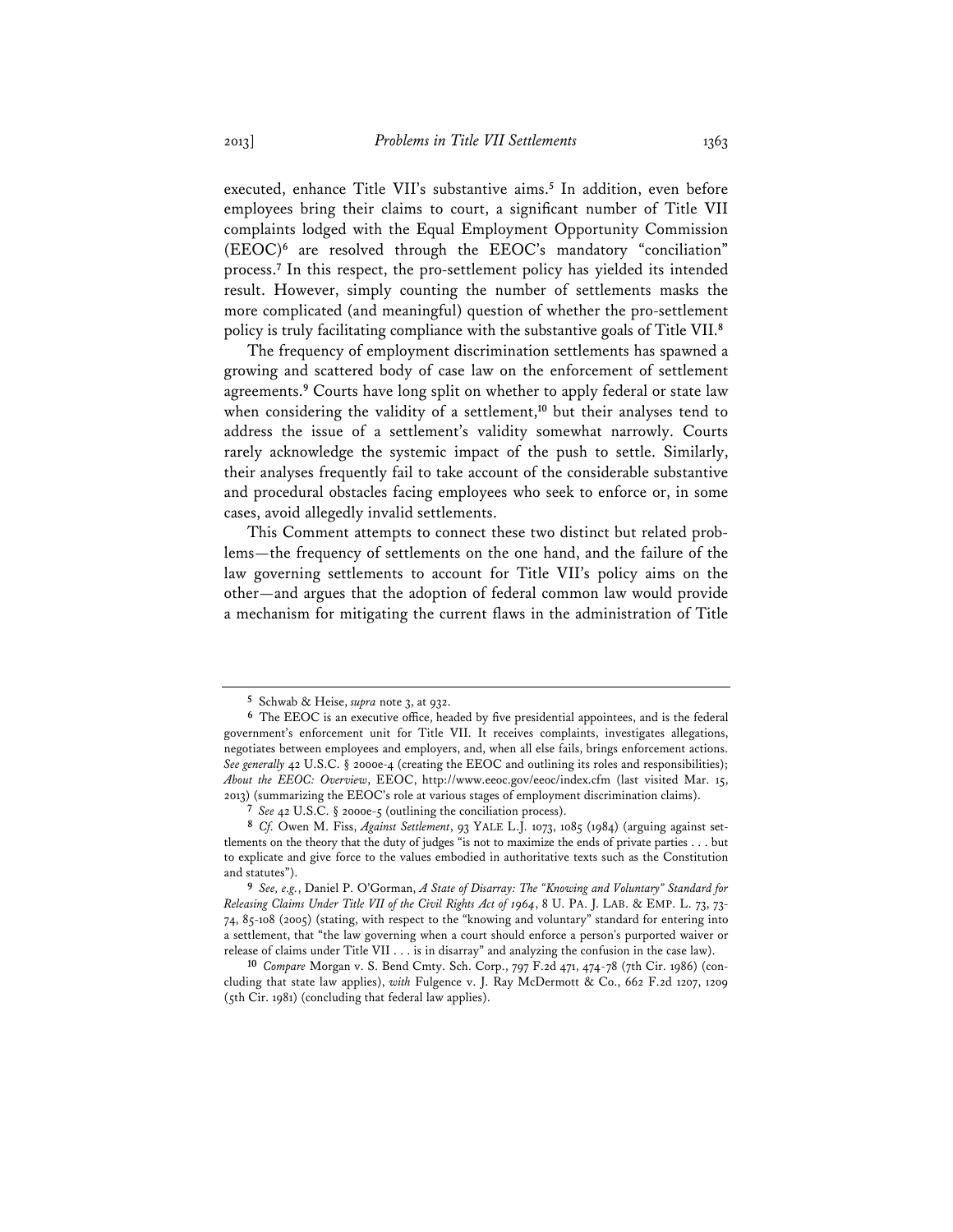VII and connected settlements.**<sup>11</sup>** Part I of this Comment addresses the scope and impact of Title VII settlements and considers the particularly troubling proliferation of confidential settlements. Part II reviews the current split between courts that apply federal law and those that apply state law as the substantive rules of decision governing settlementenforcement suits. Part III considers the procedural hurdles facing employees who attempt to enforce settlements. The current state of the law creates a number of difficulties for employees who seek to adjudicate their claims in federal court, creates unwarranted challenges for state employees, and imposes an unnecessary administrative exhaustion requirement.

Finally, Part IV argues that the myriad obstacles facing employees suggest that private settlement provides an insufficient remedy and that the current state of affairs creates a significant conflict with the strong federal interests that Title VII endeavors to promote. As a result, this Comment advocates an important but partial solution to this problem—courts should apply federal rules of decision to suits that attempt to enforce Title VII settlements. The suggestion to apply federal common law is made with full awareness of the strong trend against judicial lawmaking in federal courts. Indeed, the aim of Parts I–III is to convince the reader that it is worth waging that uphill battle. Ultimately, this Comment concludes that application of federal common law is justifiable, would help ensure access to federal courts, and would arm those courts with the tools necessary to begin mitigating the negative consequences of the current systemic push to settle.

# I. THE SCOPE AND IMPACT OF SETTLEMENTS

The law governing Title VII settlements and the procedural hurdles it creates for parties to a settlement take on increased importance in light of the sheer volume of settlement agreements. A 2004 study of employment discrimination cases filed in federal court from 1979 through 2000 provides a glimpse of the role settlements play in effectuating Title VII.**<sup>12</sup>** During the twenty one–year period studied, over 185,000 employment discrimination cases (approximately seventy percent of all employment discrimination cases filed) ended in settlement.**<sup>13</sup>** Many of these settlements took place under conditions that suggest unequal bargaining power.

**<sup>11</sup>** Although settlements undoubtedly have an impact on the administration and effectiveness of other employment discrimination statutes, this Comment focuses exclusively on settlements of Title VII claims.

**<sup>12</sup>** *See* Clermont & Schwab, *supra* note 4, at 432-38.

**<sup>13</sup>** *Id.* at 440. The data mainly concerned Title VII claims, but § 1981, § 1983, Americans with Disabilities Act (ADA), Age Discrimination in Employment Act (ADEA), and Family and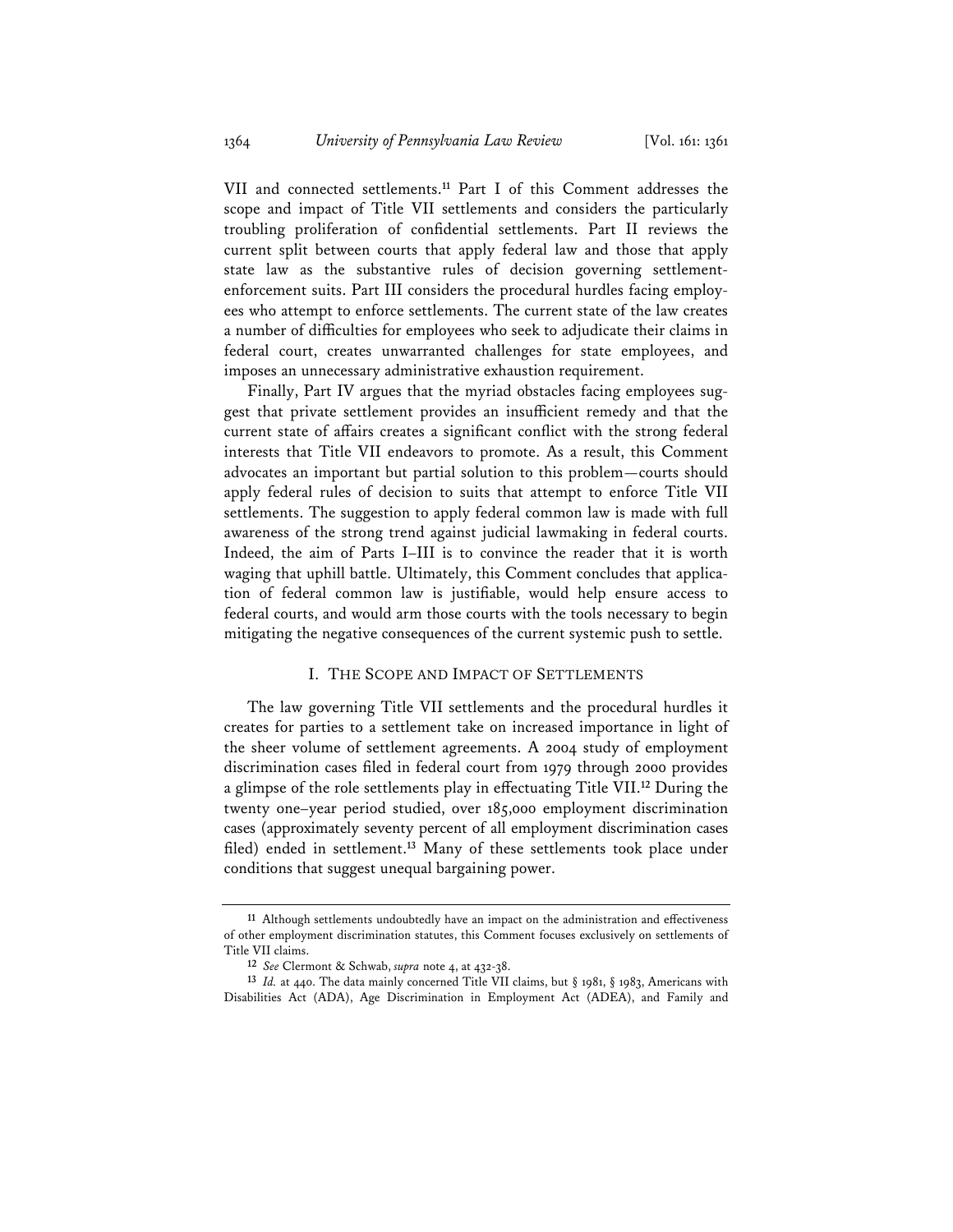### A*. The Conflict Between Settlements and the Aims of Title VII*

Though Congress encourages settlement of employment discrimination claims, settlements threaten Title VII's two substantive goals: compensating victims of employment discrimination and deterring future discrimination in the workplace.**<sup>14</sup>** The impact of settlements on Title VII's deterrence aim is largely a result of contract bargaining dynamics. An employer will offer only enough money or benefits to coax an employee into settling, and the employee is under no obligation to negotiate on behalf of other employees. Hence, the consideration the employee receives—and for which she bargains—is likely to advance the compensation, not the deterrence, goal.**<sup>15</sup>** Moreover, an employer who is willing to pay can essentially "deregulate by contract," choosing to continue a potentially unlawful practice in the hope that other employees are either willing to settle**<sup>16</sup>** or willing to refrain from raising complaints in the first place.**<sup>17</sup>** Employers successful in carrying out such a strategy can delay or entirely avoid true Title VII compliance.

The frequency of confidential settlements exacerbates the threat to the deterrence aim. One federal magistrate judge estimated that eighty-five to ninety percent of employment discrimination settlements include a confidentiality provision.**18** As the EEOC has argued, substantial public settlements at least signal to employers that they are subject to liability if they do not cease unlawful practices. Even if public settlements are not substantial, an individual employer still risks embarrassment and unfavorable publicity should the settlement be disclosed, as a settlement implies that unlawful

Medical Leave Act (FMLA) claims were included, as well. *Id.* at 431. In addition, plaintiffs proceeded pro se in just under twenty percent of all Title VII cases. *Id.* at 434 tbl.1. While pro se litigants did not necessarily occupy the same percentage in original Title VII suits as in settled claims, this statistic is at least suggestive of the possibility that settlements occur between parties with uneven bargaining power.

**<sup>14</sup>** *See, e.g.*, Alexander v. Gardner-Denver Co., 415 U.S. 36, 45 (1974); Indest v. Freeman Decorating, Inc., 164 F.3d 258, 266 (5th Cir. 1999).

**<sup>15</sup>** *See* Eileen Silverstein, *From Statute to Contract: The Law of Employment Relationship Reconsidered*, 18 HOFSTRA LAB. & EMP. L.J. 479, 490-94 (2001) (arguing that deterrence aims are not served when employees settle). It is fair to assume, for example, that some plaintiffs given the choice between personal compensation and workplace-wide management adjustments would choose the former.

**<sup>16</sup>** *Id.* at 493 ("Permitting employers to systematically purchase the right to discriminate—or to be free of the fear of being accused of discriminatory practices—wasn't part of the plan.").

**<sup>17</sup>** *Id.* at 492 (suggesting that "practical" employees may choose not to sue to avoid any stigma when applying for new jobs).

**<sup>18</sup>** Kotkin, *supra* note 4, at 113 n.4.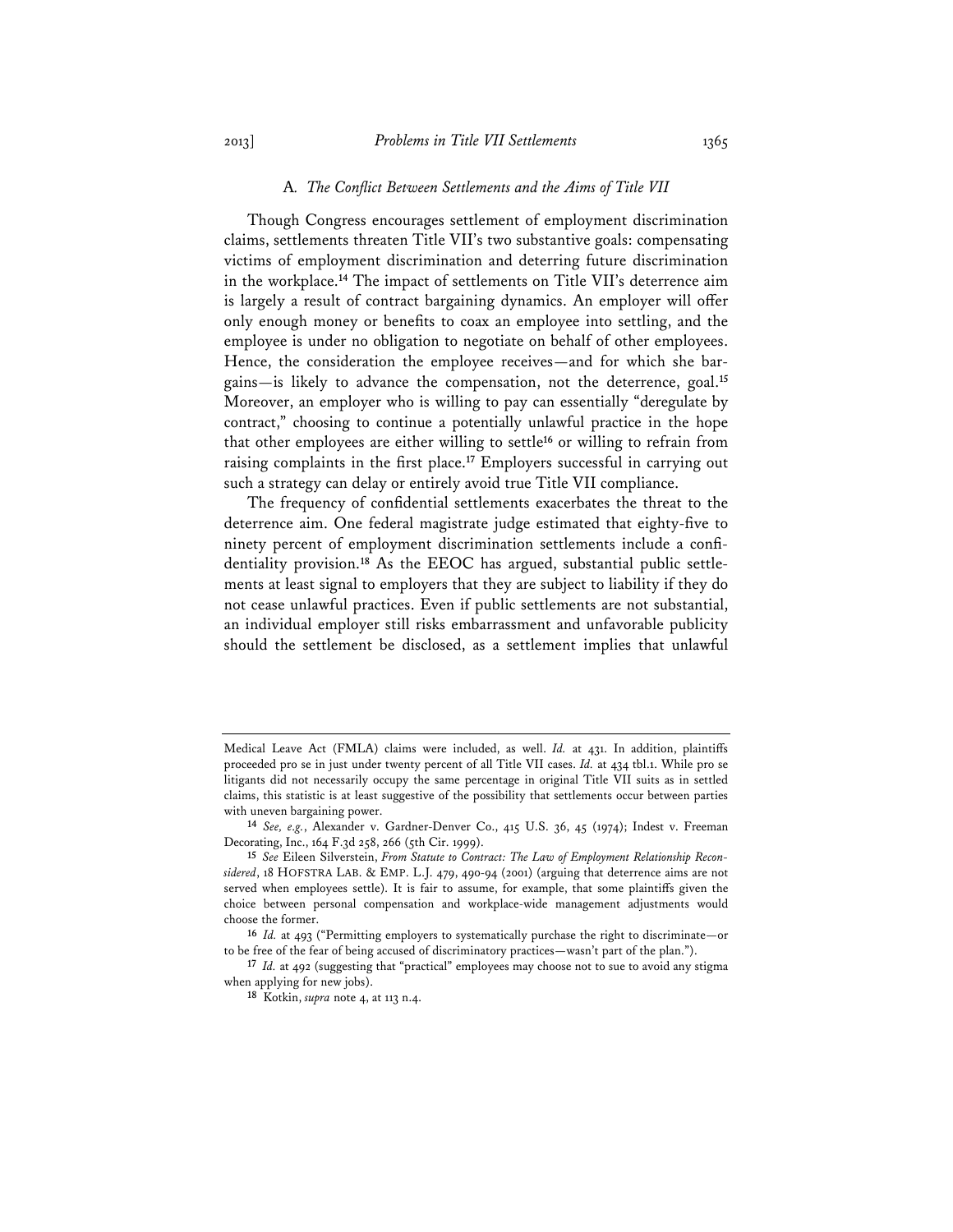activity has occurred.**<sup>19</sup>** These public and defendant-specific deterrence benefits disappear when parties seal the terms of settlement.**<sup>20</sup>**

Settlements also undercut the compensatory aim. Confidential agreements make it more difficult for future plaintiffs to negotiate positive results.**<sup>21</sup>** Without being able to point to previous prevailing plaintiffs, an employee loses significant leverage when bargaining with her employer. Similarly, although all jury trials are subject to some uncertainty,**<sup>22</sup>** an employee reviewing a largely undeveloped case law will find it harder to assess the degree of risk involved when deciding whether to reject a settlement she views as offering inadequate compensation for her injuries.

Furthermore, the prevalence of secret settlements skews public perception and hampers the ability of legislatures and courts to react to the current state of Title VII compliance. As one commentator has bluntly stated, "Because of invisible settlements, no one knows—or has the capacity to determine—what really is going on with employment discrimination litigation."**23** Employers are likely to settle meritorious claims, ever cognizant of the cost and time-consuming nature of trials,**<sup>24</sup>** as well as the risk of facing a jury.**<sup>25</sup>** As a result, the less meritorious claims move forward, and plaintiffs' success rate at trial is significantly lower than it would be absent so many settlements.**<sup>26</sup>** This low success rate creates a perception that Title

**<sup>19</sup>** *See* EEOC v. Rush Prudential Health Plans, No. 97-3823, 1998 WL 156718, at \*4 (N.D. Ill. Mar. 31, 1998). Of course, some would argue that these settlements are simply a cost of doing business and should not be perceived to communicate wrongdoing.

**<sup>20</sup>** *See* David Luban, *Settlements and the Erosion of the Public Realm*, 83 GEO. L.J. 2619, 2658- 59 (1995) (contending that prohibiting secrecy enables settlements "to fulfill at least some of the public values of adjudication").

**<sup>21</sup>** *See* Minna J. Kotkin, *Invisible Settlements, Invisible Discrimination*, 84 N.C. L. REV. 927, 930 (2006) ("[I]nvisible settlements hamper lawyers' efforts to evaluate cases, counsel clients, and negotiate effectively on clients' behalf.").

**<sup>22</sup>** *See* Dru Stevenson, *The Function of Uncertainty Within Jury Systems*, 19 GEO. MASON L. REV. 513, 527-28 (2012) (discussing the "inherent unpredictability" of the jury system); *cf.* McDermott, Inc. v. AmClyde, 511 U.S. 202, 213 (1994) ("[S]ettlement reflects the uncertainty of trial . . . .").

**<sup>23</sup>** Kotkin, *supra* note 21, at 961.

**<sup>24</sup>** *See* Fiss, *supra* note 8, at 1075 (stating that the benefit of settlement is the avoidance of the costs and time of trial); Silverstein, *supra* note 15, at 492 (noting the preference of employers to avoid litigation that is "expensive, emotionally draining, and time-consuming—whether or not the underlying complaint has merit").

**<sup>25</sup>** *Cf. generally* Cass R. Sunstein et al., *Assessing Punitive Damages (with Notes on Cognition and Valuation in Law)*, 107 YALE L.J. 2071, 2094 (1998) (analyzing the unpredictability of punitive damage awards). *But see* Clermont & Schwab, *supra* note 4, at 443 ("In all likelihood juries and judges [in employment discrimination cases] are acting similarly . . . .").

**<sup>26</sup>** *See* Kotkin, *supra* note 21, at 962 (noting that this phenomenon makes it appear as though "most employment discrimination plaintiffs have weak cases and lose at trial" because "employers are quick to settle any case where the plaintiff has a likelihood of success").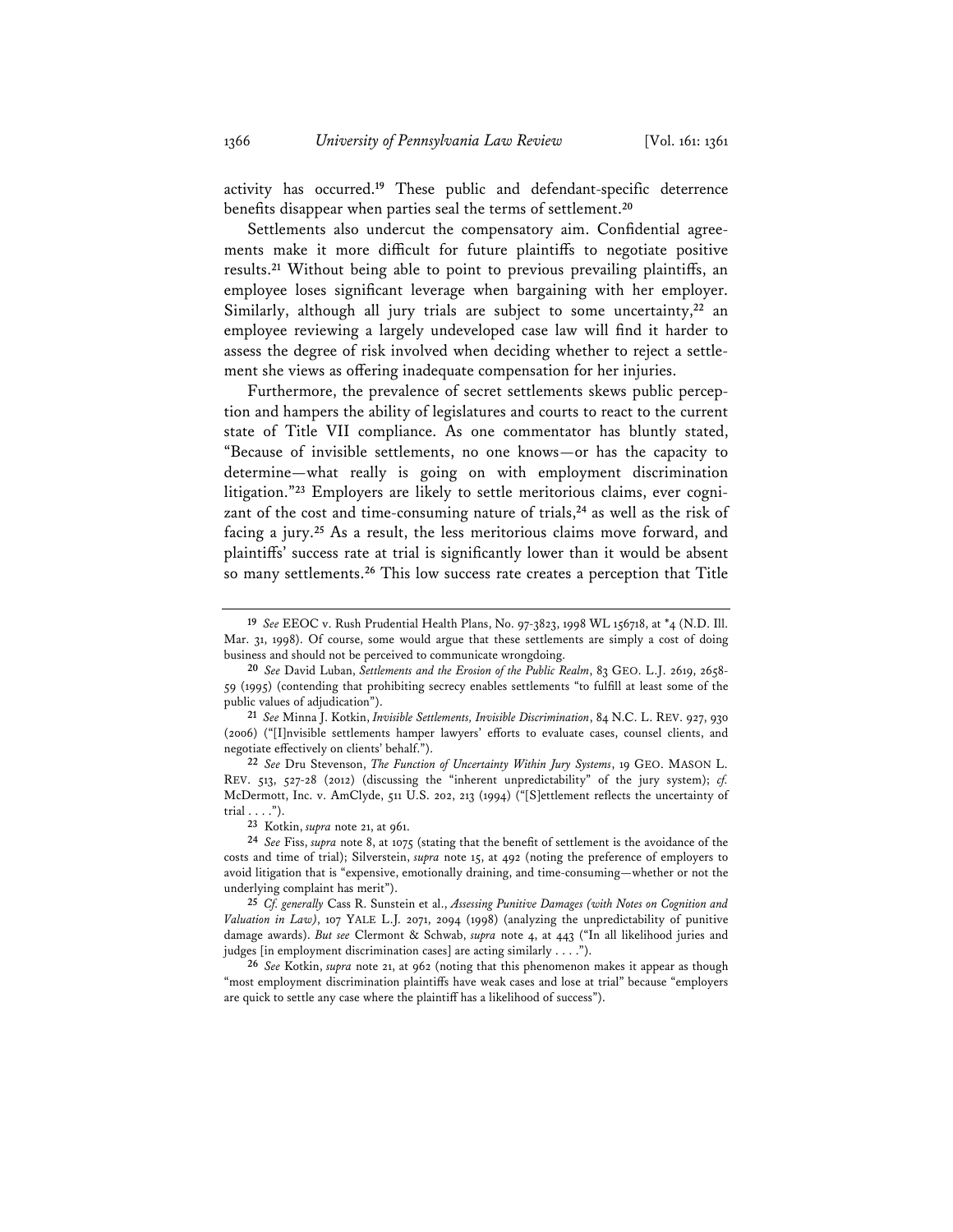VII claims are often frivolous.**<sup>27</sup>** Special interest groups advocating against employment discrimination legislation have used these statistics as ammunition.**<sup>28</sup>** Moreover, some have argued this perception of frivolity can affect the beliefs of judges presiding over Title VII claims.**<sup>29</sup>**

Correcting flaws in employment discrimination legislation also requires significant political capital, and the suppression of meritorious claims caused by settlements makes any (already unlikely) legislative adjustments even more difficult.**<sup>30</sup>** The move toward settlement—especially secret settlements—hides "real life stories" from the public eye and stifles public awareness of current issues in employment discrimination.**<sup>31</sup>**

The frequency of settlements may also prevent Title VII case law from developing, thus leaving little precedent to hold employers liable for engaging in more subtle forms of discrimination.**<sup>32</sup>** This form of discrimination, coined "second generation employment discrimination," lacks the "smoking gun" element of earlier discrimination cases.**<sup>33</sup>** Settlements, which preclude full development of the facts of a case, may obscure "what employment discrimination looks like in this second generation era" and thereby complicate the task judges face when identifying discrimination in cases that are not resolved through settlement.**<sup>34</sup>** Lacking a robust body of precedent, judges may be more hesitant to conclude that an employer is liable for subtler forms of discrimination.**<sup>35</sup>**

**<sup>27</sup>** *See id.*

**<sup>28</sup>** *See id.* at 963 (contending that "conservative interest groups" have "fueled" the perception that employment discrimination claims are often unmeritorious).

**<sup>29</sup>** *See id.* at 931-32 & nn.14-16 (declaring that "judicial hostility sometimes can be palpable" and "[j]udges do not hesitate to suggest that most plaintiffs are whiners").

**<sup>30</sup>** *See* Margaret H. Lemos, *Special Incentives to Sue*, 95 MINN. L. REV. 782, 838 (2011) (recounting the difficulty Congress faced in passing the 1991 amendments to Title VII in the face of an initial presidential veto).

**<sup>31</sup>** Hila Shamir, *About Not Knowing—Thoughts on Schwab and Heise's* Splitting Logs: An Empirical Perspective on Employment Discrimination Settlements, 96 CORNELL L. REV. 957, 961 (2011).

**<sup>32</sup>** *See id.* at 960-61.

**<sup>33</sup>** *See* Susan Sturm, *Second Generation Employment Discrimination: A Structural Approach*, 101 COLUM. L. REV. 458, 459-61 (2001) (proposing a theory of employment discrimination that is based on "structural, relational, and situational" biases, as opposed to conscious biases).

**<sup>34</sup>** *See* Shamir, *supra* note 31, at 960 (exploring the "sociocultural and legal effect[s]" of increased settlements in an employment discrimination context).

**<sup>35</sup>** *See* Sturm, *supra* note 33, at 537-38 (discussing the negative effects of courts' failure to scrutinize discretion-based employment practices). *But cf.* Lemos, *supra* note 30, at 823 (arguing that "simply seeing case after case of the same type [may not] give judges the information they need in order to understand the legal claims involved" when "bias operate[s] wholly subconsciously").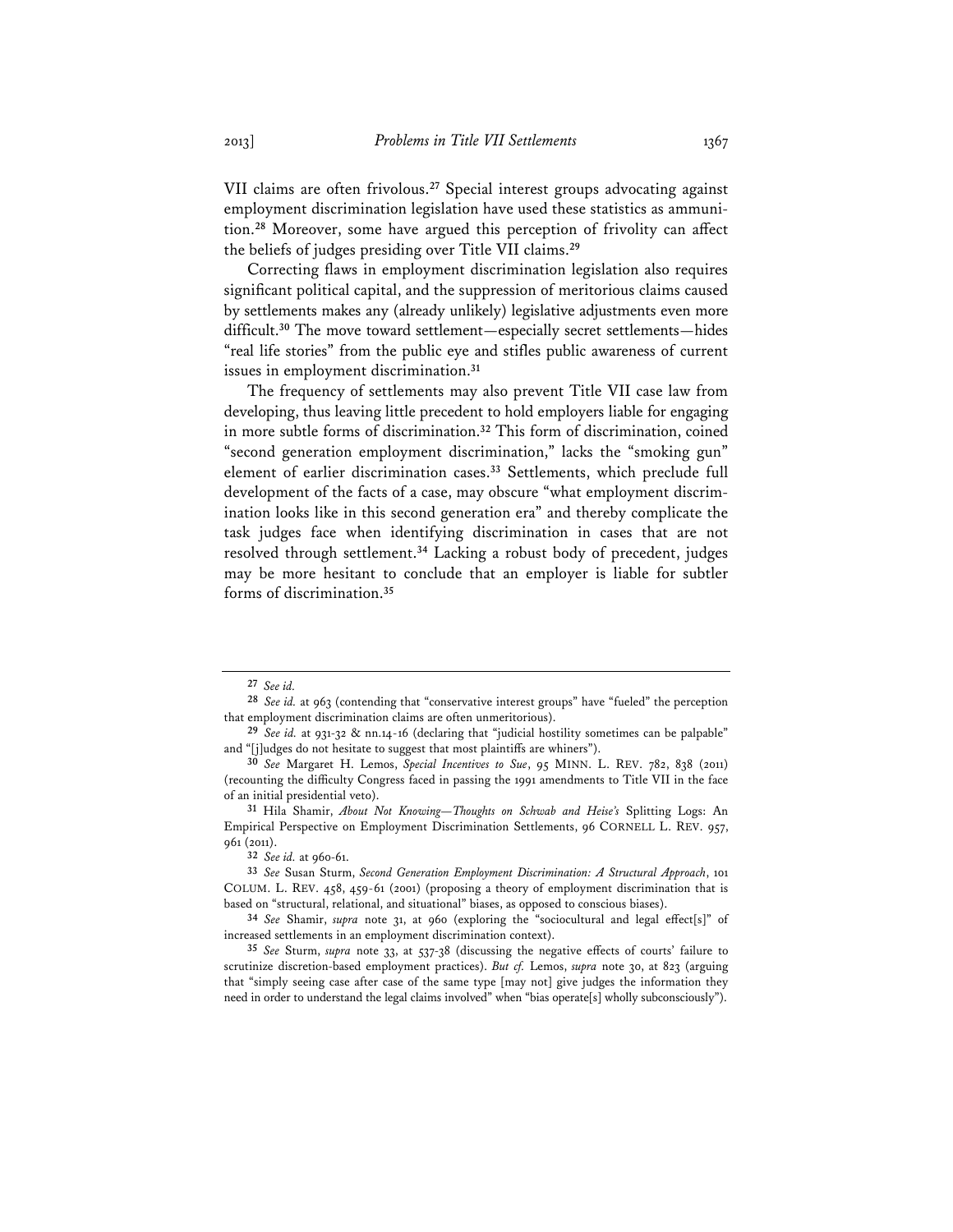Finally, the current literature fails to consider the effects of arbitration on Title VII in tandem with the information about settlements' effects.**<sup>36</sup>** Courts of appeals have consistently held that employment contracts can validly compel arbitration of Title VII claims.**<sup>37</sup>** Because of procedural hurdles in arbitration, such as the lack of a class action option, employees may feel even more pressure to settle meritorious claims.**<sup>38</sup>** For those who do not settle, the results of arbitration frequently remain confidential nonetheless.**<sup>39</sup>** Both settlements of claims sequestered to arbitration and claims that are fully arbitrated are left out of the data generally considered when assessing the impact of settlements. Arbitrations, as is the case with settlements, likely often miss the opportunity to advance Title VII's substantive aims. Instead, the goal is to quickly and confidentially resolve claims, not to tailor a remedy to Title VII's policy ends. A more complete understanding of the data on arbitration would clarify the extent to which both settlement and arbitration undercut Title VII.**<sup>40</sup>**

# B. *The Role of the EEOC*

While the EEOC retains the ability to bring suits on its own,**<sup>41</sup>** complete reliance on the EEOC is an unrealistic and inadequate cure to the complications

**<sup>36</sup>** The effect of arbitration on Title VII generally has been the subject of scholarly treatment. *See, e.g.*, Mary Rebecca Tyre, *Arbitration: An Employer's License to Steal Title VII Claims?*, 52 ALA. L. REV. 1359, 1371 (2001) (arguing that federal courts are a more appropriate forum for resolution of Title VII claims than are private arbitrations). It appears, however, that no study has taken an empirical approach to the combined effects of arbitration and settlement.

**<sup>37</sup>** *See, e.g.*, EEOC v. Luce, Forward, Hamilton & Scripps, 345 F.3d 742, 749 (9th Cir. 2003); Alford v. Dean Witter Reynolds, Inc., 939 F.2d 229, 230 (5th Cir. 1991); *see also* Desiderio v. Nat'l Ass'n of Sec. Dealers, Inc., 191 F.3d 198, 203 (2d Cir. 1999) (collecting cases upholding mandatory arbitration agreements).

**<sup>38</sup>** *Cf.* Steven S. Poindexter, *Pre-Dispute Mandatory Arbitration Agreements and Title VII: Promoting Efficiency While Protecting Employee Rights*, 2003 J. DISP. RESOL. 301, 311 (noting that arbitrations bar class actions and impose "potentially prohibitive costs"); Tyre, *supra* note 36, at 1363 (listing the deficiencies of private arbitration).

**<sup>39</sup>** *See* Megan E. Wooster, Note, *Sexual Harassment Law—The Jury is Wrong as a Matter of Law*, 32 U. ARK. LITTLE ROCK L. REV. 215, 256 (2010) (noting the confidential nature of arbitration).

**<sup>40</sup>** Such an understanding is beyond the scope of this Comment, however.

**<sup>41</sup>** The EEOC possesses statutory authority to enforce Title VII. To protect the Commission from private efforts to stifle this power, courts generally invalidate settlements that bar cooperation with the EEOC. *See, e.g.*, EEOC v. Astra U.S.A., Inc., 94 F.3d 738, 744 n.5 (1st Cir. 1996) ("[A] waiver of the right to assist the EEOC offends public policy under . . . Title VII."); *see also* Jon Bauer, *Buying Witness Silence: Evidence-Suppressing Settlements and Lawyers' Ethics*, 87 OR. L. REV. 481, 529 nn.189-90 (2008) (collecting cases about settlement practices that are against public policy); *cf.* EEOC v. Morgan Stanley & Co., 132 F. Supp. 2d 146, 152-53 (S.D.N.Y. 2000) ("[I]f the EEOC were foreclosed from pursuing investigations whenever the charging party . . . wished to settle with his or her employer, employers would be able to forestall investigations into their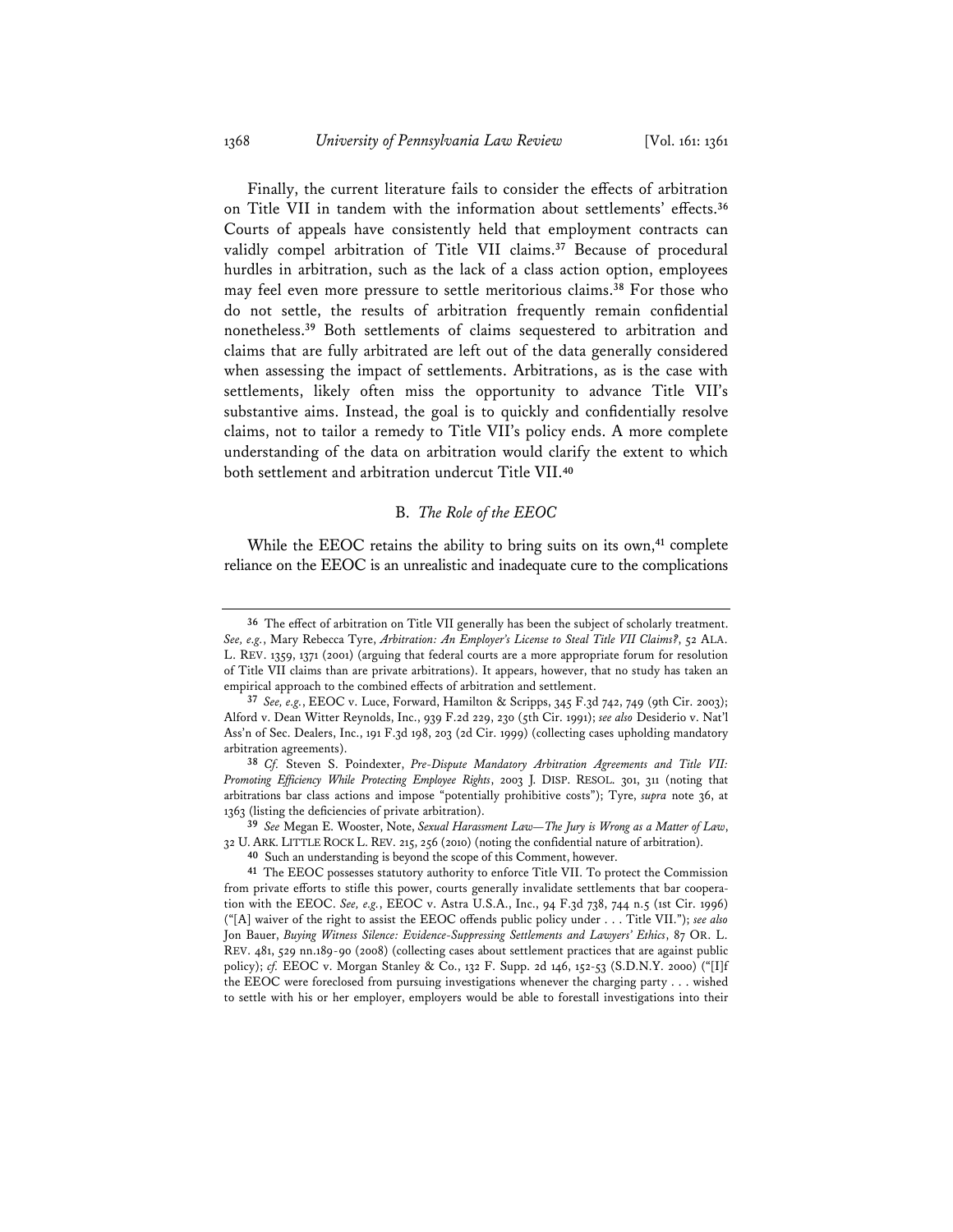that settlements create. First, the EEOC will be unaware of the problems in cases settled before an employment discrimination charge is filed. Second, employees who have already been compensated via settlement may be hesitant to risk further tension with their employers to serve the greater public good by lobbying the EEOC to seek injunctive relief. As one current EEOC commissioner has acknowledged, "Title VII's enforcement mechanisms rely on private attorneys general," and "[d]efendants and courts . . . frustrate the need for public resolutions by requiring and supporting confidential settlements and mandatory arbitration agreements."**<sup>42</sup>** The EEOC simply lacks the resources to vindicate Title VII rights without the help of private plaintiffs.**<sup>43</sup>** Notably, when the agency chooses not to act, the public remains unaware because EEOC charges "shall not be made public."**<sup>44</sup>** Taken together, this demonstrates that the EEOC cannot be relied on to singlehandedly accomplish the goals of Title VII.

\* \* \*

In essence, settlements and arbitration—especially when they contain confidentiality clauses—often hinder the realization of Title VII's substantive goals. While their full effects remain unknown, it is safe to assume that some employees are unduly pressured into settling their claims,**<sup>45</sup>** that private, alternative resolution of claims skews the public's understanding of the state

**43** *See id.* at 31.

**44** 42 U.S.C. § 2000e-5(b) (2006).

employment practices by 'buying off' any victim who had the temerity to complain." (internal quotation marks omitted)).

**<sup>42</sup>** Stuart J. Ishimaru, *Fulfilling the Promise of Title VII of the Civil Rights Act of 1964*, 36 U. MEM. L. REV. 25, 30-31 (2005).

**<sup>45</sup>** *See, e.g.*, Livingston v. Adirondack Beverage Co., 141 F.3d 434, 437 (2d Cir. 1998) (reinstating the Title VII complaint of an employee who alleged that he was "forced" to sign an earlier settlement agreement); *cf.* Bergene v. Salt River Project Agric. Improvement & Power Dist., 272 F.3d 1136, 1141 (9th Cir. 2001) (discussing plaintiff 's Pregnancy Discrimination Act claim that her employer withheld a promotion because she refused to settle an earlier claim); James R. Coben & Peter N. Thompson, *Disputing Irony: A Systematic Look at Litigation About Mediation*, 11 HARV. NEGOT. L. REV. 43, 91 n.203 (2006) (collecting cases in which plaintiffs alleged undue pressure to settle). Pressure to settle may also be more systematic. The combination of the EEOC requiring settlement discussions, courts encouraging settlements, and employees knowing that they may have to return to the workplace against which their claim is brought creates its own subtle form of pressure on employees to settle. *Cf.* Susan M. Mathews, *Title VII and Sexual Harassment: Beyond Damages Control*, 3 YALE J.L. & FEMINISM 299, 317 (1991) (arguing that a female Title VII plaintiff may feel pressure to settle a sexual harassment claim to avoid the risk of embarrassment that would result from trial testimony about her sexual history); Maimon Schwarzschild, *Public Law by Private Bargain: Title VII Consent Decrees and the Fairness of Negotiated Institutional Reform*, 1984 DUKE L.J. 887, 918 (positing that an overburdened EEOC will foster an attitude aimed at settling quickly to dispose of cases).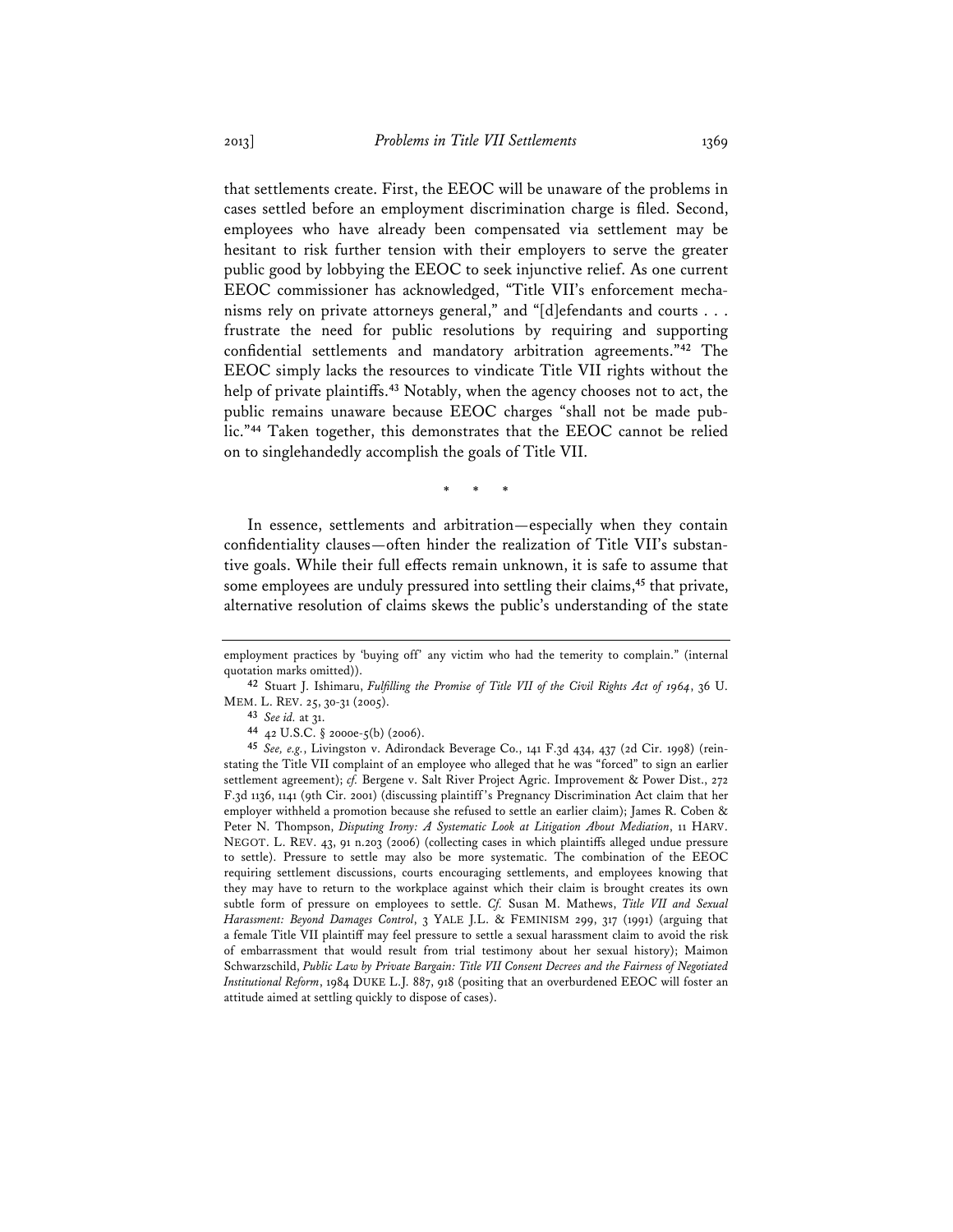of discrimination in the workplace,**<sup>46</sup>** and that the policy of encouraging settlement works to undermine the goals of deterrence and compensation.

Though courts must consider Congress's encouragement of settlements, they need not do so indiscriminately. The serious shortcomings that settlement's current dominance creates are not irremediable. Courts should check for these undesirable consequences, and suits in which a previous settlement is at issue present a means with which to begin tackling the problem.

## II. THE SPLIT ON SUBSTANTIVE LAW

Unsurprisingly, due to the large number of settlements, there is a significant number of cases in which enforcement is an issue, and the law that is applied in enforcing a settlement influences the pro-settlement regime's effectiveness in accomplishing the aims of Title VII. Generally, these cases take two forms: (1) an employer raises an earlier settlement agreement as an affirmative defense to preclude the employee's subsequent Title VII suit, or (2) an employee files suit claiming that the employer breached a settlement agreement. Collectively, these cases create opportunities for courts to monitor how Title VII is carried out through settlements, enabling them to ensure both that employees are not unduly pressured into settling and that employees actually receive the compensation for which they waived their claims. However, the law governing settlement agreements is in a state of confusion, and courts often miss the chance to protect the large number of employees who, essentially, allege that private settlement was an insufficient remedy.

The most common issue in Title VII settlement-enforcement suits is whether the parties initially reached a valid settlement. Obviously, if the employer and employee failed to reach a binding agreement, the inquiry ends there.**<sup>47</sup>** To resolve this initial question, some courts apply federal law; others insist that state law governs what is essentially an issue of contract whether there is a binding agreement for which some of the consideration was waiver or release of a Title VII claim.

This Part recounts the differing views on the proper approach to the creation of federal rules in settlement-enforcement suits. While some courts reach the conclusion this Comment supports—that federal law should apply—their reasoning unduly focuses on choosing rules based on general contract principles without regard to the effect those rules have on Title

**<sup>46</sup>** *See supra* notes 26-28.

**<sup>47</sup>** *See, e.g.*, Heuser v. Kephart, 215 F.3d 1186, 1191-93 (10th Cir. 2000) (finding a settlement of a Title VII claim unenforceable for lack of consideration).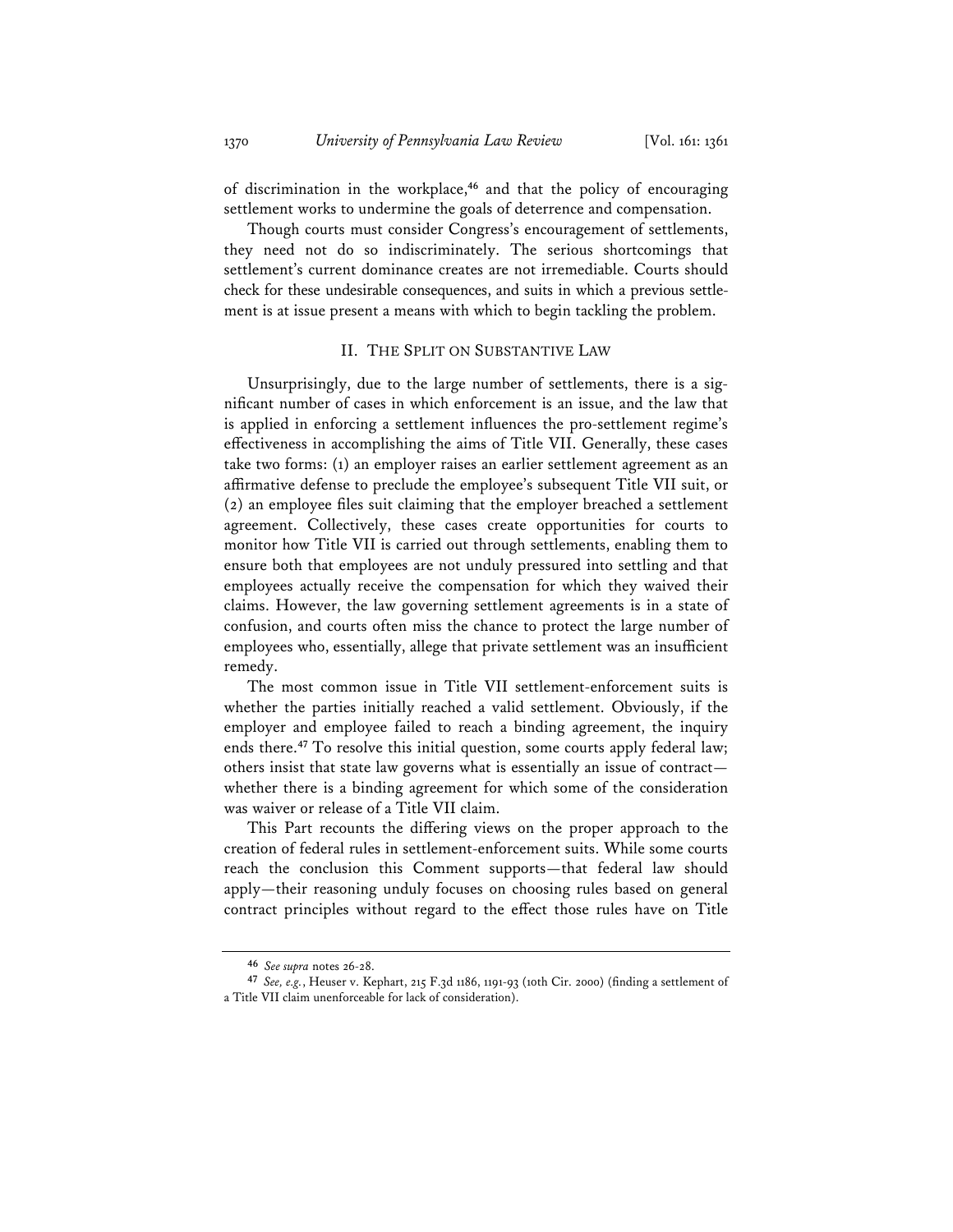VII's aims. The current failure to tie these decisions to Title VII has resulted in conflict among the circuits.

### A. *A Source of Confusion:* Alexander v. Gardner-Denver Co.

The Supreme Court briefly touched upon the rules governing Title VII settlements in one case, but it did so tangentially and in a manner that generated confusion about the applicability of federal law. In *Alexander v. Gardner-Denver Co.*, the Court considered the interplay between arbitration of claims arising from an employer-employee contract that forbade discrimination and judicial resolution of claims grounded in Title VII.**<sup>48</sup>** The Court held that Title VII supplements any rights obtained in a contract and that employees could, therefore, bring Title VII claims in federal or state court even if they arbitrated the contract claims.**<sup>49</sup>**

In so holding, the Court distinguished cases in which an employee settled an alleged violation of Title VII and declared such waivers acceptable if the employee's consent was "voluntary and knowing."**<sup>50</sup>** Some courts have used this distinction as the starting point for applying federal law to enforcement suits;**<sup>51</sup>** others have been quick to argue that the Supreme Court's statement constituted dicta and have applied state law instead.**<sup>52</sup>**

#### B. *Determining the Validity of Different Settlement Methods*

One recurring issue in Title VII settlement-enforcement suits is the validity of different means of settling. This Section considers two different issues: the validity of oral settlements and the issue of apparent authority.

The circuits are split over whether federal law or state law should apply to these questions.**<sup>53</sup>** I argue that courts should apply federal law and assess whether a settlement rule is valid based on the consequences it would have on Title VII's aims. Unfortunately, courts have instead determined whether

**<sup>48</sup>** 415 U.S. 36, 47-54 (1974).

**<sup>49</sup>** *Id.* at 48.

**<sup>50</sup>** *Id.* at 52 & n.15.

**<sup>51</sup>** *See, e.g.*, Myricks v. Fed. Reserve Bank, 480 F.3d 1036, 1040 (11th Cir. 2007); Melanson v. Browning-Ferris Indus., Inc., 281 F.3d 272, 274 (1st Cir. 2002); Stroman v. W. Coast Grocery Co., 884 F.2d 458, 462 (9th Cir. 1989); Coventry v. U.S. Steel Corp., 856 F.2d 514, 522 (3d Cir. 1988).

**<sup>52</sup>** *See, e.g.*, Morris v. City of Hobart, 39 F.3d 1105, 1112 (10th Cir. 1994); *see also* Makins v. District of Columbia, 277 F.3d 544, 547 (D.C. Cir. 2002); *cf.* Atkinson v. Sellers, 233 F. App'x 268, 273 (4th Cir. 2007) (applying state law without consideration of *Alexander*); Morgan v. S. Bend Cmty. Sch. Corp., 797 F.2d 471, 475 (7th Cir. 1986) (same). *See generally* O'Gorman, *supra* note 9, at 82 (noting the confusion *Alexander*'s statement created).

**<sup>53</sup>** *See* Del Bosque v. AT&T Adver., L.P., 441 F. App'x 258, 260 n.3 (5th Cir. 2011) (noting the split).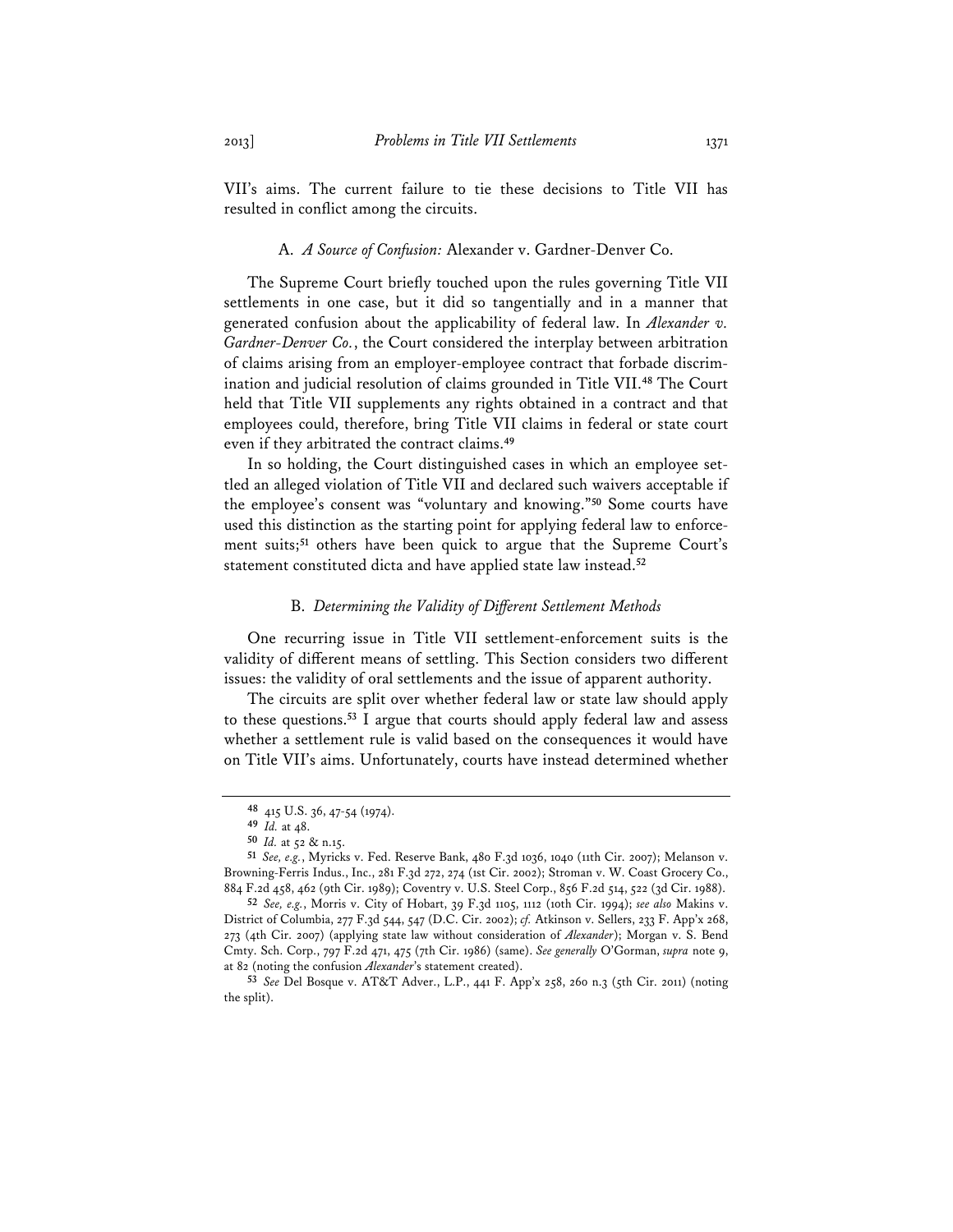state or federal law applies and then perfunctorily applied the relevant precedent without regard to the substantive goals of Title VII.

# 1. *Fulgence* and the Adoption of Federal Law

*Fulgence v. J. Ray McDermott & Co.***<sup>54</sup>** was one of the first cases to apply federal law. But while the court reached the correct conclusion, it did not fully consider the appropriateness of developing federal common law with respect to employment discrimination claims brought pursuant to Title VII.

In *Fulgence*, an employer relied on a settlement reached with its employee to defend against the employee's discrimination claim.**<sup>55</sup>** The employee responded that the agreement was null because they had reached it orally.**<sup>56</sup>** Louisiana law required that all settlements be in writing; federal law recognized verbal agreements.**<sup>57</sup>** The Fifth Circuit determined that federal law applied and provided three reasons for its conclusion. First, the case dealt with the "operation of a Congressional statutory scheme."**<sup>58</sup>** Second, applying state law would not further any state interest, but it "might" undermine Congress's policy of encouraging settlements.**<sup>59</sup>** And third, the Supreme Court spoke to the issue in *Alexander* and "established prerequisites to the validity of settlement agreements in Title VII suits."**<sup>60</sup>**

None of these propositions was particularly fleshed out by the court. Federal courts frequently develop law in the interstices of federal statutes and look to various sources to define operative words within those statutes.**<sup>61</sup>** The Fifth Circuit, however, failed to acknowledge that settlement-enforcement suits are not obviously part of the "operation of a . . . statutory scheme" and thus are not analogous to the usual circumstances in which federal common law persists. Unlike, for example, the type of damages available in a suit

- **57** *Id.*
- **58** *Id.*
- **59** *Id.*

**60** *Id.* The court then proceeded to apply the "voluntary and knowing" standard to the oral agreement and concluded that the settlement was valid. *Id.* at 1209-10.

**61** *See* Gulfstream III Assocs., Inc. v. Gulfstream Aerospace Corp., 995 F.2d 425, 438 (3d Cir. 1993) (Greenberg, J., concurring) ("It has long been assumed that federal courts have the power to create so-called 'interstitial' federal common law to govern issues closely interwoven with a broad scheme of federal statutory regulation."). As one commentator explains, "[W]hen a federal statute refers to preexisting legal concepts that it does not itself define, or when its application requires answers to questions that written federal law does not resolve, courts often assume that Congress meant to incorporate uniform rules of general law." Caleb Nelson, *The Persistence of General Law*, 106 COLUM. L. REV. 503, 519 (2006).

**<sup>54</sup>** 662 F.2d 1207 (5th Cir. 1981).

**<sup>55</sup>** *Id.* at 1208.

**<sup>56</sup>** *Id.* at 1209.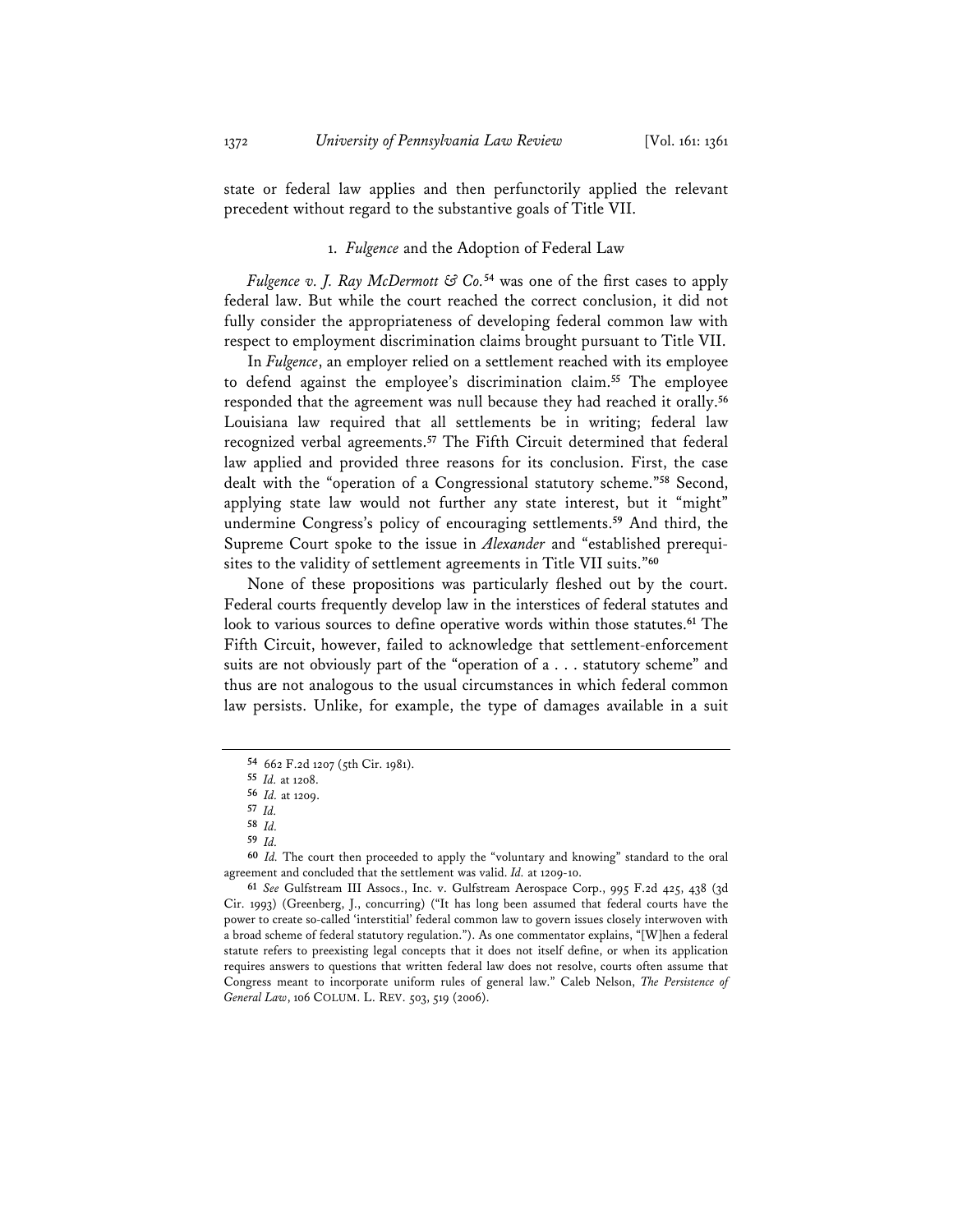actually brought under Title VII—a gap in the statutory scheme that federal courts would clearly have the right to stray from state law to fill**<sup>62</sup>** enforcement of a settlement is a different action from a Title VII claim. The plaintiff must prove different elements and counter different defenses.**<sup>63</sup>** The Fifth Circuit quickly passed over these meaningful distinctions.

The relatively hasty analysis extended to other parts of the Fifth Circuit's reasoning, as well. For example, in declaring the lack of any state interest, the court failed to consider that Louisiana may have preferred that businesses be subject to the same rules for all settlement agreements, regardless of the underlying claims.**<sup>64</sup>** But even if the court had addressed this, it would still have been one step short of confronting the more critical issue that the "policy of encouraging voluntary settlement[s]"**<sup>65</sup>** to which the court referred is a means to an end. Crafting rules of decision in a manner that treated Title VII settlements no differently than any other contracts led the Fifth Circuit to prioritize the means—voluntary settlement—instead of the ends—deterring employment discrimination and compensating victims. The court should have considered that victims of employment discrimination—who likely lack bargaining power and are inexperienced negotiators may hastily rush into unfavorable oral settlements; having to read and sign a written contract, in contrast, may send signals to the victim to be more hesitant.**<sup>66</sup>**

Though the Fifth Circuit arguably reached the correct conclusion in applying federal law (though not in the particular substantive rule of decision it chose),**<sup>67</sup>** its explanation for why it chose to apply federal law was underwhelming. The court's analysis leaves considerable doubt that suits to enforce Title VII settlements should be one of the "few and restricted" instances in which creation of federal common law is appropriate.**<sup>68</sup>** A more thorough consideration of the appropriateness of developing federal common

**<sup>62</sup>** *See* Kolstad v. Am. Dental Ass'n, 527 U.S. 526, 545-46 (1999) (articulating the standard for punitive damages in Title VII cases).

**<sup>63</sup>** *See* Nelson, *supra* note 61, at 519-37 (distinguishing between areas widely accepted as allowing for federal common law and those, such as settlement enforcement claims, where application of federal common law is more controversial).

**<sup>64</sup>** *See* United States v. Kimbell Foods, Inc., 440 U.S. 715, 728-29 (1979) (stating that the impact of application of federal law on commercial relationships should be considered before federal law is applied).

**<sup>65</sup>** *Fulgence*, 662 F.2d at 1209.

**<sup>66</sup>** *See* RESTATEMENT (SECOND) OF CONTRACTS § 72 cmt. c (1981) (explaining that written contracts provide a "cautionary function" that "guard[s] the promisor against ill-considered action" (emphasis omitted)).

**<sup>67</sup>** *See infra* Part IV.

**<sup>68</sup>** Atherton v. FDIC, 519 U.S. 213, 225-26 (1997) (rejecting the principle that federal common law should govern the corporate governance of federally chartered savings associations).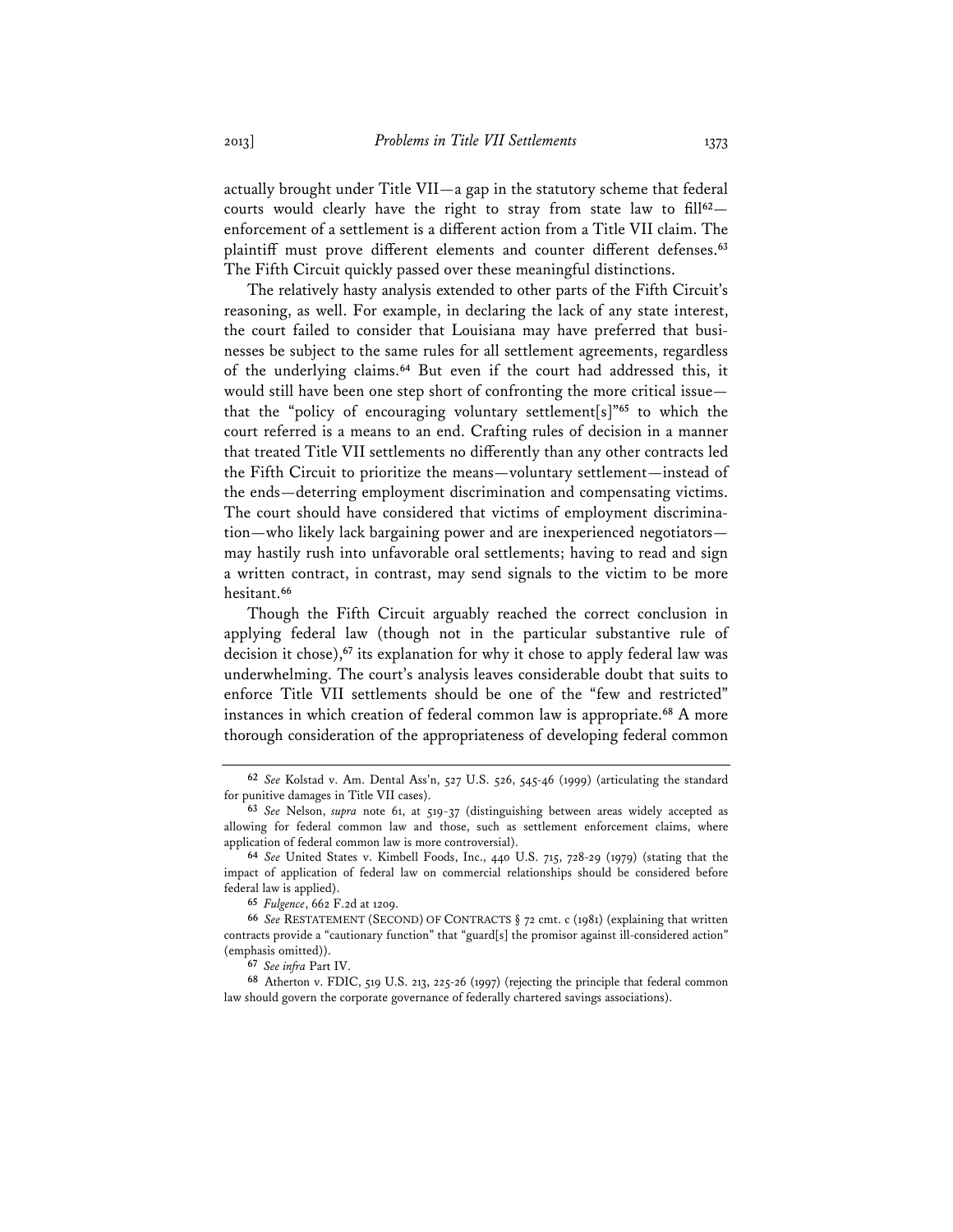law, which requires courts to take into account the federal interests at hand,**<sup>69</sup>** would illuminate any conflict between the policy of encouraging settlements and the mission of Title VII and, in doing so, would potentially lead the court to craft a more beneficial rule of decision.

# 2. *Morgan* and the Use of State Law

The courts that apply state law rely (explicitly or implicitly) on federal courts' post–*Erie Railroad v. Tompkins***<sup>70</sup>** reluctance to generate common law.**<sup>71</sup>** In *Morgan v. South Bend Community School Corp.*, the leading case in this school of thought, the Seventh Circuit rejected the plaintiff's claim that the superintendent of the defendant–school district had the authority to bind the school district and enter into an oral settlement.**<sup>72</sup>** The court at times wavered between applying state and federal law, but the overall message was that state law should govern such claims.

The *Morgan* court began its analysis with a discussion of whether "the existence of a settlement is governed by federal law."**<sup>73</sup>** The court reasoned that the Rules of Decision Act,**<sup>74</sup>** which requires state law to govern "except where . . . Acts of Congress otherwise require or provide," and 42 U.S.C. § 1988(a), which "has been understood to mean that state law applies to procedural matters in civil rights cases," militated in favor of applying state law.**<sup>75</sup>** The court left unaddressed whether Title VII's connection to the suit rendered the Rules of Decision Act inapplicable, or whether  $\S$  1988(a) — a statute understood to apply to "*procedural* matters"—has any bearing on what law applies to the formation and scope of contracts.**<sup>76</sup>**

Despite strongly suggesting that state law should apply, the court ultimately declined to "resolv[e] these tensions."**<sup>77</sup>** Instead, the court assumed

**76** The *Morgan* court further noted that the Supreme Court has "declined to adopt federal common law for private disputes, however, even disputes that potentially affect federal interests." *Id.* at 475. However, the persuasive effect of that observation has waned over time because of the Court's decision in *Boyle v. United Technologies Corp. See* 487 U.S. 500, 507 (1988) (creating federal common law in a case between two private parties when a finding of liability would "directly affect the terms of Government contracts"). While *Boyle* concerned a connection to a fiscal interest of the federal government, subsection IV.D.2.b.ii argues that the ability to create federal common law in cases between private parties should be extended to other strong federal interests, specifically, to employment discrimination cases.

**<sup>69</sup>** *See infra* Part IV.

**<sup>70</sup>** 304 U.S. 64 (1938).

**<sup>71</sup>** *See, e.g.*, Michigan v. U.S. Army Corps of Eng'rs, 667 F.3d 765, 772 (7th Cir. 2011).

**<sup>72</sup>** 797 F.2d 471, 473-78 (7th Cir. 1986).

**<sup>73</sup>** *Id.* at 474.

**<sup>74</sup>** 28 U.S.C. § 1652 (2006).

**<sup>75</sup>** *Morgan*, 797 F.2d at 474-75.

**<sup>77</sup>** *Morgan*, 797 F.2d at 476.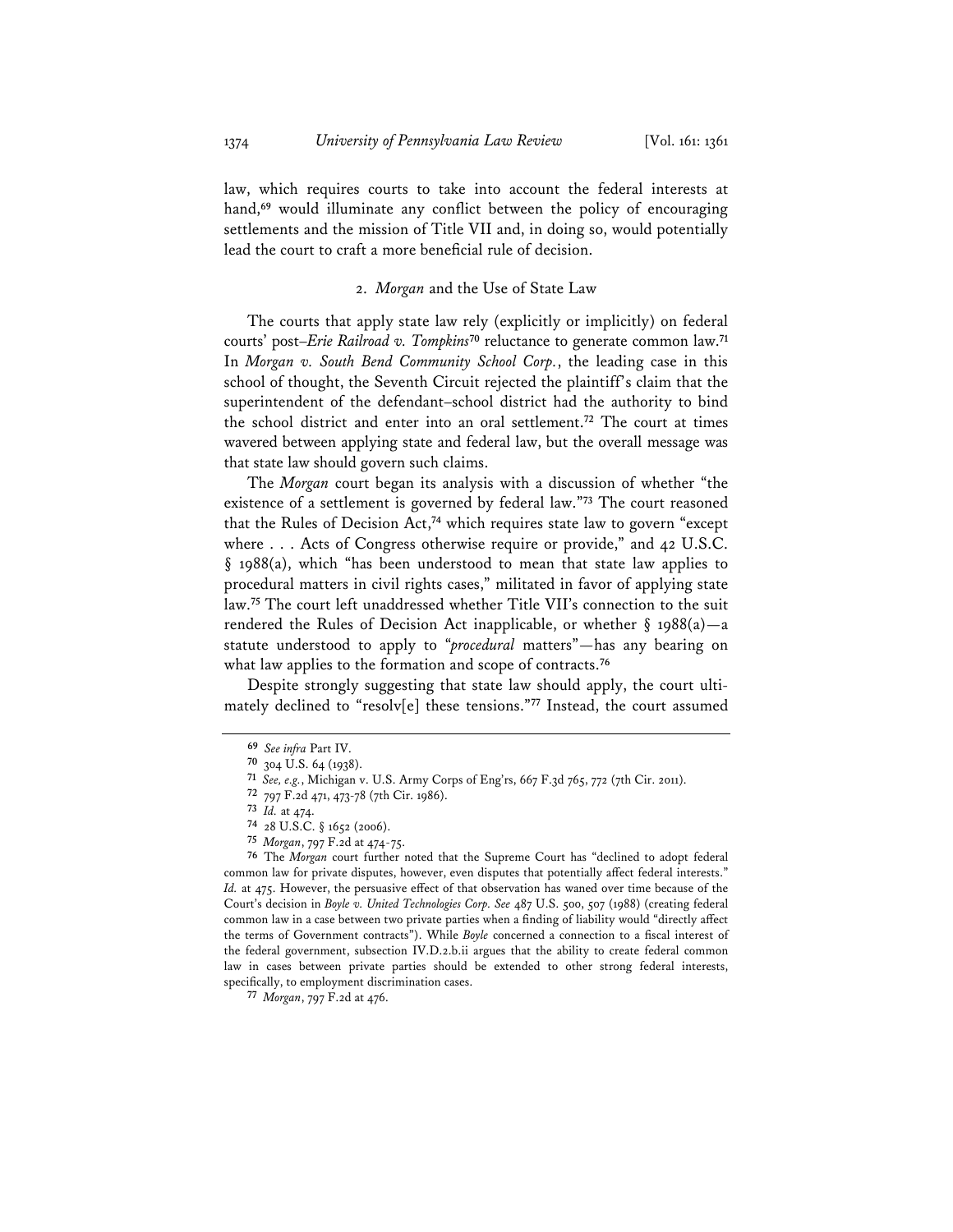arguendo that federal law should apply, with state law supplying the content of federal law.**<sup>78</sup>** While this approach edges closer to the analysis this Comment suggests, the court's decision to adopt state law rested largely on the ability of state law to supply consistency for the formation of contracts, regardless of the content of those contracts. While the court correctly realized that the application of state law generally facilitates the formation of contracts because it avoids the "bushwhack[ing]" of repeat players accustomed to certain rules under state contract law—such as the superintendent in *Morgan***<sup>79</sup>**—this Comment urges that the analysis in Title VII settlement cases should take into account whether the aims of the employment discrimination statute require a rule that protects the non-repeat player—the employee—from being "bushwhacked."**<sup>80</sup>** In other words, the *Morgan* court would have done better had it considered whether the adoption of state rules facilitated the goals of Title VII.**<sup>81</sup>**

# C. *The "Voluntary and Knowing" Requirement*

*Alexander* has also sparked a conflict among courts over whether settlements must be reached "voluntarily and knowingly."**<sup>82</sup>** A few courts have

**81** This criticism may be undermined by the *Morgan* court's observation that federal common law yielded the same result—namely, allowing invalidation of contracts entered into by an unauthorized agent. *See id.* at 477-78 (citing United States v. Beebe, 180 U.S. 343, 351-55 (1901), and Stone v. Bank of Commerce, 174 U.S. 412, 421 (1899) (finding that "even under principles of federal common law[,] compromise judgments depend on the actual authority of the person purporting to compromise the claim")). Once again, however, those cases addressed generally what rule should govern the formation of contracts. *See id.* This Comment encourages courts to consider what rules would best facilitate Title VII's aims, even if they end up reaching the same result.

**82** Courts that impose a "voluntary and knowing" requirement articulate the test in different ways. For a discussion, see generally O'Gorman, *supra* note 9, at 85-99. Waiver of certain federal constitutional rights must be "intelligent and knowing." *See* Boykin v. Alabama, 395 U.S. 238, 242 (1969) (creating the standard in the context of a guilty plea), *superseded by statute*, FED. R. CRIM. P. 11, *as recognized in* United States v. Gomez-Cuevas, 917 F.3d 1521, 1524 n.2 (10th Cir. 1990); *see* 

**<sup>78</sup>** *Id.* (citing United States v. Kimbell Foods, Inc., 440 U.S. 715, 728-29 (1979) ("When it is not necessary to have a national rule, it is necessary not to have one.")); *see also infra* subsection IV.D.2.

**<sup>79</sup>** Similarly, the court asserted that allowing only written settlements—the state rule—would better further the aim of encouraging settlements by creating certainty. But this seems to be more of an argument for applying a certain substantive rule of decision, which federal common law would allow a court to choose, than blindly applying whatever state rule existed. *See* 797 F.2d at 475-76.

**<sup>80</sup>** To its credit, the court also addressed whether Title VII conferred power on federal courts to craft federal common law concerning the power of an agent to bind the principal. The court ultimately concluded that it did not. *See id.* at 477 ("[I]f the national government possesses the authority to decide who shall speak for the state or a political subdivision, that power must be exercised by Congress, at least to the extent of authorizing the creation of a new branch of the common law.").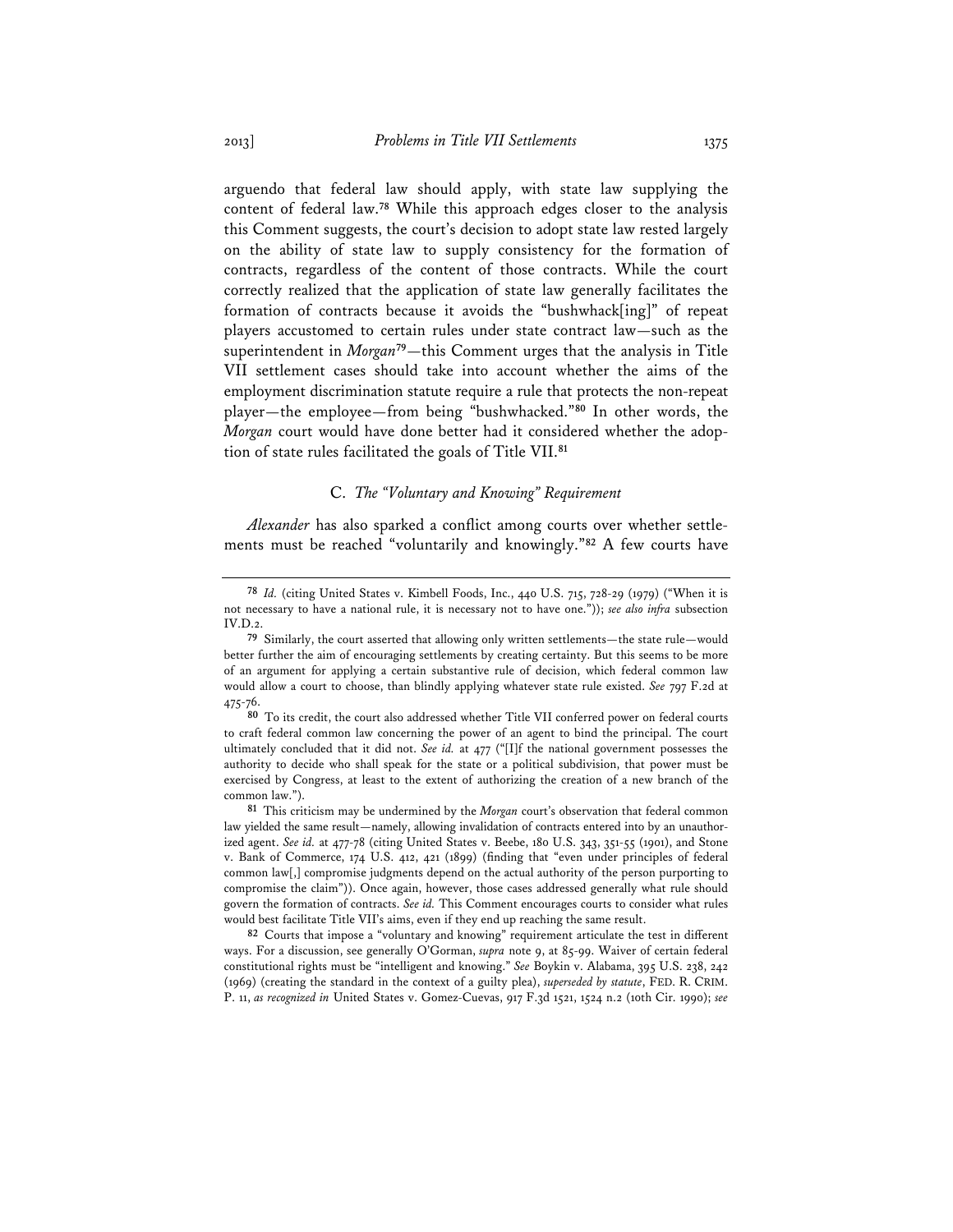extended the federal "voluntary and knowing" standard to waiver of Title VII rights with only cursory analysis. For example, the First Circuit relied on precedent concerning waivers of other federal claims and *Alexander* when coming to this conclusion.**<sup>83</sup>** The Second**<sup>84</sup>** and Third**<sup>85</sup>** Circuits have applied the "knowing and voluntary" requirement without addressing the issue of whether state law or federal law applies. Courts that have more carefully considered the issues have reached varied conclusions; the best analyses are those that consider the impact the chosen rule will have on Title VII's substantive aims.

# 1. *Pierce* and the Adoption of Federal Law

*Pierce v. Atchison, Topeka & Santa Fe Railway Co.*, a Seventh Circuit case, considered the appropriateness of applying a "voluntary and knowing" requirement and adopted a federal rule of decision.**<sup>86</sup>** In *Pierce*, an employer raised a previous settlement as an affirmative defense to the plaintiff 's Age Discrimination in Employment Act (ADEA)**<sup>87</sup>** claim.**<sup>88</sup>** After determining that the employee's state law–based responses to the previous agreement failed, the Seventh Circuit stated that the "strong congressional purpose . . . to eradicate discrimination in employment" counseled in favor of looking beyond state law in certain circumstances.**<sup>89</sup>** The court concluded that because the employee proceeded without counsel, was of limited education, and had signed a boilerplate waiver, a totality-of-the-circumstances approach to determining whether consent was voluntary and knowing was more consistent with congressional purpose than a mere application of state contract law.**90** Accordingly, the court remanded for an application of the totality-ofthe-circumstances approach. And, when the case reached the court a second

- **85** *E.g.*, Henson-Miksic v. Potter, 250 F. App'x 509, 511 (3d Cir. 2007).
- **86** 65 F.3d 562, 571-72 (7th Cir. 1995).
- **87** 29 U.S.C. § 621 *et seq.* (2006).

*also* Godinez v. Moran, 509 U.S. 389, 400 (1993) ("[A] trial court must satisfy itself that the waiver of . . . constitutional rights is knowing and voluntary."). The *Alexander* Court appeared to borrow from that standard.

**<sup>83</sup>** *See* Melanson v. Browning-Ferris Indus., Inc., 281 F.3d 272, 274 (1st Cir. 2002) (finding that a waiver of Title VII rights, "like a release of other federal statutorily created rights, must be knowing and voluntary" (citing Alexander v. Gardner-Denver Co., 415 U.S. 36, 51 (1974)).

**<sup>84</sup>** *E.g.*, Livingston v. Adirondack Beverage Co., 141 F.3d 434, 438 (2d Cir. 1998).

**<sup>88</sup>** 65 F.3d at 567. While *Pierce* involved a claim under the ADEA, the court's analysis made clear that it was not distinguishing between the ADEA and Title VII, and the court relied on Title VII cases in reaching its conclusion. *See id.* at 570-71 (citing Riley v. Am. Family Mut. Ins. Co., 881 F.2d 368 (7th Cir. 1989), *superseded in part by statute*, Older Workers Benefit Protection Act, Pub. L. No. 101-443, 104 Stat. 978 (1990) (codified as amended at 29 U.S.C. § 626(f)).

**<sup>89</sup>** *Id.* at 571.

**<sup>90</sup>** *Id*.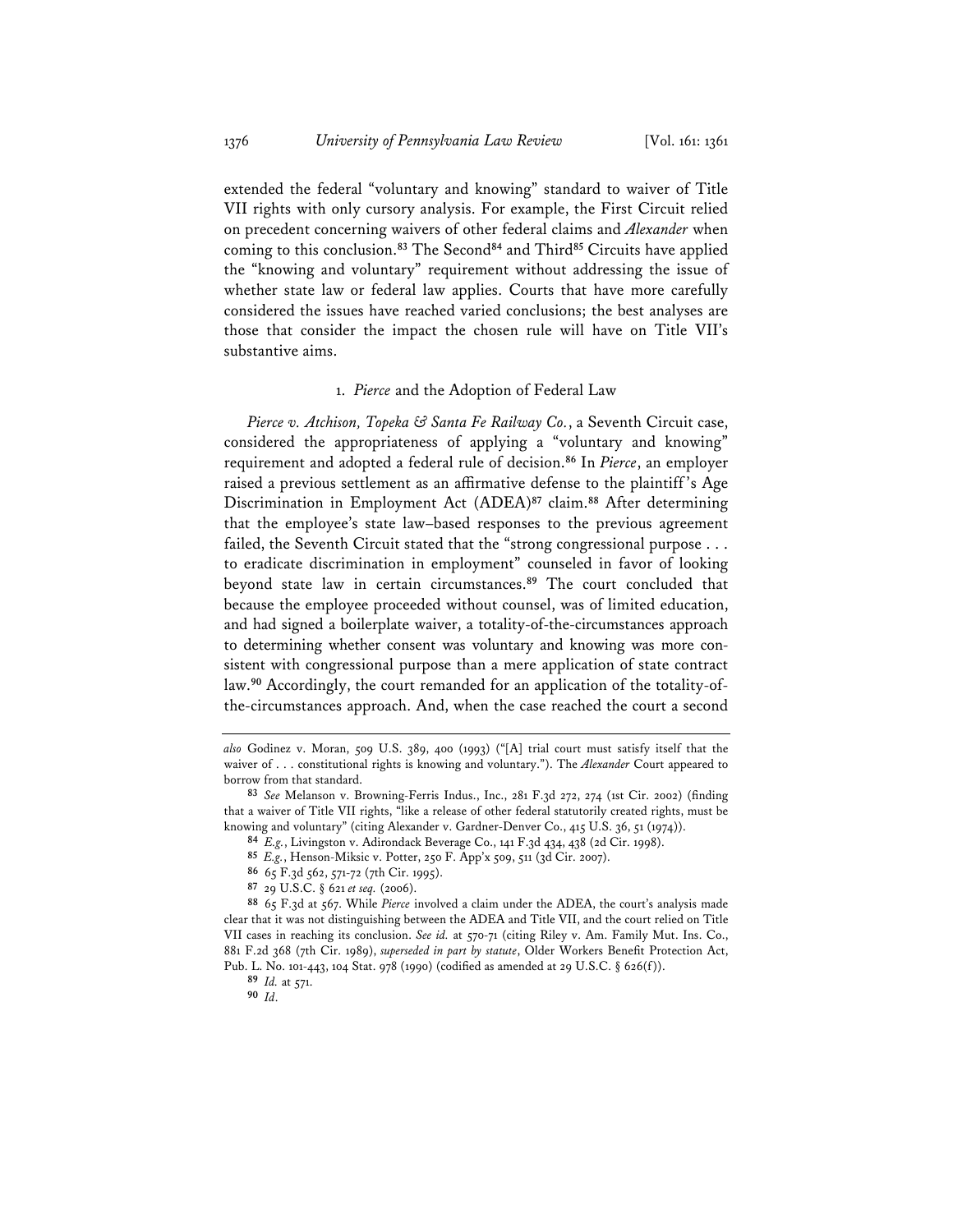time, it affirmed that the test barred enforcement of the employee's waiver.**<sup>91</sup>** In reaching this result, the court appropriately emphasized Congress's purpose to "eradicate discrimination in . . . employment" rather than the pro-settlement policy.**<sup>92</sup>**

# 2. *Makins* and the Application of State Law

The D.C. Circuit, in *Makins v. District of Columbia*, departed from the Seventh Circuit's approach by rejecting any role for federal law in enforcement suits.**<sup>93</sup>** In *Makins*, an employee alleged, in response to the employer's defense based on a previous settlement, that her attorney had entered into the settlement without her consent.**<sup>94</sup>** She argued that *Alexander* required the court to craft a federal rule because the settlement at issue concerned Title VII.**<sup>95</sup>** Specifically, the employee requested that the court stray from state agency law on the reach of an attorney's apparent authority in negotiating settlements, asserting that the scope of apparent authority in Title VII settlement negotiations must be narrow for the employee's waiver to truly be voluntary and knowing.**<sup>96</sup>**

To the employee's dismay, the court characterized *Alexander*'s "voluntary and knowing requirement" as mere dicta and therefore concluded that special federal rules for apparent authority would not be created to satisfy it.**<sup>97</sup>** The court reasoned that state law should generally be applied in contract cases unless the federal government is the defendant or a statute confers lawmaking power on federal courts,**<sup>98</sup>** which the court found that Title VII failed to do.**<sup>99</sup>** Moreover, the court noted that federal law was in "national disarray," so no uniformity interest would be served by creating federal law.**<sup>100</sup>** The court also contended that the District of Columbia

- **96** *Id.*
- **97** *Id.* at 547-48.
- **98** *See infra* subsection IV.D.1.

**99** *Makins*, 277 F.3d at 548. The court, after determining that local law controlled, certified a question on the validity of the settlement to the D.C. Court of Appeals. *Id.* at 553.

**100** *Id.* at 548. The court's assertion that no uniformity interest would be served because federal law differed from circuit to circuit is misguided. When federal law controls, the power rests with federal courts to bring the law into conformity with other federal courts or for the Supreme Court to do so on appeal. However, when state law applies, federal courts lack an independent means to create uniformity, and the lower courts must apply state law notwithstanding any discordant effect.

**<sup>91</sup>** *See* Pierce v. Atchison, Topeka & Santa Fe Ry. Co., 110 F.3d 431, 437 (7th Cir. 1997).

**<sup>92</sup>** *Id.*

**<sup>93</sup>** 277 F.3d 544 (D.C. Cir. 2002).

**<sup>94</sup>** *Id.* at 545-46.

**<sup>95</sup>** *Id.* at 547.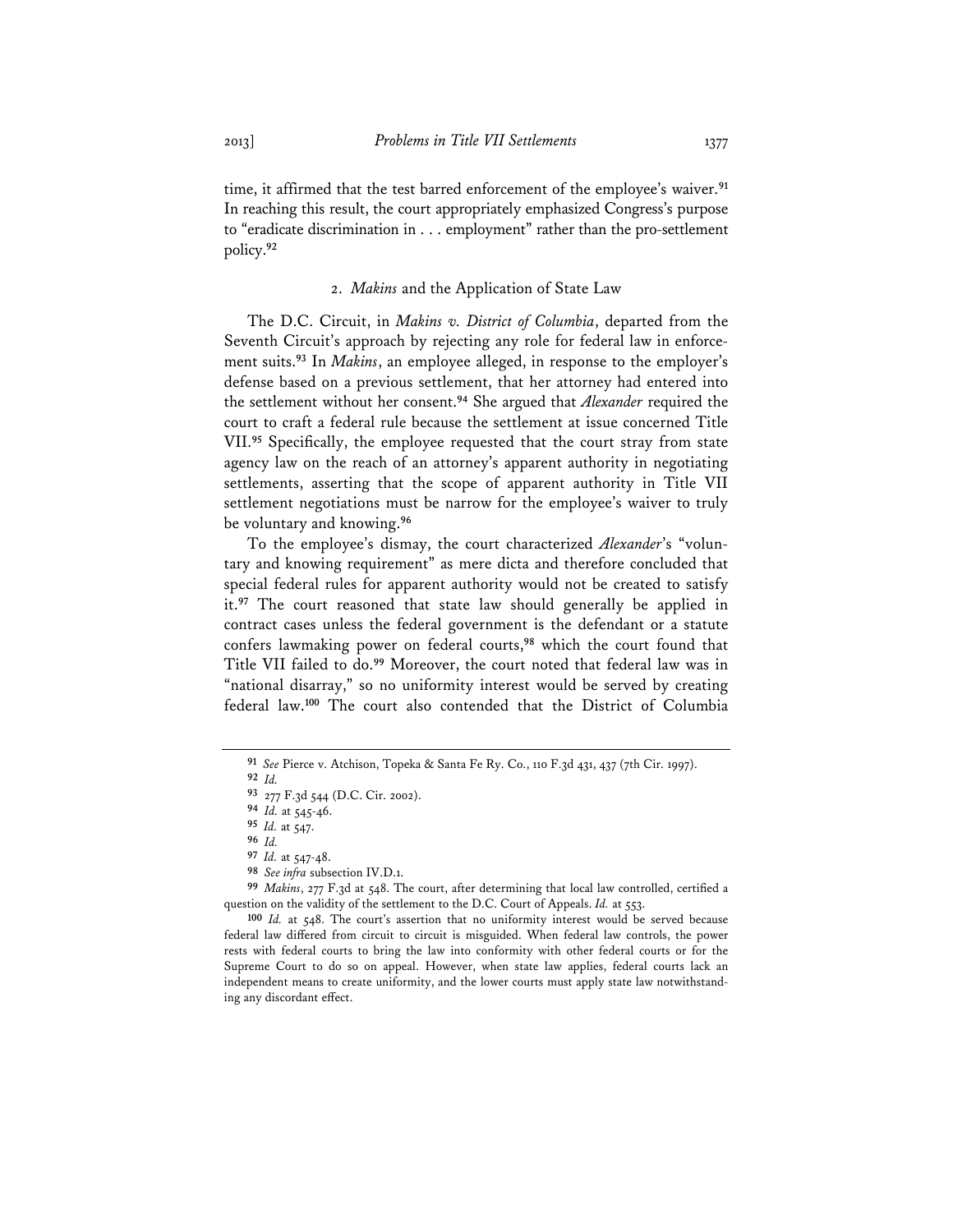would benefit from lawyers and businesses knowing that the same rule applied in both federal and local courts.**<sup>101</sup>** The dissent, which agreed with the majority on the issue of which law to apply, summarized the court's conclusion: "[N]othing in the text of Title VII requires that settlement of a suit thereunder be entered 'voluntarily and knowingly.'"**<sup>102</sup>** Yet again, this analysis subordinates the underlying right to be free from discrimination and finds contract concerns to be of paramount importance.**<sup>103</sup>**

# D. *The End Result: General Confusion*

These cases have generated confusion about which rules should govern Title VII settlements and have led to missed opportunities to cure the ailments that the pro-settlement trend has created. For example, *Morgan* and *Pierce* are both Seventh Circuit decisions; while they are not technically incompatible,**<sup>104</sup>** the two decisions are not models of clarity.**<sup>105</sup>** As a result of this confusion, resources are wasted and courts miss opportunities to create federal rules that respond to the needs of Title VII claimants.**<sup>106</sup>**

**104** State agency law can still apply to settlements while courts assess—under federal principles—the totality of the circumstances under which parties entered a contract.

**105** *See, e.g.*, White v. Lowe's Home Ctrs., Inc., No. 12-001, 2012 WL 5497853, at \*5 (N.D. Ind. Nov. 13, 2012) (noting that the Seventh Circuit applies state law to determine the validity of oral contracts but also looks to whether the contract was entered knowingly and voluntarily in the context of employment discrimination settlements). One district court has declared the Seventh Circuit's law on the issue "surprisingly unclear." DirecTV, Inc. v. Borst, No. 03-0274, 2006 WL 1308118, at \*2 (W.D. Wis. May 9, 2006).

**106** In *Snider v. Circle K Corp.*, the Tenth Circuit concluded that federal common law governed the resolution of a breach of settlement claim and held that the plaintiff was not entitled to a jury trial. 923 F.2d 1404, 1407-08 (10th Cir. 1991). However, the Tenth Circuit and its district courts have since strayed from this holding. *Compare* Fender v. Kan. Soc. & Rehab. Servs., 168 F. Supp. 2d 1216, 1221 (D. Kan. 2001) (applying state law), *with* Sump v. Pamida, Inc., No. 97-4085, 1998 WL 1054949, at \*2 (D. Kan. Nov. 25, 1998) (applying federal law). The consequence of this ambiguity is illustrated in *Chavez v. New Mexico*, 397 F.3d 826 (10th Cir. 2005), in which the Tenth Circuit acknowledged that federal law "[g]enerally" applies, but proceeded to apply state law without considering the consequences, because neither party argued *against* the application of state law. *Id.* at 830-31.

**<sup>101</sup>** *See id.* 

**<sup>102</sup>** *Id.* at 554 (Henderson, J., dissenting). Although *Makins* dealt with a case in which the employee retained counsel, its reasoning suggests that the "knowing and voluntary" standard would not be applied even in the absence of counsel.

**<sup>103</sup>** *Cf.* Horton v. Norfolk S. Corp., 102 F. Supp. 2d 330, 339 (M.D.N.C.) (applying ordinary contract principles as a matter of course, without considering whether the employee had representation or whether any other factor employed in a "knowing and voluntary" standard was present), *aff'd*, 199 F.3d 1327 (4th Cir. 1999).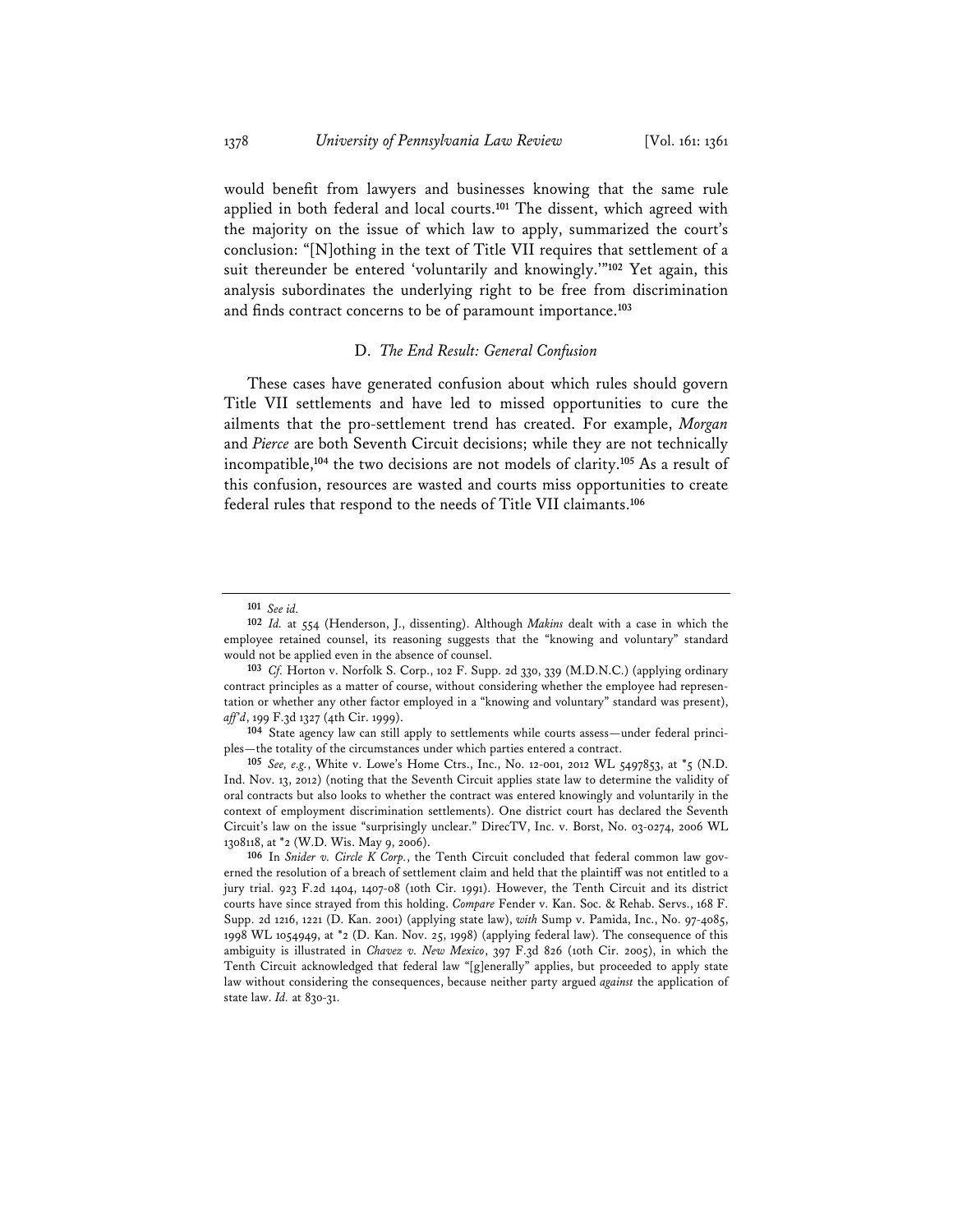# III. PROCEDURAL PROBLEMS IN SETTLEMENT ENFORCEMENT

This Part considers the procedural obstacles facing enforcement of Title VII settlements in federal and state courts. Though an employer attempting to enforce a settlement can raise the existence of the previous agreement as a defense in any subsequent suit,**<sup>107</sup>** an employee attempting to enforce an agreement must clear additional hurdles. First, the employee must establish subject matter jurisdiction over the claim; second, if the employee works for a state, sovereign immunity may bar certain types of relief; and third, certain jurisdictions require that the employee receive a "right to sue" letter from the EEOC before she may file suit.

# A. *Federal Court Jurisdiction*

An employee seeking to enforce a settlement agreement will encounter considerable difficulties in accessing the federal courts. Of course, state courts are courts of general jurisdiction and therefore always remain an option.**<sup>108</sup>** State courts, on the one hand, may offer lower filing fees, have lower pleadings standards, be more plaintiff-friendly, or provide other reasons for the plaintiff to prefer that forum.**109** On the other hand, plaintiffs may prefer federal procedural rules, federal discovery,**<sup>110</sup>** unelected judges,**<sup>111</sup>** and—in the case of Title VII claims specifically—jurors drawn from areas beyond where the local employer conducts its business.**<sup>112</sup>**

For those plaintiffs who prefer a federal forum, subject matter jurisdiction is often a bar. Federal courts are courts of limited jurisdiction,**<sup>113</sup>** and the plaintiff who sues bears the burden of establishing jurisdiction.**<sup>114</sup>** In *Kokkonen v. Guardian Life Insurance Co. of America*, the Supreme Court held that a suit to enforce a settlement falls outside of federal court jurisdiction

**<sup>107</sup>** Complications similar to those an employee faces will arise in the less common case in which an employer sues because of an employee's alleged breach.

**<sup>108</sup>** *E.g.*, *In re* Hyde, 255 P.3d 411, 414 (Okla. 2011); *see also* Henry M. Hart, Jr., *The Power of Congress to Limit the Jurisdiction of Federal Courts: An Exercise in Dialectic*, 66 HARV. L. REV. 1362, 1401 (1953).

**<sup>109</sup>** *See* Elizabeth M. Schneider, *The Changing Shape of Federal Civil Pretrial Practice: The Disparate Impact on Civil Rights and Employment Discrimination Cases*, 158 U. PA. L. REV. 517, 550 (2010).

**<sup>110</sup>** *Cf.* Joan Steinman, *Removal, Remand, and Review in Pendent Claim and Pendent Party Cases*, 41 VAND. L. REV. 923, 939 (1988).

**<sup>111</sup>** *See* Gordon N. Griffin, Note, *Reinventing Adequacy: The Need for Standardized Regulation*, 23 GEO. J. LEGAL ETHICS 603, 610 n.45 (2010).

**<sup>112</sup>** *Cf.* Maggie McKinley, Note, *Plenary No Longer: How the Fourteenth Amendment "Amended" Congressional Jurisdiction-Stripping Power*, 63 STAN. L. REV. 1213, 1231 (2011).

**<sup>113</sup>** *E.g.*, Bender v. Williamsport Area Sch. Dist., 475 U.S. 534, 541 (1986).

**<sup>114</sup>** *See* Gonzalez v. Thaler, 132 S. Ct. 641, 648 (2012).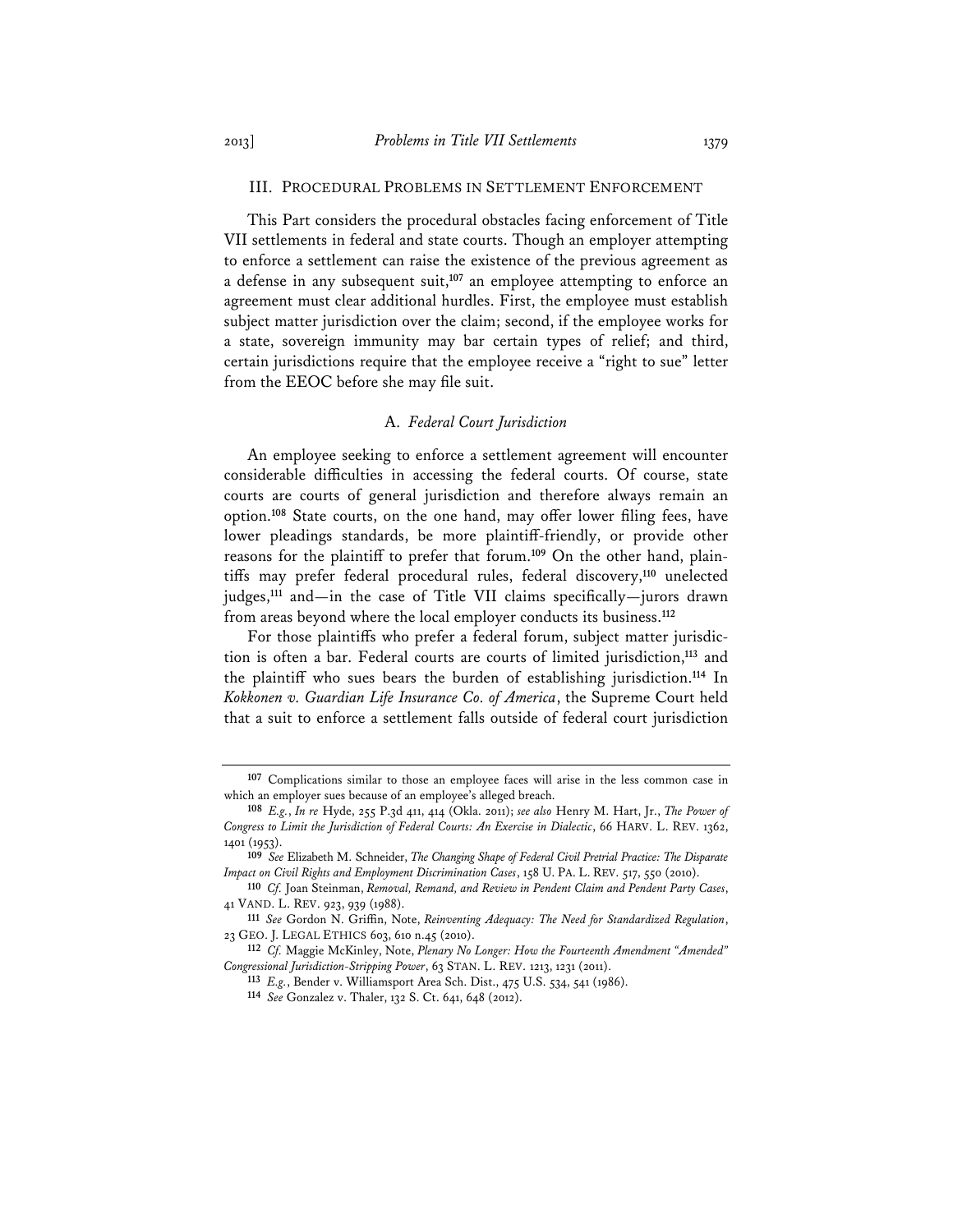unless there is an independent basis for jurisdiction.**<sup>115</sup>** The parties, in a state agency law case, originally made their way into federal court via diversity jurisdiction, settled, and requested a voluntary dismissal, which the district court granted.**<sup>116</sup>** The plaintiff in the original suit then sued to enforce the settlement.**<sup>117</sup>** The Supreme Court determined that the district court judge's "mere awareness and approval of the terms of the settlement agreement" were insufficient to create jurisdiction in the subsequent enforcement suit.**<sup>118</sup>**

The Court did note, though, that there are other ways to establish an "independent basis for federal jurisdiction."**<sup>119</sup>** Employees seeking to enforce Title VII settlements must rely on the following alternative routes.

1. Requesting the Federal Court Retain Jurisdiction

One method the Court proposed is for the parties to request that the original court retain jurisdiction over the settlement.**<sup>120</sup>** This solution, however, fails to address two problems in the Title VII context. First, a number of settlements occur before an initial suit is even filed in federal or state court; many claims settle after an EEOC charge is filed, after arbitration, or after independent negotiations between employer and employee.**<sup>121</sup>** An employee who waived her claim in such instances would have no opportunity to request that a court retain jurisdiction. Thus, if aware of this potential solution, she may be less willing to enter into a settlement until suit is filed, increasing costs and time as well as creating tension that will make it less likely that a favorable settlement will be reached. If unaware of her ability to request that a court retain jurisdiction, whether because she has no counsel or because she has inexperienced counsel, the employee may settle without doing so and potentially face unnecessary difficulty in a later attempt to enforce her rights.**<sup>122</sup>**

Defendants' strong preference for confidential settlements creates the second problem. A court weary of the consequences of secret settlements

**<sup>115</sup>** *See* 511 U.S. 375, 382 (1994) (commenting that one such basis would be if the district court retained jurisdiction over the settlement agreement).

**<sup>116</sup>** *Id.* at 377.

**<sup>117</sup>** *Id.*

**<sup>118</sup>** *Id.* at 381.

**<sup>119</sup>** *Id.* at 382.

**<sup>120</sup>** *Id.* at 381-82.

**<sup>121</sup>** *Cf. Title VII of the Civil Rights Act of 1964 Charges*, EEOC, http://www.eeoc.gov/eeoc/ statistics/enforcement/titlevii.cfm (last visited Mar. 15, 2013).

**<sup>122</sup>** Moreover, even the process of ensuring that a court retains jurisdiction has created confusion. *See* Jeffrey A. Parness & Matthew R. Walker, *Enforcing Settlements in Federal Civil Actions*, 36 IND. L. REV. 33, 38-43 (2003) (describing inconsistency in lower courts' determinations of when jurisdiction is retained).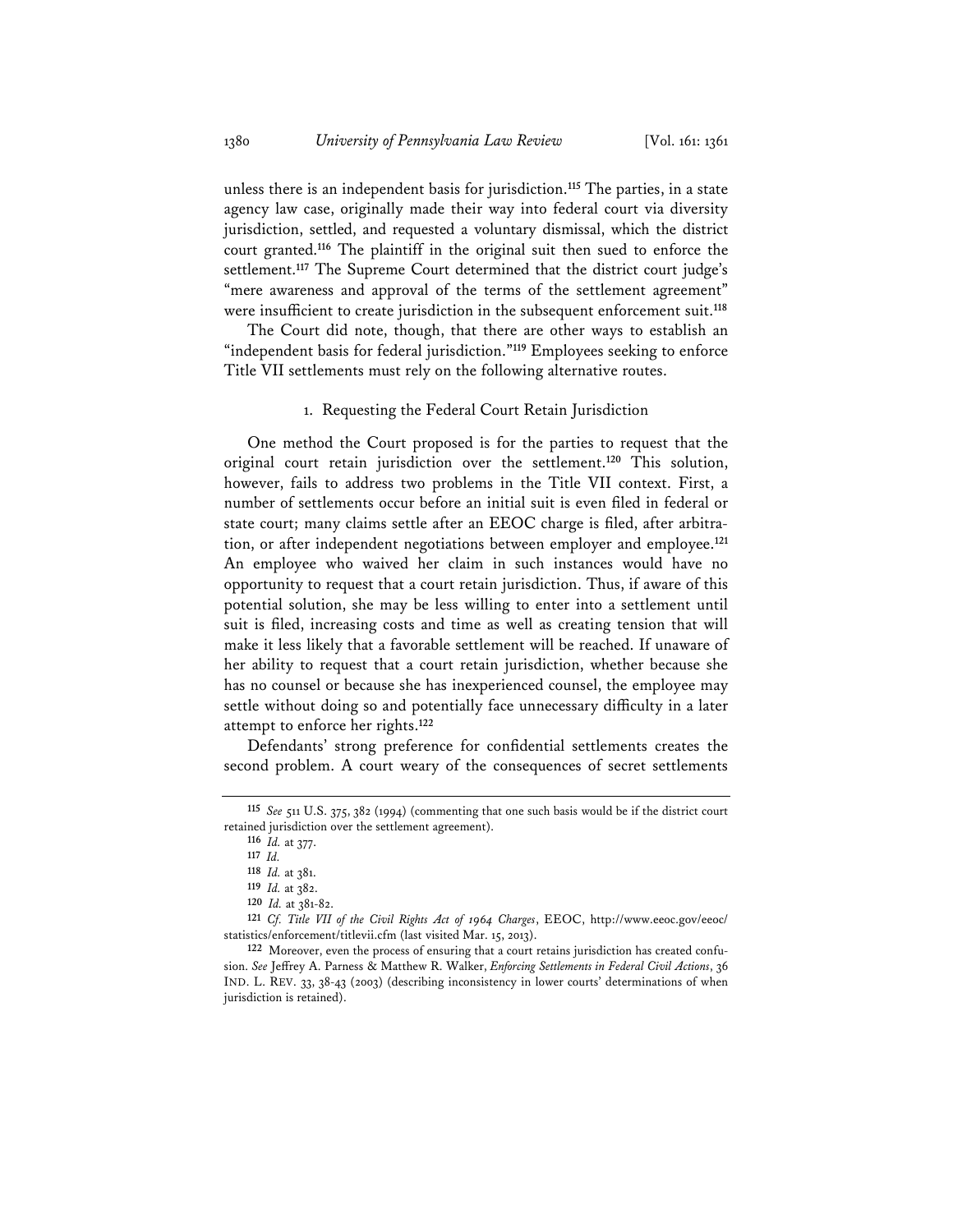may take the initiative to make them public. In *Gambale v. Deutsche Bank AG*, the district court relied on its "inherent power to control access to [its] records" and ordered unsealed documents connected to a settlement over which the court had retained jurisdiction.**<sup>123</sup>** The Second Circuit affirmed the power of district courts to allow public access to previously confidential documents in certain circumstances.**<sup>124</sup>** After *Gambale*, no defendant insistent on maintaining confidentiality would risk filing settlement documents with the court and requesting that it retain jurisdiction.**<sup>125</sup>** Thus, a plaintiff will want the court to retain jurisdiction to be assured that the settlement's terms will materialize, and the defendant will want to avoid that occurrence to guarantee confidentiality. While a plaintiff might be able to leverage the defendant's desire to maintain confidentiality to demand increased consideration, the agreement would lack the protection of a federal court's jurisdiction.

# 2. Establishing Diversity Jurisdiction

Another independent basis for federal jurisdiction is diversity jurisdiction. Yet, as *Kokkonen* itself demonstrates, even if diversity jurisdiction existed at the outset of a suit, it may be unavailable for an action seeking enforcement of the settlement agreement.**<sup>126</sup>** A significant number of settlements fall below the \$75,000 amount-in-controversy requirement for diversity jurisdiction.**<sup>127</sup>** One study found that the mean settlement for employment discrimination claims was \$65,950,**<sup>128</sup>** and another found that the mean was \$54,651 for single plaintiffs, with a median of \$30,000.**<sup>129</sup>** In those cases, diversity jurisdiction is unavailable.

# 3. Establishing Supplemental Jurisdiction

Supplemental jurisdiction presents a third avenue into federal court. However, supplemental jurisdiction will require, first, that the plaintiff suffered additional discrimination and, second, that the subsequent discrimination was

**<sup>123</sup>** No. 02-4791, 2003 WL 21511851, at \*3 (S.D.N.Y. July 2, 2003) (footnote omitted), *aff 'd*, 377 F.3d 133 (2d Cir. 2004).

**<sup>124</sup>** *See Gambale*, 377 F.3d at 142.

**<sup>125</sup>** Kotkin, *supra* note 21, at 958.

**<sup>126</sup>** *See* Kokkonen v. Guardian Life Ins. Co. of Am., 511 U.S. 375, 381-82 (1994) ("Absent [court action embodying the settlement contract in its dismissal order or retaining jurisdiction over the settlement agreement], enforcement of the settlement agreement is for state courts, unless there is some independent basis for federal jurisdiction").

**<sup>127</sup>** *See* 28 U.S.C. § 1332(a) (2006).

**<sup>128</sup>** Schwab & Heise, *supra* note 3, at 942.

**<sup>129</sup>** Kotkin, *supra* note 4, at 144.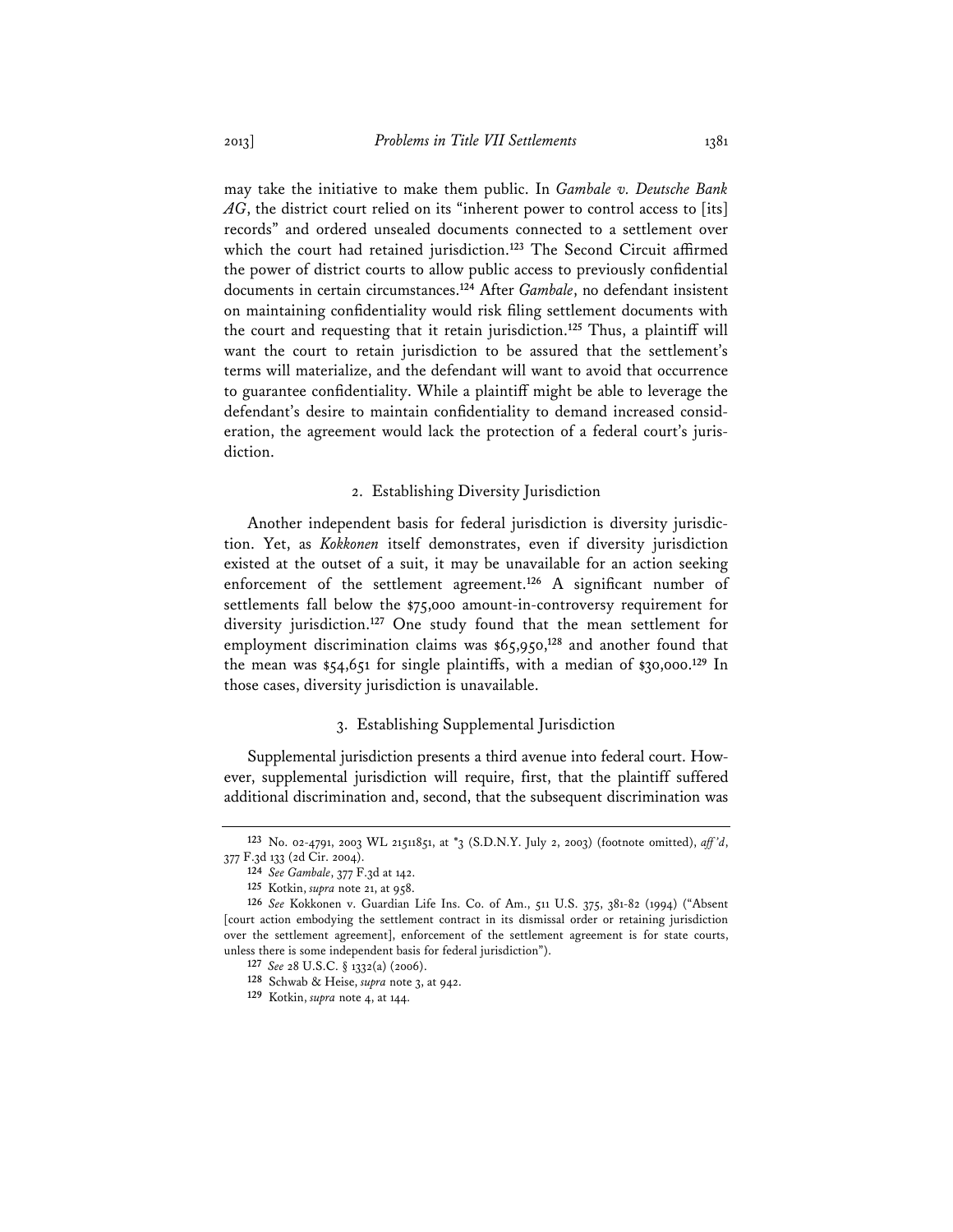sufficiently related to the settled claims.**<sup>130</sup>** The plaintiffs who lack an additional subsequent federal claim—and therefore cannot use supplemental jurisdiction—are also those for whom the statute of limitations for their original claims may present a substantial obstacle should they decide to bring a new Title VII suit based on the original claims once pre-litigation attempts to enforce the suit have faltered.**<sup>131</sup>**

# 4. General Federal Question Jurisdiction

A court could potentially determine that an enforcement suit arises under federal law because of its connection to the original Title VII claim.**<sup>132</sup>** However, in *Kokkonen*, the Court rejected the idea that there is federal question jurisdiction simply because dismissal of the earlier federal suit was part of the consideration for the settlement agreement: "No federal statute makes that connection (if it constitutionally could) the basis for federalcourt jurisdiction over the contract dispute."**<sup>133</sup>** Importantly, the underlying federal suit in *Kokkonen* was a state law claim brought in diversity, not a federal cause of action.

Nonetheless, some courts have latched onto *Kokkonen*'s reasoning to declare that federal courts lack jurisdiction over Title VII settlementenforcement suits. For example, in *Atkinson v. Sellers*, the Fourth Circuit dismissed a suit to enforce the settlement of a Title VII claim for lack of subject matter jurisdiction because it found that the plaintiff alleged "only a breach of contract," and *Kokkonen* directly controlled the case.**<sup>134</sup>** In so holding, the Fourth Circuit noted that the plaintiff "could obtain relief on his breach of contract claim without reference to federal law at all," and

**<sup>130</sup>** *See* 28 U.S.C. § 1367. The doctrine of supplemental jurisdiction, codified by § 1367, allows federal courts to exercise jurisdiction over state law claims that share a "common nucleus of operative fact" with a federal question claim. United Mine Workers v. Gibbs, 383 U.S. 715, 725 (1966), *superseded by statute*, Judicial Improvements Act of 1990, Pub. L. No. 101-650, 104 Stat. 5113 (codified as amended at 28 U.S.C. § 1367), *as recognized in* Whalen v. Carter, 954 F.2d 1087, 1097 n.10 (5th Cir. 1992). Thus, a plaintiff must already have an independent federal claim that opens the door to federal court.

**<sup>131</sup>** *Cf.* Sherman v. Standard Rate Data Serv., Inc., 709 F. Supp. 1433, 1441 (N.D. Ill. 1989) (acknowledging that the doctrine of laches might ultimately bar the plaintiff 's enforcement suit).

**<sup>132</sup>** *See* 28 U.S.C. § 1331. Courts have found that Title VII's independent jurisdictional provision, which allows courts to hear claims "brought under" Title VII, *see* 42 U.S.C. § 2000e-5(f)(3), provides jurisdiction for settlement-enforcement suits, as well. *E.g.*, Eatmon v. Bristol Steel & Iron Works, Inc., 769 F.2d 1503, 1508 (11th Cir. 1985); *see also infra* notes 133-36 and accompanying text; *cf.* Arbaugh v. Y & H Corp., 546 U.S. 500, 503 (2006) (noting that federal courts may hear Title VII claims under general federal question jurisdiction as well as under 42 U.S.C. § 2000e- $5(f)(3)$ .

**<sup>133</sup>** Kokkonen v. Guardian Life Ins. Co. of Am., 511 U.S. 375, 381 (1994).

**<sup>134</sup>** 233 F. App'x 268, 272 (4th Cir. 2007).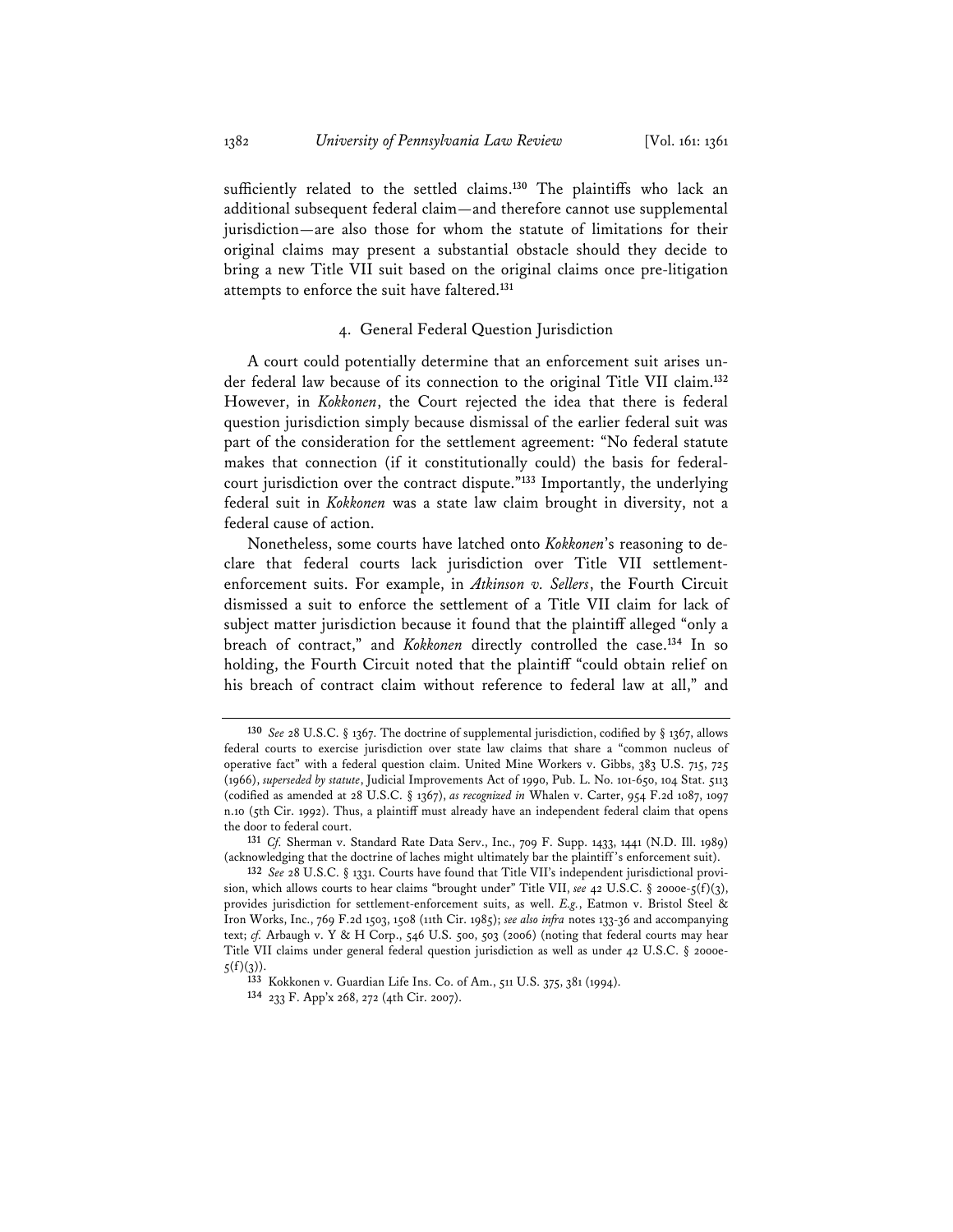recovery did not "depend on the resolution of a substantial question of federal law."**<sup>135</sup>** The Tenth Circuit took a similar approach in *Morris v. City of Hobart*, finding that there was no subject matter jurisdiction because state contract law governed the suit.**<sup>136</sup>** Implicit in the reasoning of both the *Morris* and *Atkinson* courts is that general federal question jurisdiction would be proper if federal common law governed the settlement claim.**<sup>137</sup>**

Other courts have relied on Title VII's specific jurisdictional grant, 42 U.S.C.  $\S$  2000e-5(f)(3),<sup>138</sup> to find jurisdiction when employees sue to enforce predetermination**<sup>139</sup>** and conciliation**<sup>140</sup>** agreements that the EEOC has the power to enforce.**<sup>141</sup>** In *Ruedlinger v. Jarrett*, the Seventh Circuit built on previous decisions that found that, despite the lack of explicit congressional authorization, federal courts have jurisdiction over EEOC enforcements of settlements.**<sup>142</sup>** The court reasoned that private enforcement actions**<sup>143</sup>** would further the policy of encouraging voluntary compliance with Title VII through

**138** *See supra* note 132.

**139** Predetermination agreements are settlements entered into by parties before the EEOC makes a finding of reasonable cause to believe discrimination occurred. *See* EEOC v. Henry Beck Co., 729 F.2d 301, 303 (4th Cir. 1984) (discussing the EEOC's regulations, particularly 29 C.F.R. § 1601.20 (2012), which provides that the EEOC may encourage the parties to settle the charge on mutually agreeable terms prior to issuing a determination as to reasonable cause).

**140** Conciliation agreements are settlement agreements negotiated and executed after the EEOC has found reasonable cause to believe that discrimination occurred but before either the EEOC or the employee files suit. *See* Calleros, *supra* note 137, at 258 n.6; *see also* EEOC v. Liberty Trucking Co., 695 F.2d 1038, 1041 (7th Cir. 1982) ("Conciliation agreements are voluntary contracts containing terms upon which the employer, the employee, and the EEOC agree.").

**141** *See Henry Beck Co.*, 729 F.2d at 305-06 (holding that "where an employer allegedly breaches a predetermination settlement agreement after voluntarily entering into it, and the Commission seeks enforcement of that agreement only, . . . the suit is brought directly under Title VII, and the United States District Courts have jurisdiction").

**142** 106 F.3d 212, 214 (7th Cir. 1997) (citing *Liberty Trucking Co.*, 695 F.2d at 1040). In *Liberty Trucking*, the Seventh Circuit held that Congress "intended to provide the EEOC with a federal forum to enforce conciliation agreements," and the lack of explicit authorization did not prevent the court from exercising jurisdiction under  $42$  U.S.C. § 2000e- $5(f)(3)$ . *Id.* 

**143** *Ruedlinger* considered the enforcement suit to be a type of Title VII claim, not a contract claim. 106 F.3d at 214.

**<sup>135</sup>** *Id.* at 272-73.

**<sup>136</sup>** 39 F.3d 1105, 1112 (10th Cir. 1994). In doing so, the court distinguished an earlier case in which it found that federal law governed certain issues in Title VII settlement enforcement suits, such as the availability of a jury. *See id.* at 1112 n.5 (distinguishing *Snider v. Circle K Corp.*, 923 F.2d 1404 (10th Cir. 1991), on the basis that *Snider* "did not purport to decide the question of subject matter jurisdiction").

**<sup>137</sup>** For a helpful discussion of when enforcement creates a "substantial question of federal law," see Charles R. Calleros, *Reconciling the Goals of Federalism with the Policy of Title VII: Subject-Matter Jurisdiction in Judicial Enforcement of EEOC Conciliation Agreements*, 13 HOFSTRA L. REV. 257, 264-88 (1985). Calleros discusses the federal question doctrine and concludes that whether subject matter jurisdiction exists depends on the terms of the settlement agreement. *Id.*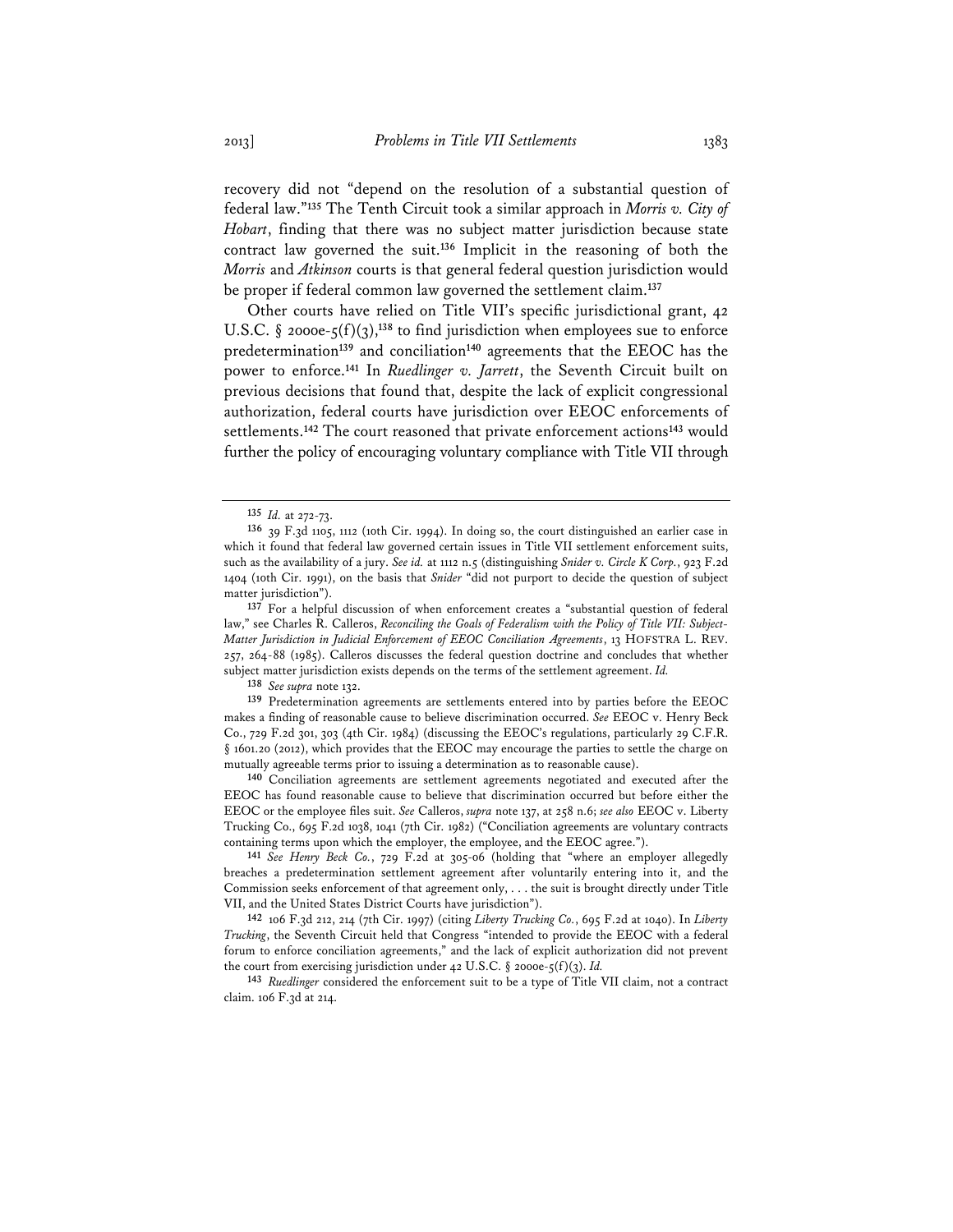conciliation agreements in the same manner as EEOC enforcement actions.**<sup>144</sup>** Accordingly, it found jurisdiction under 42 U.S.C. § 2000e-5(f)(3).**<sup>145</sup>**

Though invoking  $\S$  2000e-5(f)(3) would appear to solve the jurisdiction problem, it is a limited solution. First, it is questionable whether the court's policy justifications for exercising jurisdiction—asserting that it will further voluntary compliance—would withstand scrutiny. In *Arbaugh v. Y & H Corp.*, the Supreme Court articulated a very narrow understanding of § 2000e- $5(f)(3)$ .<sup>146</sup> It stated that Congress included this section because, at the time Title VII was enacted, § 1331 had a \$10,000 amount-in-controversy requirement and  $\S$  2000e-5(f)(3) contained no jurisdictional amount.<sup>147</sup> Since Congress amended § 1331 to eliminate that requirement, the Court explained that § 2000e-5(f)(3) "has served *simply to underscore* Congress' intention to provide a federal forum for the adjudication of Title VII claims."**<sup>148</sup>** Lower courts' reliance on § 2000e- $\zeta(f)(3)$  implies that they found § 1331 insufficient to justify jurisdiction; however, if the understanding articulated in *Arbaugh* is correct, § 2000e- $\zeta(f)(3)$  offers no more than does § 1331.

Second, even if *Arbaugh* does not undermine the basis for jurisdiction in some instances, no federal court has extended  $\S$  2000e- $\zeta(f)(3)$  to allow enforcement of a settlement in which the EEOC did not offer assistance. As one court stated to explain the reach of its holding, "enforcement of an EEOC predetermination settlement agreement is a civil action brought directly under Title VII."**<sup>149</sup>** This suggests that those employees who settle before EEOC involvement or after suit is filed and without the help of the EEOC are out of luck. Their suits may not be viewed as "brought directly under Title VII," and thus  $\S$  2000e-5(f)(3) will lend no help.

Of course, the EEOC can enforce certain breached agreements even when the employee is unable to do so.**<sup>150</sup>** As *Ruedlinger* and similar cases suggest, courts appear to accept that the EEOC may sue in federal court to

**<sup>144</sup>** *Id.* at 215. The court noted that "[t]he congressional goal of enforcing Title VII through conciliation and voluntary compliance would be hampered if employees could not seek to enforce in federal courts conciliation agreements between themselves, their employers and the EEOC." *Id.* (citation and internal quotation marks omitted). This properly views settlements as a means to promote the goals of Title VII.

**<sup>145</sup>** *Id.*; *see also* Owens v. West, 182 F. Supp. 2d 180, 187-90 (D. Mass. 2001) (finding jurisdiction over a predetermination-agreement-enforcement suit); Francisco v. West, No. 98-3007, 2001 WL 563793, at \*3 (N.D. Ill. May 23, 2001) (same).

**<sup>146</sup>** 546 U.S. 500, 505-06 (2006).

**<sup>147</sup>** *Id.*

**<sup>148</sup>** *Id.* at 506 (emphasis added).

**<sup>149</sup>** *Owens*, 182 F. Supp. at 190 (emphasis added).

**<sup>150</sup>** *See supra* Section I.B.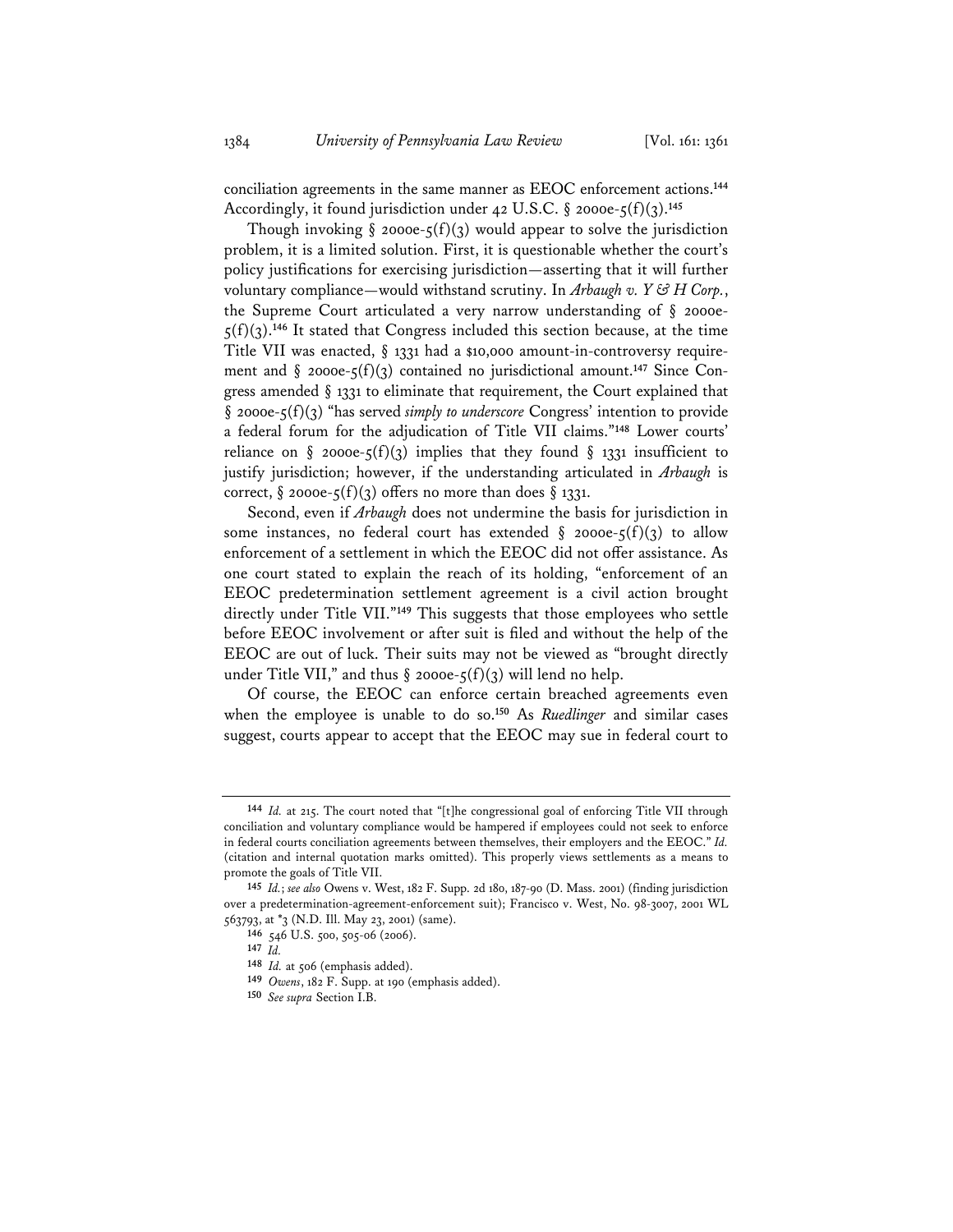enforce conciliation agreements**<sup>151</sup>** and predetermination agreements.**<sup>152</sup>** In addition, courts do not seem to distinguish EEOC enforcement of conciliation from predetermination agreements in cases where the EEOC is not a party, reasoning that the ultimate goal of furthering voluntary compliance is advanced in both instances.**<sup>153</sup>**

However, the dearth of case law on this issue and the unavoidable fact that the EEOC has limited resources**<sup>154</sup>** suggest that EEOC enforcement is not a viable answer to courts that narrowly construe jurisdiction. Moreover, the EEOC does not enforce agreements in which it was never involved.**<sup>155</sup>** Again, this means employees who negotiate without the help of the EEOC—and, therefore, plausibly the most vulnerable type of potential plaintiffs—may have the most difficulty enforcing settlement agreements in federal court.**<sup>156</sup>**

**153** *See, e.g.*, EEOC v. Bay Ridge Toyota, Inc., 327 F. Supp. 2d 167, 172 (E.D.N.Y. 2004) (stating that it is "settled law" that the EEOC may enforce conciliation agreements regardless of whether the EEOC was party to the agreement).

**154** *See supra* text accompanying notes 38-41.

**155** *See, e.g.*, Tucker v. Astrue, 738 F. Supp. 2d 835, 837 (N.D. Ill. 2010) (dismissing the plaintiff's request to enforce a settlement agreement into which the plaintiff entered through a union grievance process).

**156** *See* Berry v. Gutierrez, No. 08-459, 2008 WL 4572510, at \*1 (E.D. Va. Oct. 8, 2008) (noting that the EEOC dismissed the plaintiff's request to enforce a settlement because "the EEOC cannot take jurisdiction over grievance settlement agreements outside the EEO process" (citation omitted)). Settlements that the EEOC helped negotiate, however, are treated differently. *See, e.g.*, EEOC v. Regal-Beloit Corp., No. 06-568, 2007 WL 5614093, at \*1 (W.D. Wis. May 1, 2007) ("The EEOC is a federal agency and this Court has jurisdiction pursuant to 28 U.S.C. § 1345. This Court has jurisdiction to consider EEOC's motion to enforce the settlement."); *cf.* Morris v. City of Hobart, 39 F.3d 1105, 1111-12 n.4 (10th Cir. 1994) (distinguishing five cases in which federal courts found jurisdiction over a settlement enforcement suit as involving the EEOC and stating that "settlement contracts between private parties do not implicate the same degree of congressional concern").

**<sup>151</sup>** *See, e.g.*, EEOC v. Safeway Stores, 714 F.2d 567, 572 (5th Cir. 1983) ("Although Title VII does not explicitly provide the EEOC with the authority to seek enforcement of conciliation agreements in federal court, it would be antithetical to Congress' strong commitment to the conciliatory process if there were no federal forum in which the EEOC could enforce such agreements."); EEOC v. Liberty Trucking Co., 695 F.2d 1038, 1040 n.5 (7th Cir. 1982) ("[W]e conclude that Congress intended to provide the EEOC with a federal forum to enforce conciliation agreements."); *see also* Eatmon v. Bristol Steel & Iron Works, Inc., 769 F.2d 1503, 1508 (11th Cir. 1985) ("The EEOC can go directly to court to enforce . . . agreements [into which it entered], as soon as it believes the agreement has been breached.").

**<sup>152</sup>** *See, e.g.*, EEOC v. Henry Beck Co., 729 F.2d 301, 305 (4th Cir. 1984) (treating predetermination agreements and conciliation agreements the same in situations where the EEOC "seeks enforcement of a specific agreement without any ruling on the underlying charge of intentional employment discrimination"). *But see* EEOC v. Pierce Packing Co., 669 F.2d 605, 608 (9th Cir. 1982) (holding that generally the EEOC may not sue to enforce predetermination agreements).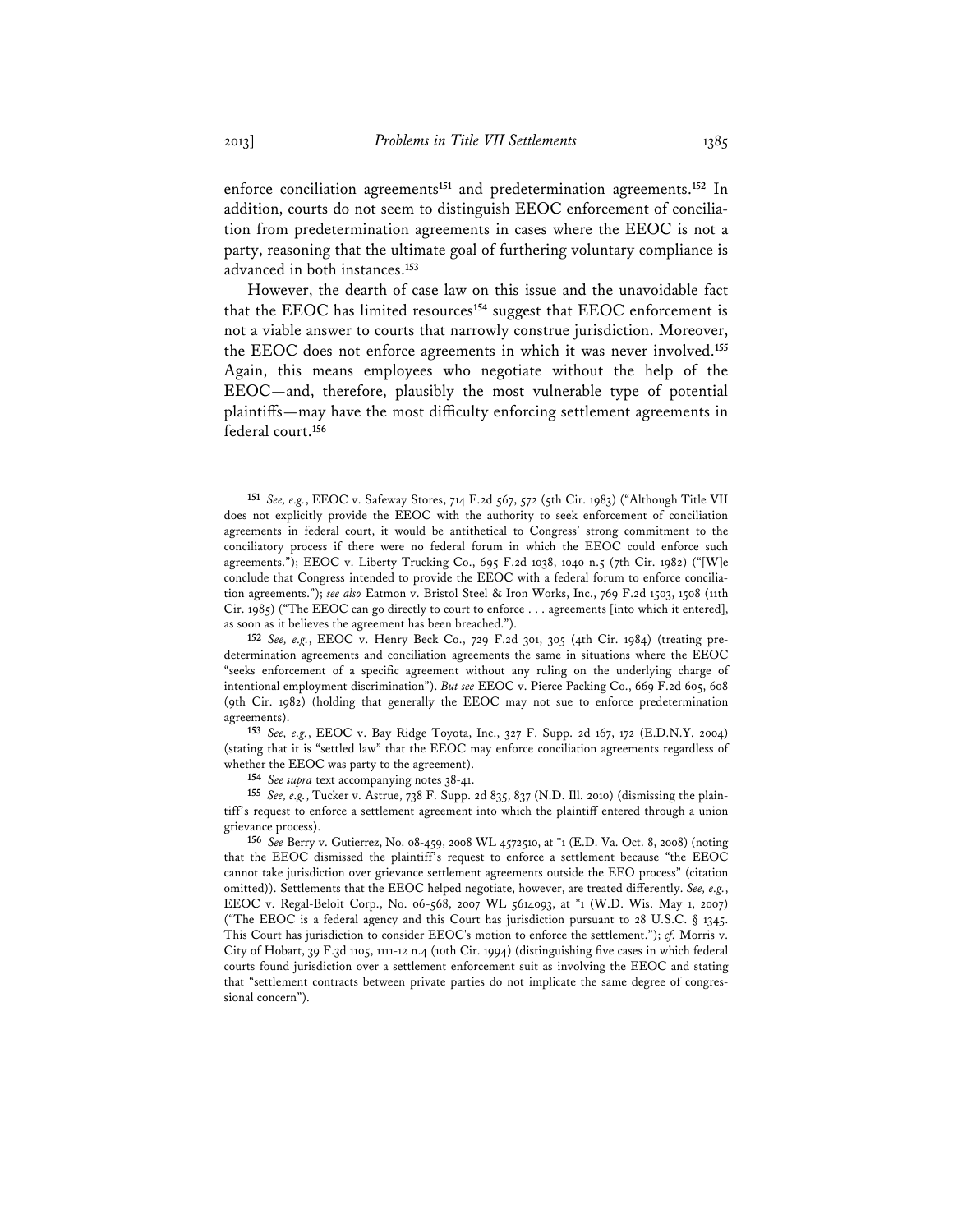### B. *State Sovereign Immunity*

Whether federal or state law governs, settlement enforcement also has important implications for state employees, who face the additional obstacle of state sovereign immunity when attempting to enforce settlements against state employers.**<sup>157</sup>** In *Fitzpatrick v. Bitzer*, the Supreme Court held that Title VII validly abrogated state sovereign immunity as an exercise of Congress's power under Section Five of the Fourteenth Amendment.**<sup>158</sup>** Hence, any state employee may collect monetary damages and certain other relief, normally barred by sovereign immunity, in a Title VII suit against the state.**<sup>159</sup>** A private citizen suing for a breach of contract under state law is usually subject to the whim of the state, which may choose not to waive its immunity.**<sup>160</sup>** Therefore, when an employee engages in a settlement with her state employer, she risks being unable to enforce the agreement if the court finds that state law controls the suit.

However, if federal law governs the enforcement suit because the suit itself is a continued vindication of Title VII rights, then state sovereign immunity should remain abrogated. For example, in *Klein v. Board of Regents*, a female professor at the University of Wisconsin filed an enforcement suit after the University failed to assign her to a certain position, as agreed to in an earlier settlement of a gender discrimination claim mediated by the EEOC.**<sup>161</sup>** The Wisconsin Court of Appeals noted that sovereign immunity would normally bar a breach of contract suit against the state and declared

**<sup>157</sup>** Federal sovereign immunity is not a bar. A number of federal courts have held that federal sovereign immunity precludes enforcement of Title VII settlements against the United States in the district courts. *See, e.g.*, Munoz v. Mabus, 630 F.3d 856, 860-61 (9th Cir. 2010). However, the Court of Federal Claims has jurisdiction to hear these enforcement suits. *See, e.g.*, Holmes v. United States, 657 F.3d 1303, 1312 (Fed. Cir. 2011). Moreover, 29 C.F.R. § 1614.504 (2012) provides procedures for federal employees who allege that the federal government has failed to comply with the terms of a settlement.

**<sup>158</sup>** 427 U.S. 445, 452-53, 456 (1976).

**<sup>159</sup>** In federal court and in state court under federal causes of action, the Eleventh Amendment bars "retrospective relief" against a state. *See* Alden v. Maine, 527 U.S. 706, 712 (1999); Edelman v. Jordan, 415 U.S. 651, 670-71 (1974); *see also, e.g.*, Idaho v. Coeur d'Alene Tribe, 521 U.S. 261, 281-82 (1997) (holding that the Eleventh Amendment barred a suit to enjoin the state from enforcing certain land regulations because the suit amounted to a quiet title action).

**<sup>160</sup>** *See, e.g.*, Tex. Natural Res. Conserv'n Comm'n v. IT-Davy, 74 S.W.3d 849, 851 (Tex. 2002).

**<sup>161</sup>** 666 N.W.2d 67, 69-70 (Wis. Ct. App. 2003). The record did not reveal whether the agreement was a predetermination agreement or a conciliation agreement, *see id.* at 69 n.2, and presumably the court found any distinction between the two irrelevant. Indeed, the court cited *Ruedlinger v. Jarrett* with approval, and that case expressly rejected any meaningful distinction between the two types of agreements for the purposes of determining the role of federal law. *See id.* (citing 106 F.3d 212, 215 (7th Cir. 1997) ("[W]e see no relevant distinction between conciliation agreements and pre-determination settlement agreements for purposes of jurisdiction under Title  $VII \ldots$ .")).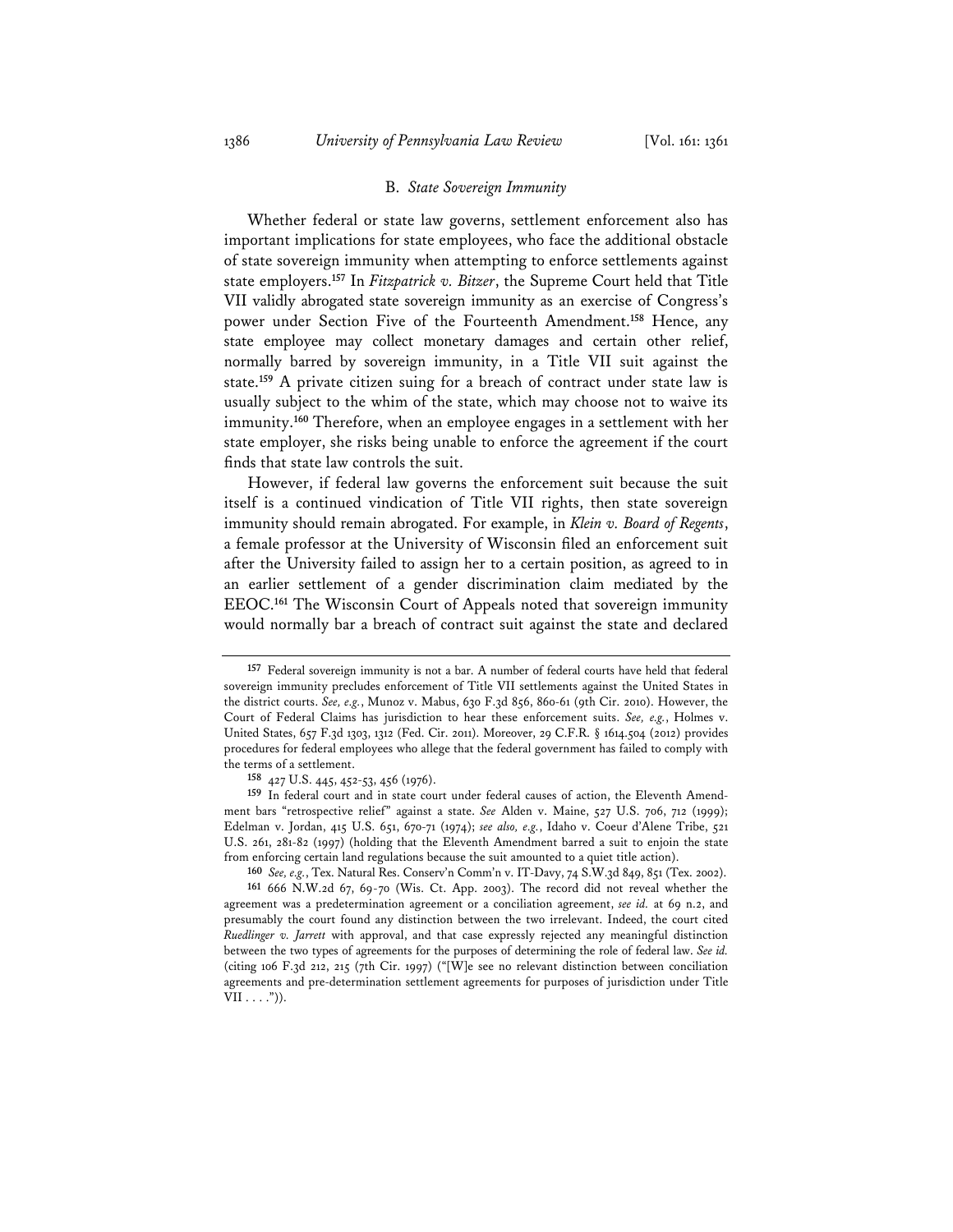that whether the suit was "part of [the plaintiff's] initial Title VII claim" "decides whether the [defendant's] assertion of sovereign immunity will hold."**<sup>162</sup>** The court ultimately found that the suit to enforce the settlement was brought under Title VII and sovereign immunity would not attach.**<sup>163</sup>**

The Supreme Court of Alabama reached a different result in *Smith v. Tillman*, a suit in which the EEOC had no connection to the underlying settlement.**<sup>164</sup>** There, an African American prison guard,**<sup>165</sup>** who had waived his Title VII claims in a previous settlement, sued to enforce the agreement.**<sup>166</sup>** The court, like the Wisconsin Court of Appeals, acknowledged that sovereign immunity would not be an issue if the suit arose under Title VII.**<sup>167</sup>** However, it concluded that because the EEOC was not involved in the agreement, *Klein* was distinguishable and the suit was brought solely under state law.**<sup>168</sup>** Therefore, the plaintiff could not use Title VII as a means to escape sovereign immunity.**<sup>169</sup>**

Ultimately, the *Smith* court found that the specifics of Alabama law allowed the plaintiff to bring suit, because the settlement agreement compelled the defendant to perform a "ministerial act,"**<sup>170</sup>** but this nuance highlights the troubling aspect of that court's preliminary finding. Courts that treat suits to enforce settlements as state law contract claims leave the employee in a bind: she is forced to rely on that state's specific sovereign immunity doctrine when suit is filed in state court or to rely on the narrow exceptions

**<sup>162</sup>** *Id.* at 71 n.4, 72.

**<sup>163</sup>** *See id.* at 72. ("Accordingly, we conclude that Klein's action is part of her initial Title VII claim, and as such, sovereign immunity does not lie.").

**<sup>164</sup>** 958 So. 2d 333 (Ala. 2006).

**<sup>165</sup>** Brief of Appellant at 2, Smith v. Tillman, 958 So. 2d 333 (Ala. 2006) (No. 1051108), 2006 WL 5309646.

**<sup>166</sup>** *Smith*, 958 So.2d at 335.

**<sup>167</sup>** *Id.* at 337-38.

**<sup>168</sup>** *Id.*

**<sup>169</sup>** *Id.* at 337. Thus, the employee who navigates the Title VII landscape without help from the EEOC not only faces a more difficult time getting into federal court, but also encounters sovereign immunity obstacles in obtaining relief via settlement under state law. *See also* Ning v. Okla. Dep't of Env't Quality, No. 96-6372, 113 F.3d 1246, at \*3 (10th Cir. May 30, 1997) (acknowledging, but not ruling on, the argument that a "[s]tate's Eleventh Amendment immunity was abrogated on the basis that an EEOC-brokered agreement arises under Title VII whereas a privately-settled Title VII action does not"); *cf.* Love v. Pullman Co., 404 U.S. 522, 526-27 (1972) (interpreting Title VII in light of the type of people who invoke the statute's protection and eschewing a proposed procedural "technicalit $[y]$ " as "inappropriate in a statutory scheme in which laymen, unassisted by trained lawyers, initiate the process").

**<sup>170</sup>** 958 So.2d at 338.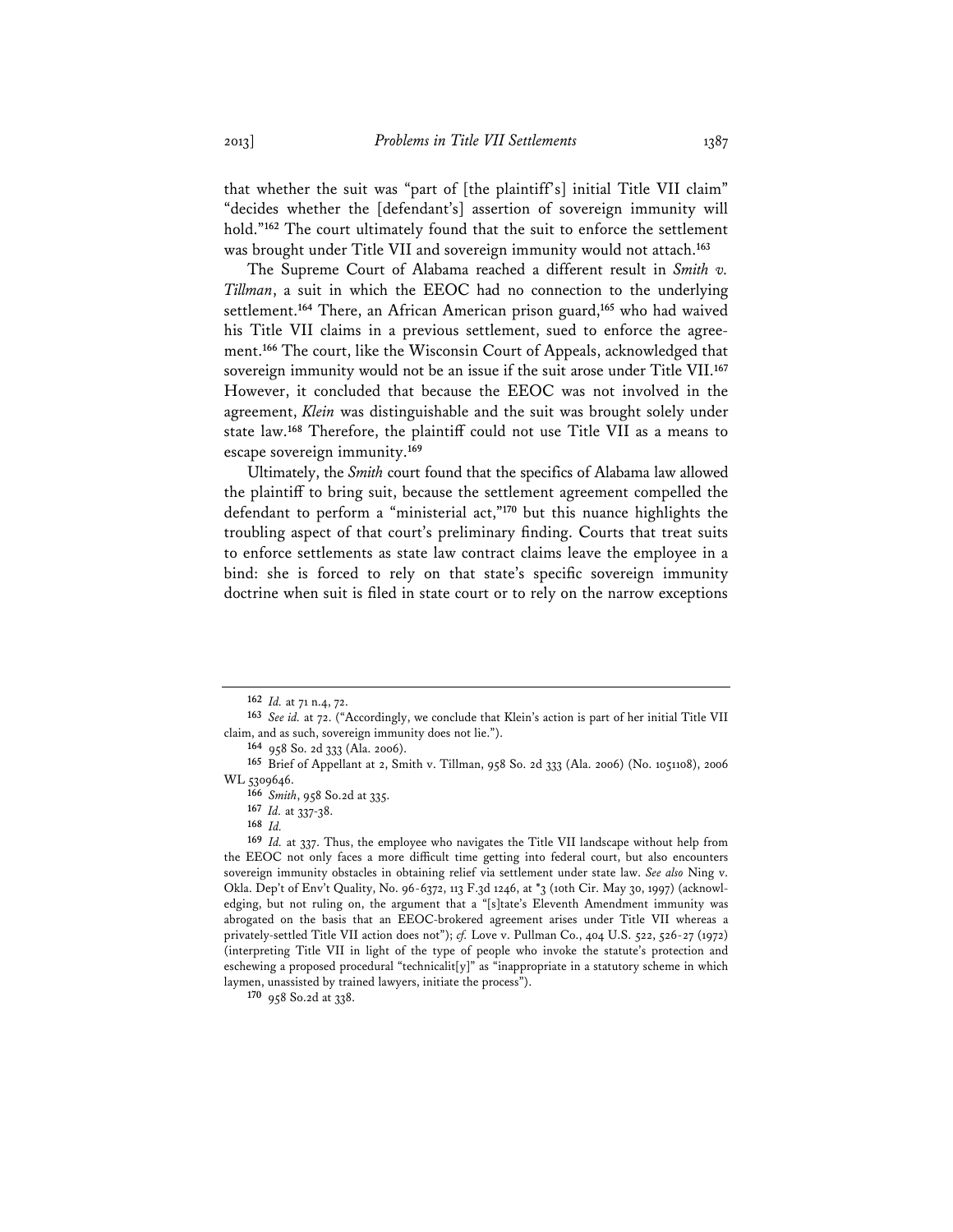to the Eleventh Amendment when suit is filed in federal court (if there is federal court jurisdiction at all).**<sup>171</sup>**

The potential for injustice is illustrated in *Sharafeldin v. Maryland, Department of Safety and Correctional Services*. **172** There, a "black male of Sudanese origin [who was a] practicing Muslim" alleged that coworkers harassed him over a five-year period, and he filed "at least five" different charges with the EEOC before entering into a settlement without the assistance of a lawyer.**<sup>173</sup>** Harassment allegedly continued for three years after the settlement in violation of the agreement—and the employee sued to enforce the settlement agreement.**<sup>174</sup>** The district court concluded that enforcement of the settlement arose under state contract law rather than under Title VII.**<sup>175</sup>** Accordingly, the court found that the Eleventh Amendment barred the suit, and the employee's waiver of his original claims was in vain.**<sup>176</sup>**

Congress created Title VII to allow employees a right to be free from discrimination regardless of where their employer is located or in what

**172** 94 F. Supp. 2d 680 (D. Md. 2000).

**173** *Id.* at 683.

**174** *Id.* at 683-84.

**175** *Id.* at 686.

**176** *Id.* at 686-87; *see also* Chi v. Bd. of Educ., No. 93-3569, 1995 WL 131288, at \*4 (D. Md. Feb. 6, 1995) (rejecting plaintiff-employee's retroactive claims arising from an allegedly breached settlement of a Title VII suit as barred by the Eleventh Amendment, but allowing plaintiffemployee's claims for prospective relief to proceed); *cf.* Kaahumanu v. Hawaii, 685 F. Supp. 2d 1140, 1156 (D. Haw. 2010) (holding that a non-Title VII settlement agreement arose under state contract law and the Eleventh Amendment therefore prevented the court from exercising jurisdiction over the claim), *rev'd in part on other grounds*, 682 F.3d 789 (9th Cir. 2012). *But cf.* Williams v. Lane, 818 F. Supp. 1212, 1213 (N.D. Ill. 1993) (finding that entry into a settlement agreement waived any future Eleventh Amendment defense in an enforcement action). One potential way to avoid this problem is to include a provision in the settlement agreement requiring that the state waive its sovereign immunity in any enforcement action. *Cf.* Alison Brill, Note, *Rights Without Remedy: The Myth of State Court Accessibility After the Prison Litigation Reform Act*, 30 CARDOZO L. REV. 645, 679 (2008) (suggesting that prisoners settling claims under the Prison Litigation Reform Act may avoid enforcement problems by including a provision waiving state sovereign immunity). However, as the above-referenced cases make clear, employees will not always have such foresight when settling. *Sharafeldin* illustrates this point, as well, as the settlement agreement there allowed for enforcement by "courts," but the district court rejected that this constituted a waiver of Eleventh Amendment immunity because it did not clearly allow for enforcement by "*federal* courts." *See* 94 F. Supp. 2d at 686-87 (emphasis added) (citing Edelman v. Jordan, 415 U.S. 651, 673 (1974) ("[A] state may waive its sovereign immunity, but only 'by the most express language or by such overwhelming implications from the text as [will] leave no room for any other reasonable construction.'"). Moreover, even if the state consented to be sued in federal court in a case like *Sharafeldin*, the plaintiff would be without an avenue into federal court, as subject matter jurisdiction cannot be waived. *E.g.*, Gonzalez v. Thaler, 132 S. Ct. 641, 648 (2012).

**<sup>171</sup>** *Cf.* Peery v. CSB Behavioral Health Sys., No. 106-172, 2008 WL 4425364, at \*5-6 (S.D. Ga. Sept. 30, 2008) (finding that, in a suit alleging breach of an FMLA settlement, the state agency defendant lacked immunity from suit under Georgia law because the contract was written, but acknowledging that the plaintiff would be without a remedy were the settlement an oral one).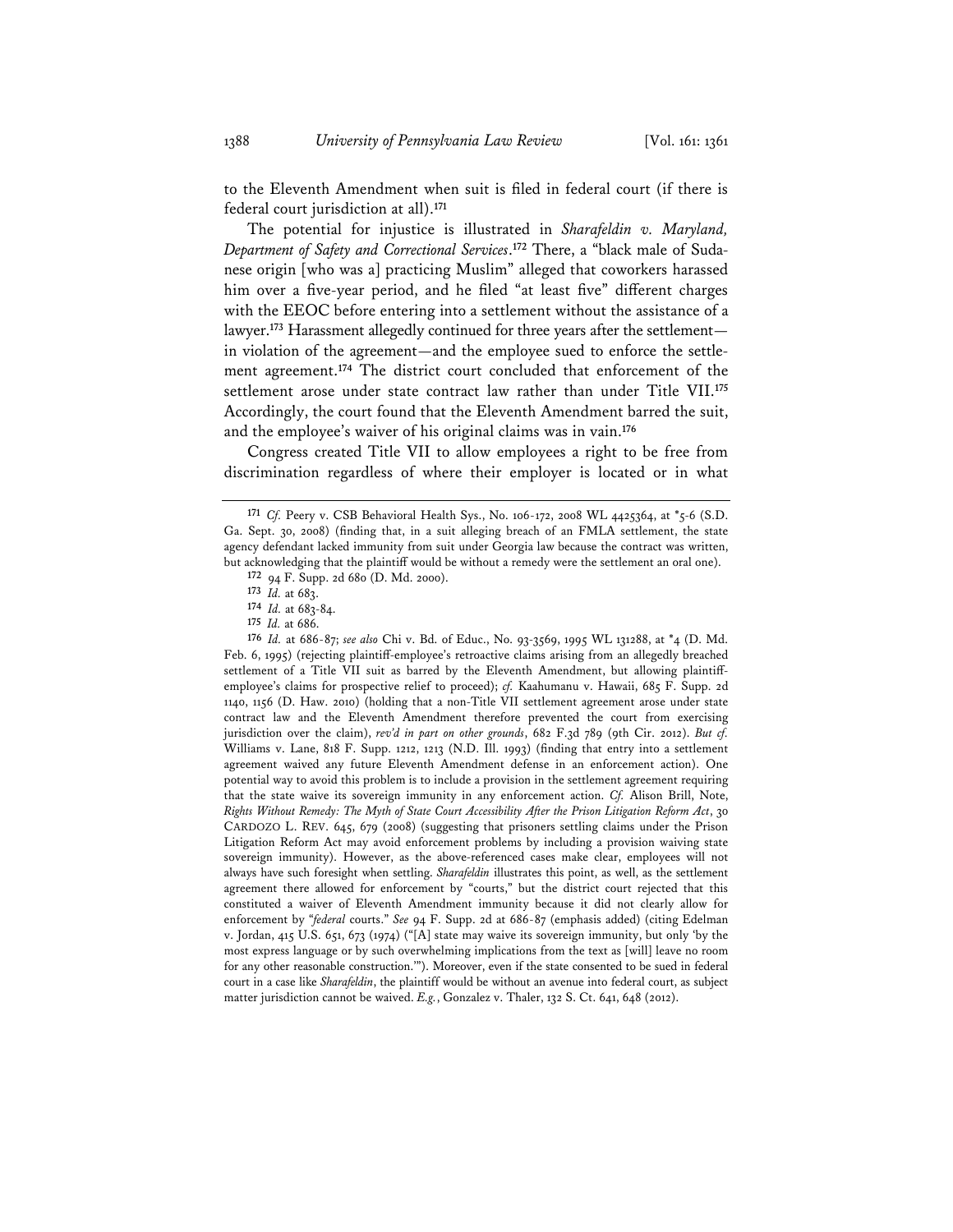forum the employee sued. The absence of federal rules of decision governing enforcement suits undermines that aim. A plaintiff choosing to sue in state court is limited by that state's sovereign immunity doctrine, and a plaintiff suing in federal court is limited by the Eleventh Amendment. Even if the plaintiff could bring a new Title VII claim because of a breach,**<sup>177</sup>** the statute of limitations on the original injuries or similar procedural hurdles may pose difficulties;**<sup>178</sup>** additional expenses will accrue; she will have to wait longer to have her rights vindicated; and, as was the case with the employee in *Sharafeldin*, there is a risk of being subjected to continued discrimination.**<sup>179</sup>**

# C. *The Counterintuitive Exhaustion Requirement*

Though less substantial than the two prior obstacles, the third roadblock for employees seeking to enforce settlement agreements is exhausting administrative requirements. Before an employee may sue under Title VII, she must file a charge with the EEOC, attempt conciliation, and obtain a "right to sue" letter.**<sup>180</sup>** Courts have reached different conclusions about whether employees must go through the same process before filing suit to enforce a settlement agreement. However, an examination of the purpose of filing charges demonstrates that no similar requirement should attach as a prerequisite to filing a settlement-enforcement suit.

Courts that require exhaustion appear confused about the purpose of the administrative requirements. In *Blank v. Donovan*, the Ninth Circuit held that exhaustion was a requirement before a plaintiff could bring his "breach

**<sup>177</sup>** *See* Ruedlinger v. Jarrett, 106 F.3d 212, 215 (7th Cir. 1997); *cf.* Robles v. United States, No. 84-3635, 1990 WL 155545, at \*6 (D.D.C. July 20, 1990) ("[E]ven those who view a right to enforce a settlement agreement as not presenting a question under Title VII or a federal question agree that such agreements create enforceable rights. The question is where to enforce them.").

**<sup>178</sup>** *Cf.* Wiley v. Paulson, No. 05-724, 2008 WL 2845299, at \*4 & n.3 (N.D. Tex. July 16, 2008) (holding that an allegation of a breach of settlement was insufficient to allow a plaintiff to revive the original Title VII claims, and refusing to allow the plaintiff to amend the complaint because the case was already three years old).

**<sup>179</sup>** One could take issue with the analysis in this subsection by arguing that a majority of states voluntarily waive sovereign immunity for contract claims. *See* Fed. Sign v. Tex. S. Univ., 951 S.W.2d 401, 419-20 (Tex. 1997) (Enoch, J., dissenting) (collecting cases and statutes). Such a counterargument overlooks three issues: (1) though some states waive immunity in certain instances, such as Alabama in the instance of ministerial acts, that does not equate to a blanket waiver of immunity; (2) that some states, or even most, waive immunity in some instances still leaves employees outside those states unaccounted for; and (3) a state's waiver of immunity in its own court does not translate to waiver in federal court. *See Edelman*, 415 U.S. at 677 n.19 (declaring that waiver in state court has no bearing on whether a state waived immunity in federal court as well).

**<sup>180</sup>** *See* 42 U.S.C. § 2000e-5(f)(1) (2006).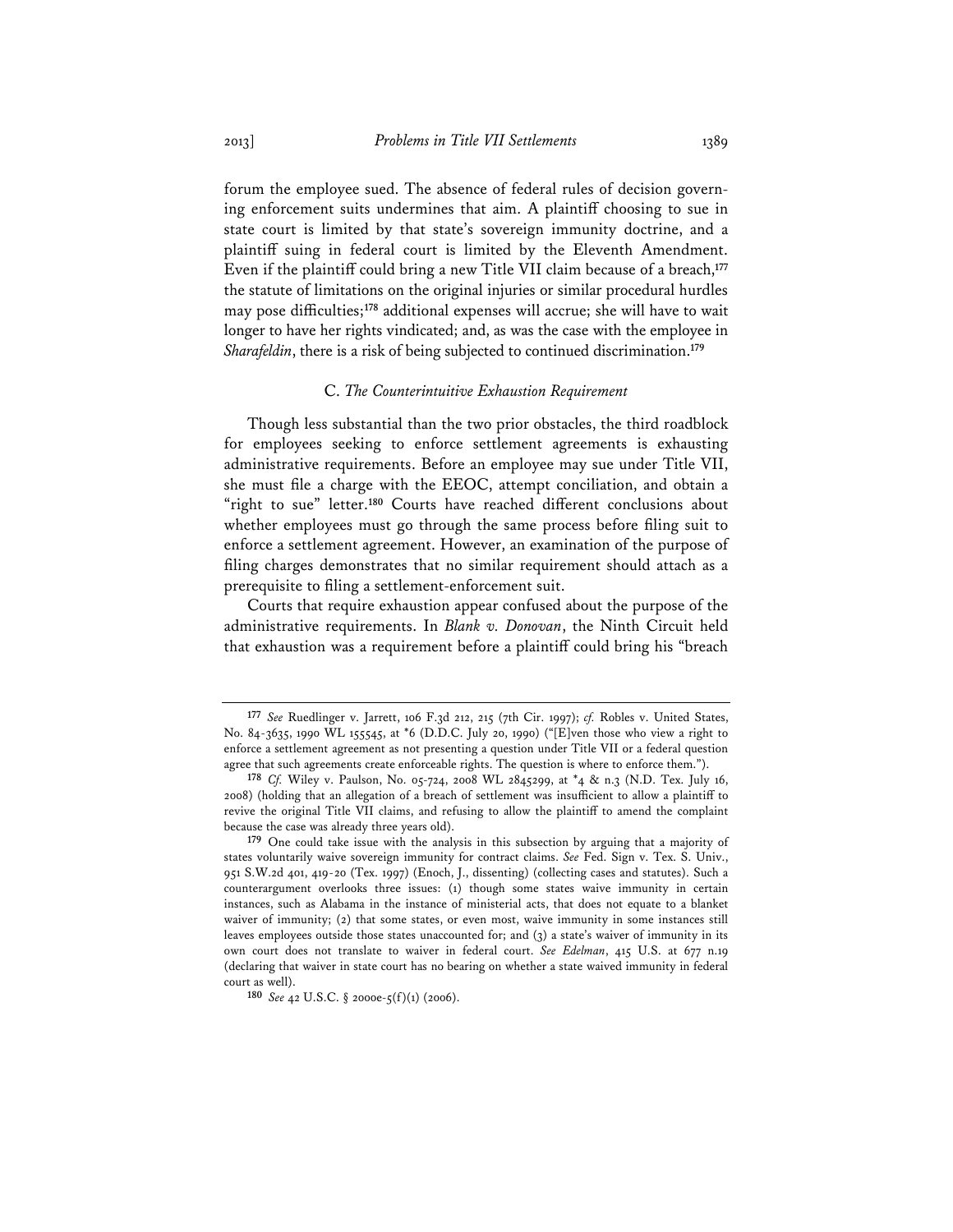of contract action."**<sup>181</sup>** The plaintiff sued to enforce a settlement agreement, to which the EEOC was a party, without exhausting administrative remedies.**<sup>182</sup>** The court reasoned that "[t]he purpose of Title VII is to provide an opportunity to reach a voluntary settlement of an employment discrimination dispute," and this aim would be better advanced if an employee had to attempt conciliation before suing for breach.**<sup>183</sup>** Accordingly, it dismissed the suit.**<sup>184</sup>** However, the court's articulation of Title VII's "purpose" overlooks its true aims—facilitating work environments in which employees are free from discrimination and compensating harmed employees.**<sup>185</sup>**

The exhaustion requirement creates two odd results. First, as noted by the dissent in *Chandler v. Vulcan Materials Co.*, in which the Sixth Circuit affirmed a district court's holding that exhaustion is required to enforce a settlement to which the EEOC is not a signatory,**<sup>186</sup>** the employer's alleged breach evidences that voluntary compliance will not work.**<sup>187</sup>** Requiring employees to go through the conciliation process a second time (and potentially more often if other breaches occur) places an unfair burden on the employee and enables the employer to delay compliance.**<sup>188</sup>**

Second, the exhaustion requirement risks that a federal court would also mandate exhaustion where the breach of a settlement agreement was governed by state law. For example, in *Hunter v. Ohio Veterans Home*, the U.S. District Court for the Northern District of Ohio, which sits in a circuit

**187** *See id.* at 543 (Clay, J., dissenting) ("The goal of voluntary compliance was met when [the employees'] initial claims about discrimination in training were resolved by conciliation.").

**188** The Supreme Court refused to require a similar "procedural technicality" in *Love v. Pullman Co.*, 404 U.S. 522, 526 (1972). In *Love*, the plaintiff-employee sent the EEOC a "letter of inquiry." Id. at 523-24. Rather than formally filing the letter, the EEOC, in compliance with Title VII's procedural requirements, first notified a state agency that had the power to help the employee obtain relief. *Id.* at 524. When the state agency communicated that it had no intention to act on the complaint, the EEOC filed the letter as a charge, which eventually led to the employee filing suit. *Id.* The Tenth Circuit ruled that the employee should have refiled the charge with the EEOC after the state agency disclaimed interest and that his failure to do so warranted dismissal. *See id.* at 524-25. The Supreme Court reversed, finding that the purpose of the procedural requirements is "to give state agencies a prior opportunity to consider discrimination complaints" and the purpose "to ensure expedition in the filing and handling of those complaints" had both been met. *Id.* at 526. This same reasoning is applicable to the filing of a second charge after an employer has breached a settlement agreement. The purpose of allowing the parties a chance at voluntary compliance has already been satisfied.

**<sup>181</sup>** 780 F.2d 808, 809 (9th Cir. 1986).

**<sup>182</sup>** *Id.*

**<sup>183</sup>** *Id.*

**<sup>184</sup>** *Id.* at 810; *see also* Parsons v. Yellow Freight Sys., Inc., 741 F.2d 871, 874 (6th Cir. 1984) (holding that exhaustion is required before an employee may enforce a settlement to which the EEOC was a party).

**<sup>185</sup>** *See supra* note 14 and accompanying text.

**<sup>186</sup>** 81 F. App'x 538, 542 (6th Cir. 2003).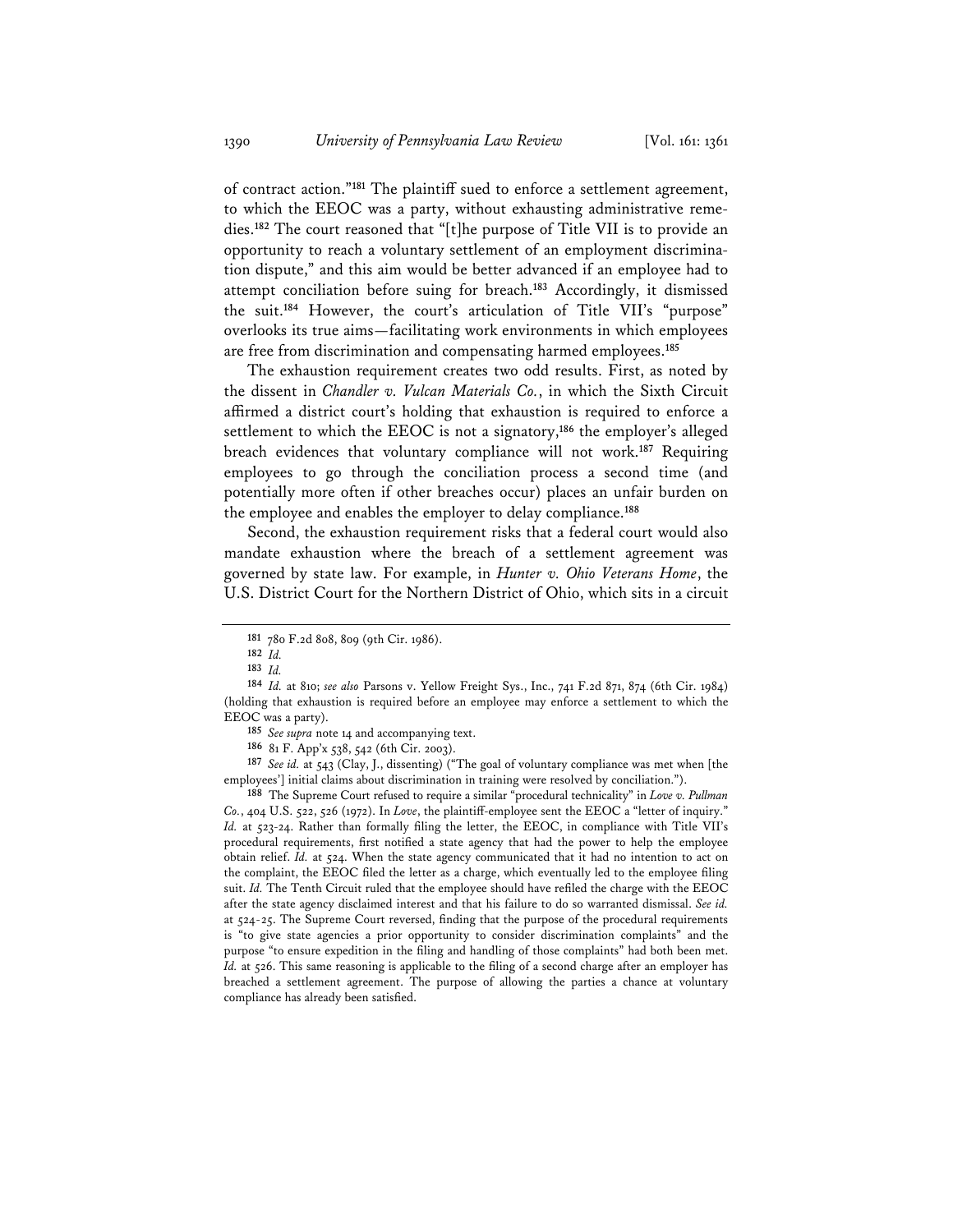that requires exhaustion, held that it lacked subject matter jurisdiction over a claim alleging breach of a settlement agreement because it found that the employee's complaint was "fundamentally based on a breach of contract, a state cause of action."**189** If the claim fell within the *Hunter* court's supplemental or diversity jurisdiction, it would presumably require federal exhaustion before the state claim could proceed. This would be an anomalous result that, as explained above, serves no useful purpose.**<sup>190</sup>**

In contrast, other courts have held that exhaustion of administrative remedies is unnecessary. For example, in *Cisneros v. ABC Rail Corp.*, the Tenth Circuit relied on the same reasoning as the *Chandler* dissent: "The goal of voluntary compliance with Title VII . . . was met when [the plaintiff's] discrimination claim was resolved by conciliation. What [the plaintiff] now seeks is compliance with that agreement."**<sup>191</sup>** Not only is this result more consistent with the justification for requiring an initial filing with the EEOC, but it also removes the abnormal imposition of a federal prerequisite in cases where state law governs.

In sum, the procedural laws governing breach of Title VII settlement agreements, much like the substantive law, is far from uniform. As a result, plaintiffs have difficulty getting their claims into federal court, are often subjected to unfriendly state sovereign immunity law, and may be forced to undertake unnecessary procedures.

# IV. USING FEDERAL LAW

A number of the problems discussed above would be mitigated if federal law governed enforcement of Title VII settlements.**<sup>192</sup>** This Part addresses

**<sup>189</sup>** 272 F. Supp. 2d 692, 694-96 (N.D. Ohio 2003); *see also, e.g.*, Munoz v. Mabus, 630 F.3d 856, 864 (9th Cir. 2010) (stating that a settlement-enforcement suit is "essentially a contract action"); Cook v. City of Pomona, 884 F. Supp. 1457, 1462-63 (C.D. Cal. 1995) (finding no federal jurisdiction over a "private settlement agreement").

**<sup>190</sup>** *But see* Calleros, *supra* note 137, at 288 (arguing that to not require exhaustion would "contravene federal statutory policy by circumventing congressionally mandated procedures and invoking the processes of the federal courts on a charge that might otherwise have been resolved prior to commencement of a suit brought directly under Title VII").

**<sup>191</sup>** 217 F.3d 1299, 1306 (10th Cir. 2000); *see also, e.g.*, Saksenasingh v. Sec'y of Educ., 126 F.3d 347, 351 (D.C. Cir. 1997); Sherman v. Standard Rate Data Serv., Inc., 709 F. Supp. 1433, 1441 (N.D. Ill. 1989) (same). The EEOC was not a party to the agreement at issue in *Cisneros*. Some courts have also held that exhaustion was not required even when the EEOC was party to the agreement. *See, e.g.*, Eatmon v. Bristol Steel & Iron Works, Inc., 769 F.2d 1503, 1508 (11th Cir. 1985).

**<sup>192</sup>** Obviously, a federal statute addressing these problems would end the matter. *See* Parness & Walker, *supra* note 122, at 54 ("Many of the difficulties with federal settlement enforcement proceedings can be reduced by new written federal laws."). This Comment focuses on the appropriateness of courts taking steps to remedy the problems in the absence of congressional action.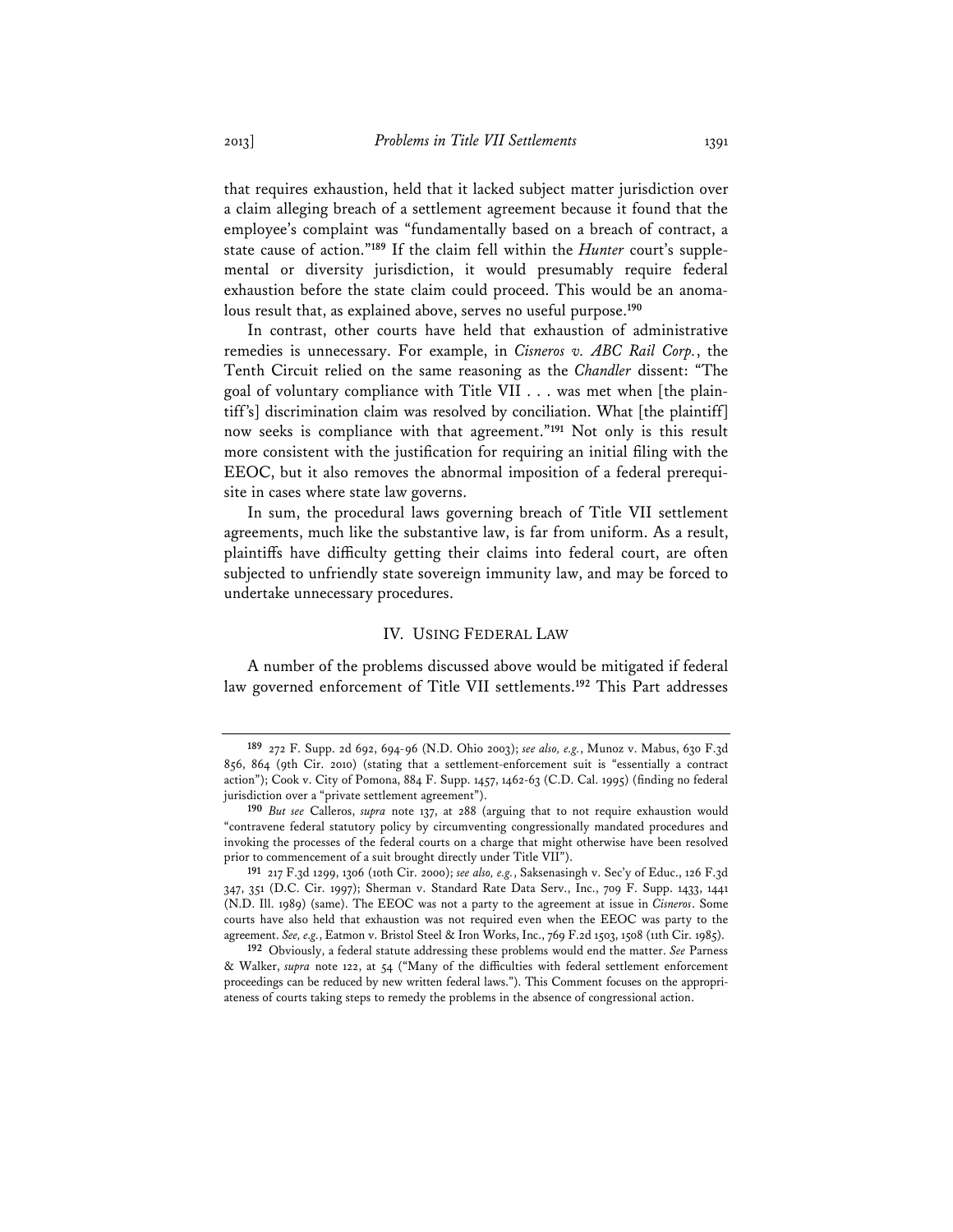the appropriateness of crafting federal common law, considering both its benefits and its compatibility with Supreme Court precedent. While acknowledging that the use of federal common law finds little support in the weight of authority, this Part nevertheless suggests that courts should begin to develop federal rules of decision tailored to Title VII's substantive aims. Indeed, it is important to remember that the policy of encouraging settlements is not an end in itself, but a means to ensure compliance with the antidiscrimination goals of Title VII.

# A. *Impact on the Consequences of Settlements and Doctrinal Confusion*

If federal law governed breach-of-settlement claims, courts could create rules that account for the considerable impact that settlements—confidential or otherwise—have had on Title VII. For example, when employees are being unduly pressured into settlements or oral agreements to settle, it may be wise to construct a federal rule refusing to recognize such settlements, even when state law would do so.**<sup>193</sup>** Likewise, a totality-of-the-circumstances test for determining whether the employee entered into a settlement voluntarily and knowingly would help to ensure that the employee truly considers the settlement adequate compensation (or is actually willing to accept objectively inadequate compensation).

As *Pierce v. Atchison* demonstrates, the totality-of-the-circumstances test can serve an important role in ensuring that employees are on equal footing during settlements.**<sup>194</sup>** Application of federal law would enable federal courts to craft other rules as necessary;**<sup>195</sup>** for example, where the aims of Title VII do not require special rules, courts would not have to create contract principles from whole cloth but could apply already existing federal common law.**<sup>196</sup>**

**<sup>193</sup>** *Cf.* Morgan v. S. Bend Cmty. Sch. Corp., 797 F.2d 471, 476 (7th Cir. 1986) ("It is ironic that most of the cases that apply federal law to declare oral settlements effective do so to the detriment of plaintiffs under Title VII.").

**<sup>194</sup>** *See supra* text accompanying notes 86-92.

**<sup>195</sup>** The precise substance of the many rules of decision involved in contract cases is beyond the scope of this Comment. It should be noted, though, that the rule created need not favor the employee in the case in which the rule is crafted. Instead, the rules should focus on furthering the aims of Title VII in the long term. *Cf. Morgan*, 797 F.2d at 476 ("If the success of the . . . action were the only benchmark, there would be no reason at all to look to state law, for the appropriate rule then would always be the one favoring the plaintiff, and its source would be essentially irrelevant." (quoting Robertson v. Wegmann, 436 U.S. 584, 593 (1978))).

**<sup>196</sup>** *See, e.g.*, United Paperworkers Int'l Union v. Misco, Inc., 484 U.S. 29, 40 n.9 (1987) (noting that the Labor Management Relations Act allows federal courts to develop federal common law for alleged contract violations between employers and unions); Sellers v. Zurich Am. Ins. Co., 627 F.3d 627, 632 (7th Cir. 2010) (stating that "federal common law principles of contract interpretation apply" to agreements made pursuant to ERISA).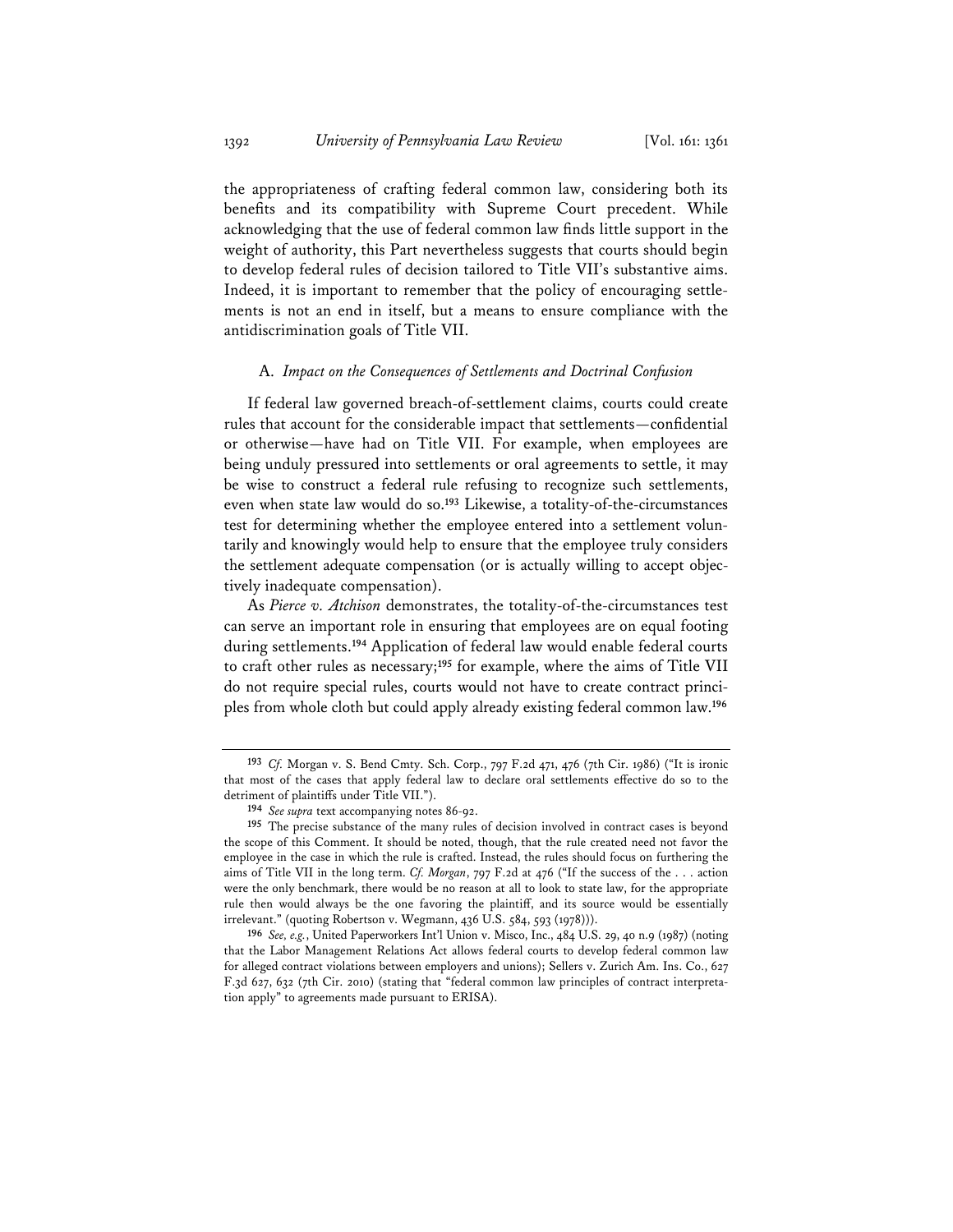# 2013] *Problems in Title VII Settlements* 1393

### B. *Impact on Jurisdictional Problems*

The use of federal contract principles to further the aims of Title VII would also address the jurisdictional problems facing plaintiffs in Title VII settlement-enforcement suits. Because application of federal principles would govern a plaintiff's claim, federal courts could exercise general federal question jurisdiction.**<sup>197</sup>** To prevail, the plaintiff would have to prove elements that arise under federal law**<sup>198</sup>** without reference to state law.**<sup>199</sup>** The claim would, therefore, fall within district courts' federal question jurisdiction under 28 U.S.C. § 1331,**<sup>200</sup>** because "[f]ederal common law articulated in rules fashioned by federal court decisions are also 'laws' under § 1331."**<sup>201</sup>**

This avenue would render the distinctions between predetermination agreements, conciliation agreements, and other settlements irrelevant, and make the level of the EEOC's involvement a nonissue.**<sup>202</sup>** Employees would not need to rely on the flimsy support offered by  $\S$  2000e- $\zeta(f)(3)$ <sup>203</sup> Moreover, the application of federal law would ensure that those employees who

**198** *See* Lumen N. Mulligan, *A Unified Theory of 28 U.S.C. § 1331 Jurisdiction*, 61 VAND. L. REV. 1667, 1677 (2008) (stating that the two main theories for jurisdiction under  $\S$  1331 are when (1) federal law creates the cause of action and (2) "an element of the claim necessarily requires the construction of federal law").

**<sup>197</sup>** In *Empire Healthchoice Assurance, Inc. v. McVeigh*, Justice Breyer argued in dissent that federal question jurisdiction existed as long as federal law applied, even if state law rules of decision were used in lieu of developing federal principles. 547 U.S. 677, 712-13 (2006) (Breyer, J. dissenting); *see also infra* Section IV.D. The majority, however, rejected the reasoning and held that "[u]nless and until" the party invoking federal jurisdiction demonstrates a "significant conflict between an identifiable federal policy or interest and the operation of state law," "there is no cause to displace state law, much less to lodge this case in federal court." *Empire*, 547 U.S. at 693 (majority opinion) (quoting Empire HealthChoice Assurance, Inc. v. McVeigh, 396 F.3d 136, 150 (2d Cir. 2005) (Sack, J., concurring) (alteration removed)).

**<sup>199</sup>** One commentator has argued that jurisdiction over enforcement of conciliation agreements depends on the terms of the agreements. *See* Calleros, *supra* note 137, at 270-88. If the agreement required that the employer comply with Title VII, then "[a] federal question would arise" in determining whether the employer complied. *Id.* at 286 (emphasis omitted). However, if the agreement merely entitled the employee to some compensation or job placement, then compliance could be resolved "without reference to federal law." *Id.* at 270.

**<sup>200</sup>** *See id.* at 297 ("[A]n action seeking . . . enforcement may yet 'arise under' federal law within the meaning of section 1331 if the action is governed by federal common law.").

**<sup>201</sup>** City of Huntsville v. City of Madison, 24 F.3d 169, 172 n.3 (11th Cir. 1994) (citing Nat'l Farmers Union Ins. Co. v. Crow Tribe, 471 U.S. 845, 850 (1985)); *see also* Illinois v. City of Milwaukee, 406 U.S. 91, 100 (1972) ("[Section] 1331 jurisdiction will support claims founded upon federal common law as well as those of a statutory origin.").

**<sup>202</sup>** *See supra* Section III.A.

**<sup>203</sup>** *See* text accompanying notes 147-49.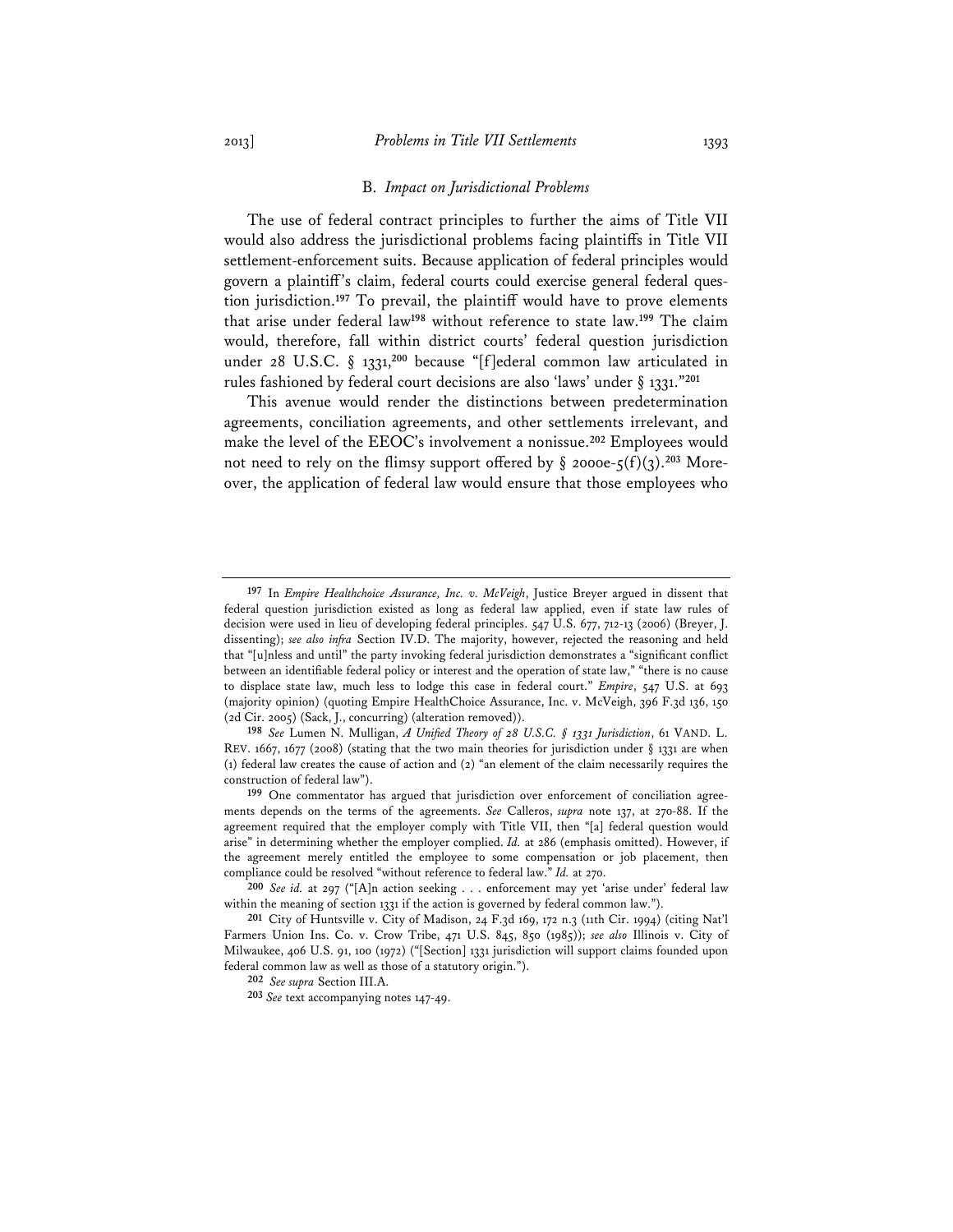negotiate without the EEOC's assistance are able to enforce their rights in federal court.**<sup>204</sup>**

Applying federal common law would also inhibit defendants' abilities to forum shop.**<sup>205</sup>** When a defendant is sued in federal court, settling and then breaching creates a means to confine the dispute to state court and defeat the plaintiff's choice of forum. In essence, the defendant conducts a two-step "reverse removal."**<sup>206</sup>** This tactic allows the employers to delay compensation, exploit favorable state defenses to settlements, and perhaps most importantly in the case of state defendants, assert sovereign immunity.**<sup>207</sup>**

Curing these problems would provide federal courts with the necessary tools to begin combating the problems fostered by the current push to settle. And a greater volume of meritorious claims would put the scope of current problems in the administration of Title VII into perspective. Moreover, it would ensure access to the federal forum, as Congress originally intended. In general, airing more settlement-enforcement cases in federal courts could begin to shift the public's view to a more accurate perception of the realities of employment discrimination and would facilitate the courts' ability to handle new developments in employment discrimination.**<sup>208</sup>**

The term "reverse removal" is taken from the abstention context. It is used there to describe states' ability to deprive a litigant of a federal forum by winning the race to the courthouse and instituting an enforcement action before the litigant can sue for prospective relief. *See* Joshua G. Urquhart, Younger *Abstention and Its Aftermath: An Empirical Perspective*, 12 NEV. L.J. 1, 11 n.70 (2011).

**<sup>204</sup>** *Cf.* Alden v. Maine, 527 U.S. 706, 749 (1999) ("In some ways, of course, a congressional power to authorize private suits against nonconsenting States in their own courts would be even more offensive to state sovereignty than a power to authorize the suits in a federal forum.").

**<sup>205</sup>** Of course, it is possible that the employee would prefer state court and federal common law would therefore provide an unwanted mechanism for the defendant to remove the case to federal court. However, if the employee desired to avoid federal court, she could initially bring suit under a state analogue to Title VII rather than under the federal statute, if the state law provided adequate coverage. *See* NAT'L CONFERENCE OF STATE LEGISLATURES, STATE LAWS ON EMPLOYMENT-RELATED DISCRIMINATION, *available at* www.ncsl.org/documents/ employ/DiscriminationChart-III.pdf (last visited Mar. 15, 2013) (compiling a list of employment discrimination statutes in all fifty states and the District of Columbia). A settlement of a state law claim would certainly fall under state law. *See, e.g.*, Fernandez v. City of New York, No. 12-1591, 2012 WL 5458029, at \*2 (2d Cir. Nov. 9, 2012); Livingstone v. North Belle Vernon Borough, 12 F.3d 1205, 1209 n.6 (3d Cir. 1993).

**<sup>206</sup>** First, the defendant settles the claim; second, the defendant breaches the settlement and thereby forces the employee (assuming no independent ground for federal court jurisdiction exists) to sue to enforce the settlement in state court.

**<sup>207</sup>** Applying federal law would also be consistent with any requirement that employees file a charge with the EEOC and go through the conciliation process before suing to enforce a settlement. While the argument was made above that exhaustion should not be required, it would at least be more satisfying if going through the steps gave the employee the right to get into federal court.

**<sup>208</sup>** *See supra* text accompanying notes 36-38. An obvious response to this proposal is that federal courts are busy enough as it is: if anything is to be added to their docket, it should not be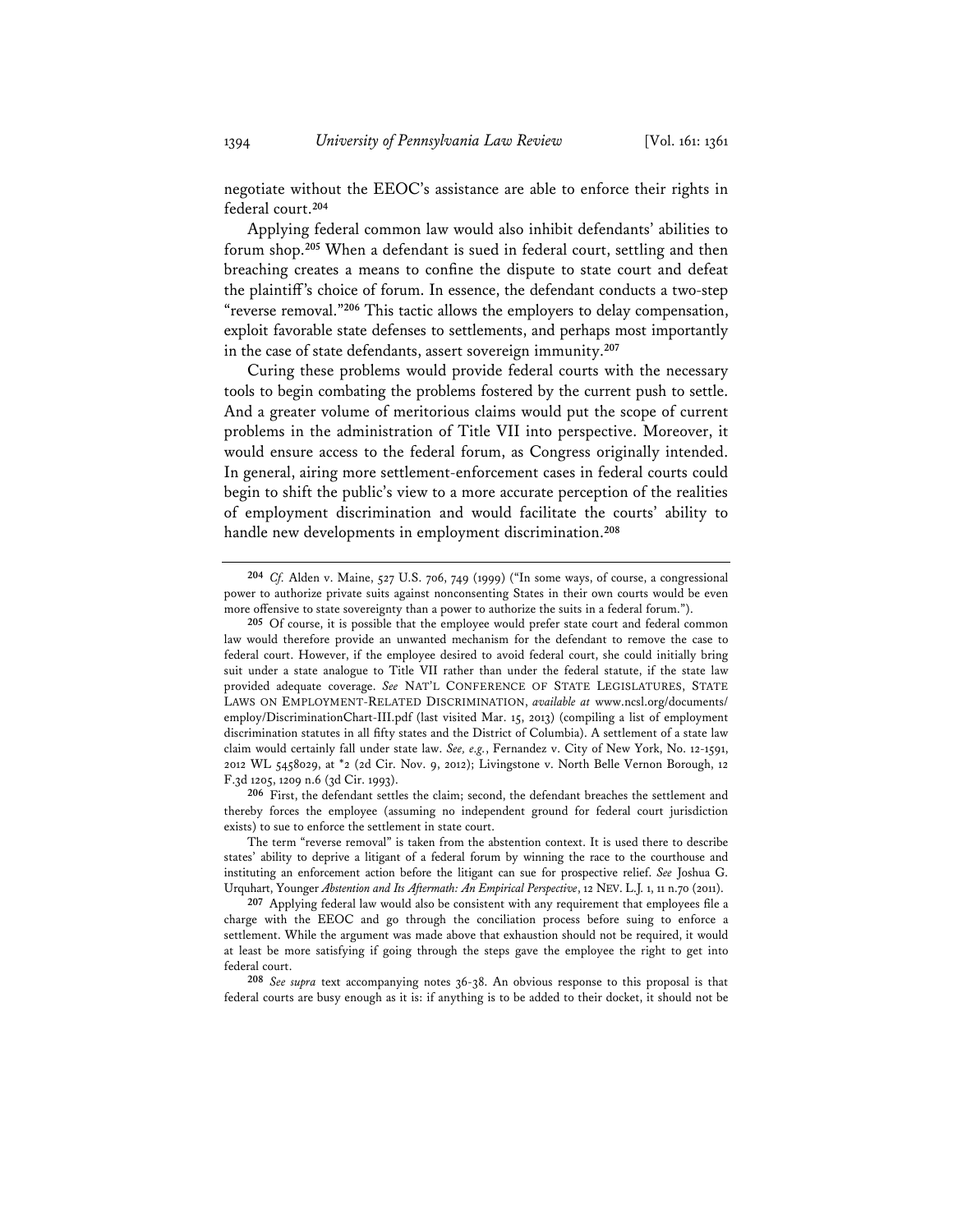# C. *Impact on States' Ability to Assert Sovereign Immunity*

It is less likely that the development of federal common law principles would remedy the harm that accrues when the state breaches a settlement and then asserts sovereign immunity as a defense. As explained above, when enforcement suits are judged as arising under state contract law, the Eleventh Amendment prevents state employees from bringing their claims in federal court (should diversity or supplemental jurisdiction exist), and claims brought in state court are dependent on the specifics of that state's sovereign immunity doctrine.**<sup>209</sup>** This Section urges that a different result should attach if federal common law is applied, but fully recognizes that the Supreme Court's jurisprudence over the past two decades strongly suggests that state sovereign immunity will remain an obstacle in this area.**<sup>210</sup>**

The Eleventh Amendment's roots spring from concern about suits to compel states to pay debts. *Chisolm v. Georgia* allowed an action of assumpsit by an individual citizen to proceed against the state of Georgia,**<sup>211</sup>** and the Eleventh Amendment is designed, if for nothing else, to prohibit persons from recovering debts in a similar manner (at least, all commentators would agree, in diversity actions). As Justice Stevens explained in one of his many dissents attempting to limit the reach of the Eleventh Amendment, "Chief Justice Marshall understood the Eleventh Amendment's bar to have been designed primarily to protect States from being sued for their debts."**<sup>212</sup>** Accordingly, the Court's predilection for recognizing sovereign immunity is

*more* frivolous Title VII cases. However, that reaction overlooks the systemic change that would be possible with more federal enforcement of settlements. Bringing these cases to federal court likely means bringing more meritorious cases to federal court as the employer that settles may well have felt the charges against it were not entirely frivolous. And, once these more meritorious cases begin to create a record to which future plaintiffs can refer, second generation cases might be brought with more ease. *See supra* notes 33-35. Thus, while the absolute number of cases may increase, the percentage of those cases that are frivolous will theoretically decline.

**<sup>209</sup>** *See supra* Section III.B.

**<sup>210</sup>** *See, e.g.*, Fed. Mar. Comm'n v. S.C. State Ports Auth., 535 U.S. 743, 747 (2002) (holding that states possess sovereign immunity from suit in a federal agency); Alden v. Maine, 527 U.S. 706, 712 (1999) (holding that Congress cannot use its Article I powers to abrogate state sovereign immunity to suit in state court); Seminole Tribe v. Florida, 517 U.S. 44, 72 (1996) (holding that Congress cannot use its Article I powers to abrogate state sovereign immunity to suit in federal court).

**<sup>211</sup>** 2 U.S. (2 Dall.) 419, 428 (1793).

**<sup>212</sup>** *Seminole Tribe*, 517 U.S. at 90 n.13 (Stevens, J., dissenting) (citing Cohens v. Virginia, 19 U.S. (6 Wheat.) 264, 406 (1821)); *see also, e.g.*, Jesse H. Choper & John C. Yoo, *Who's Afraid of the Eleventh Amendment? The Limited Impact of the Court's Sovereign Immunity Rulings*, 106 COLUM. L. REV. 213, 228 (2006) (describing the Eleventh Amendment as having "sought to prevent suits against states based on broken executory contracts (most particularly, state defaults on its bonds)").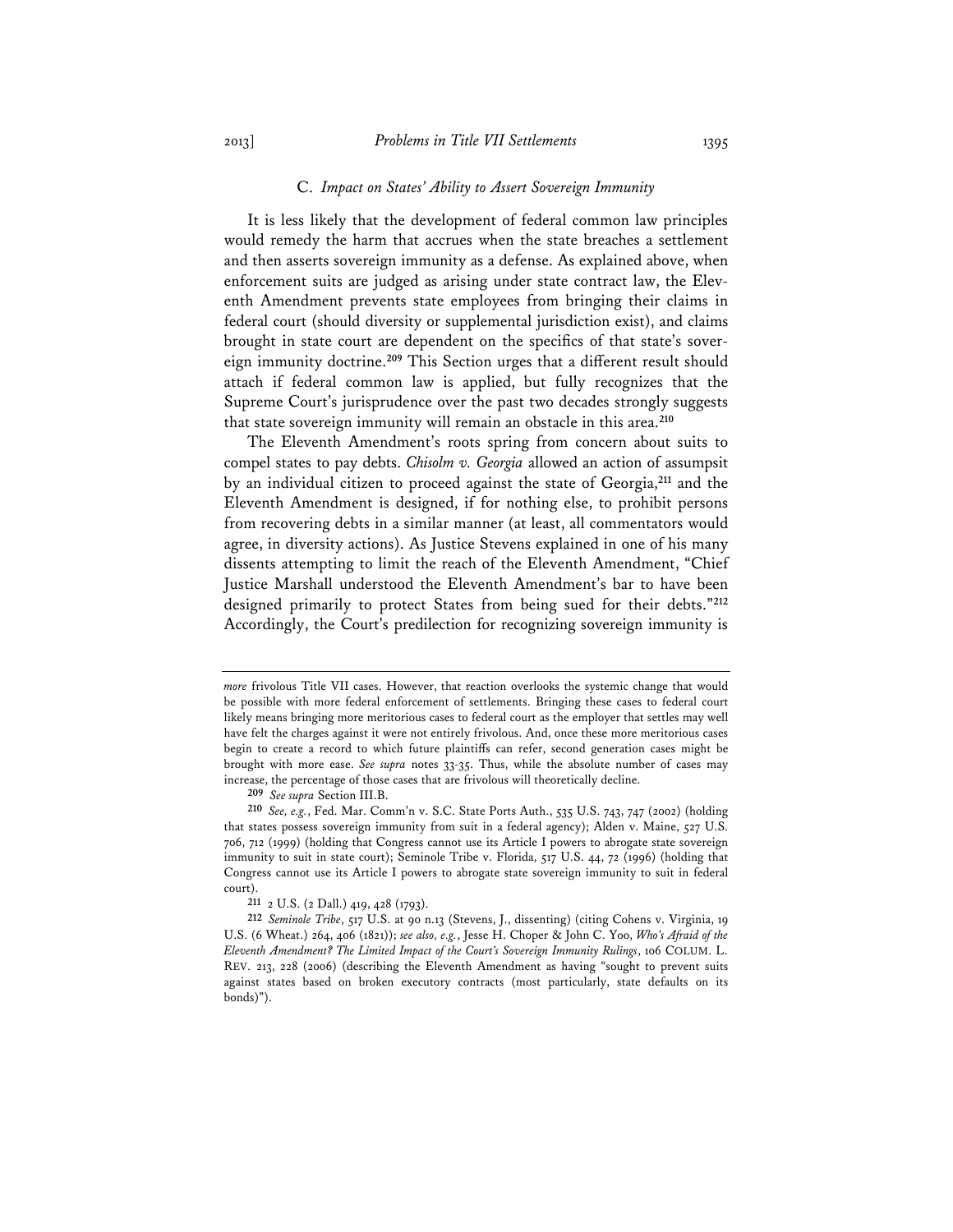exacerbated here because, whether it arises under state or federal law, a settlement of a Title VII claim is, in essence, a contract to pay a sum of money.**213** Indeed, the foundation of the Court's current Eleventh Amendment doctrine, *Hans v. Louisiana*, rejected a suit "to recover the amount of certain coupons annexed to bonds of the State."**<sup>214</sup>** In *Hans*, a citizen of Louisiana attempted to sue directly under the Constitution's Contract Clause, and the Court's decision that the Eleventh Amendment precluded the action**<sup>215</sup>** necessarily went beyond the text of the Amendment, which only explicitly prohibits suits by "Citizens of another State, or by Citizens or Subjects of any Foreign State."**<sup>216</sup>** This extension of the Amendment's text reflects that "efforts to enforce contracts against [states] have historically been regarded as especially sensitive and problematic."**<sup>217</sup>** Therefore, any arguments in favor of finding a lack of immunity in contract actions should be cognizant of the uphill battle they face.**<sup>218</sup>**

If enforcement of a Title VII settlement is to be free from the Eleventh Amendment's constraints, it must first be distinguishable from *Hans*. The alleged cause of action in *Hans* also arose under federal common law, albeit directly under the Constitution.**<sup>219</sup>** Even Justice Stevens has therefore conceded that *Hans* "reflects, at the most, this Court's conclusion that, as a matter of federal common law, federal courts should decline to entertain suits against unconsenting States."**<sup>220</sup>**

Nonetheless, the circumstances in *Hans* and Title VII settlementenforcement suits are distinguishable. *Hans* concerned a contract in the first instance, when the state presumably had always retained immunity; however,

**<sup>213</sup>** *Cf.* Lapides v. Bd. of Regents, 535 U.S. 613, 620 (2002) (describing "suits for money damages against the State" as "the heart of the Eleventh Amendment's concern"). While some Title VII settlements do include promises to take prospective action to remedy discrimination, this subsection focuses on what the Court has termed "retrospective relief." *See, e.g.*, Green v. Mansour, 474 U.S. 64, 68 (1985) (citing *Ex parte* Young, 209 U.S. 123 (1908)).

**<sup>214</sup>** 134 U.S. 1, 1 (1890).

**<sup>215</sup>** *Id.* at 1, 3.

**<sup>216</sup>** U.S. CONST. amend. XI. Although the text of the Amendment does not distinguish between types of suits, many argue that the Amendment does not apply to federal question suits, regardless of whether they are brought by citizens or noncitizens. *See, e.g.*, Atascadero State Hosp. v. Scanlon, 473 U.S. 234, 301 (1985) (Brennan, J., dissenting) (arguing that "the Eleventh Amendment has no relevance" to federal question jurisdiction).

**<sup>217</sup>** RICHARD H. FALLON, JR. ET AL., HART AND WECHSLER'S THE FEDERAL COURTS AND THE FEDERAL SYSTEM 881 (6th ed. 2009).

**<sup>218</sup>** Moreover, opponents of the creation of federal common law normally bristle at the alleged violation of separation of powers that common law facilitates. Such opponents would surely cry foul at the development of a rule that stifled sovereign immunity, which they would contend infringes on federalism concerns as well.

**<sup>219</sup>** *See Hans*, 134 U.S. at 3.

**<sup>220</sup>** Seminole Tribe v. Florida, 517 U.S. 44, 84 (1996) (Stevens, J., dissenting).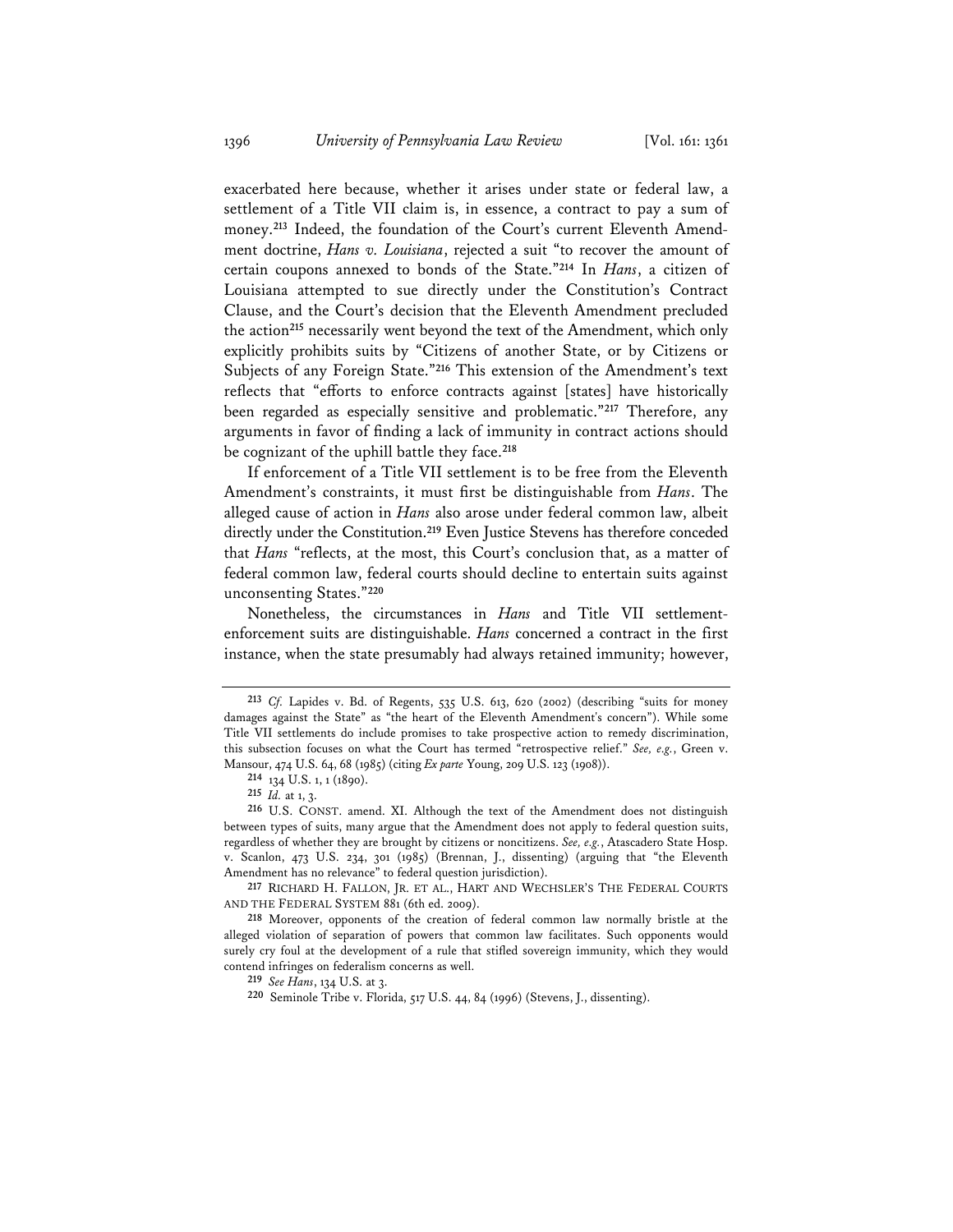Title VII settlements involve contracts that release states from situations in which they lack immunity. Thus, the cause of action in *Hans* was independent of any federal statute, but the cause of action in a settlementenforcement suit may be considered an outgrowth of Title VII.**<sup>221</sup>**

In addition, although it would go too far to suggest that different rules should apply to different types of debts, it should not be ignored that the underlying bonds at issue in *Hans* are of a different kind than the underlying potential liability in a Title VII case. As Justice Souter has argued, the decision in *Hans* may reflect the Court's maneuvering around the prospect that heavily indebted states in the postbellum era would simply ignore court orders to make good on their contracts.**<sup>222</sup>** The risk of a state going bankrupt because of violations of Title VII is, one hopes, nonexistent.

Even if one accepts that *Hans* does not directly control, it still must be established that the Eleventh Amendment would not otherwise apply. Generally, sovereign immunity precludes a suit for retrospective relief unless Congress validly and clearly abrogates the state's immunity or the state consents to suit.**<sup>223</sup>** The former seems inapposite to settlement-enforcement suits. Although Congress clearly abrogated sovereign immunity for Title VII actions,**<sup>224</sup>** the enforcement suit would be composed of judicially crafted federal common law, which would not satisfy the Court's *congressional* abrogation requirement.

As to state waiver, however, courts could develop a rule of federal common law to read consent into settlements of Title VII suits. There is modest support for this notion in the spirit, if not the precise holding, of the Court's decision in *Lapides v. Board of Regents*. **<sup>225</sup>** In *Lapides*, a state statute waived sovereign immunity in state court, so the state-defendant voluntarily

**<sup>221</sup>** This is not meant to suggest that a contract claim governed by federal law would constitute an implied cause of action. *Cf.* Alexander v. Sandoval, 532 U.S. 275, 293 (2001) (calling into question whether an implied cause of action, which is difficult enough to establish in the first place, could ever satisfy the Court's clear statement rule for abrogation).

**<sup>222</sup>** *Seminole Tribe*, 517 U.S. at 122-23 n.17 (Souter, J., dissenting). The reaction to *Chisolm* sprung from a similar fear of having to make good on debts from the Revolutionary War. *See* Hess v. Port Auth. Trans-Hudson Corp., 513 U.S. 30, 39 (1994) (suggesting that the Eleventh Amendment was adopted in part as a response to states' fears that federal courts would require them to pay their Revolutionary War debts).

**<sup>223</sup>** *See* Va. Office for Prot. & Advocacy v. Stewart, 131 S. Ct. 1632, 1638 (2011) ("A State may waive its sovereign immunity at its pleasure, and in some circumstances Congress may abrogate it by appropriate legislation. But absent waiver or valid abrogation, federal courts may not entertain a private person's suit against a State." (citations and footnote omitted)).

**<sup>224</sup>** *See* Fitzpatrick v. Bitzer, 427 U.S. 445, 449 n.2 (1976) (describing how Congress specifically amended Title VII to include employees of "a State government, government agency or political subdivision").

**<sup>225</sup>** 535 U.S. 613 (2002).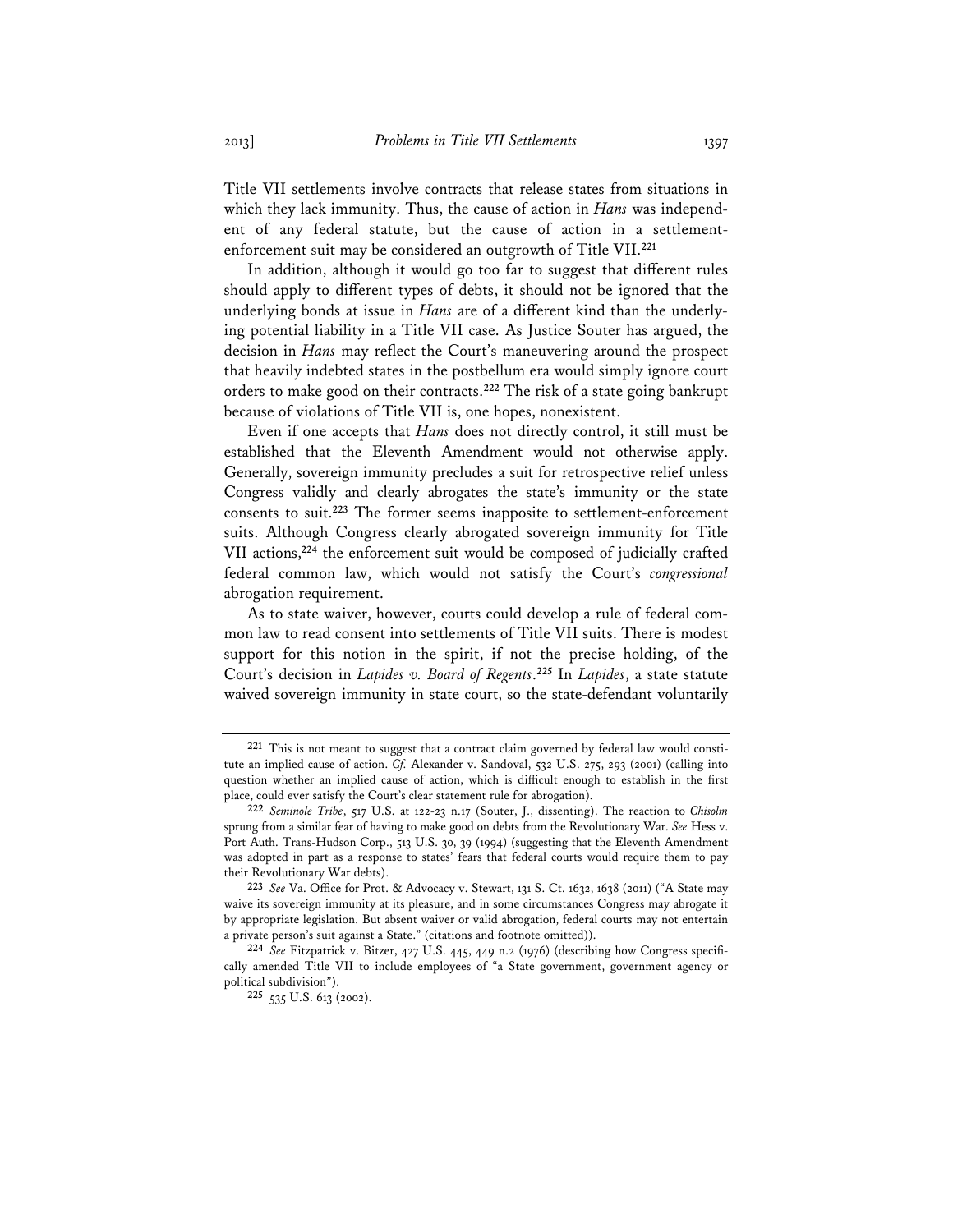removed the case to federal court and then moved to dismiss on Eleventh Amendment grounds.**<sup>226</sup>** The Supreme Court rejected the immunity defense and found that the act of removal had voluntarily and clearly waived it.**<sup>227</sup>** Before concluding, the Court cabined the reach of its holding to removal to federal court "of state-law claims, with respect to which the State has explicitly waived immunity from state-court proceedings."**<sup>228</sup>**

Despite this limitation, the principles underlying the decision in *Lapides* provide support for finding, as a principle of federal common law, consent to enforcement suits in federal court in Title VII settlements. The Court found that allowing a sovereign immunity defense in *Lapides* "would permit States to achieve unfair tactical advantages."**<sup>229</sup>** When a state breaches a Title VII settlement and follows up with a sovereign immunity defense, it attempts to exploit a comparable tactical advantage. That the state uses a more cumbersome process to bring about its sovereign immunity defense than did the *Lapides* defendant should not change the result. The decision to delay litigation and force the plaintiff to bring two suits should not be rewarded with acceptance of a sovereign immunity defense. Reading consent into settlements avoids this unfair result.**<sup>230</sup>**

While a state's consent to suit normally requires an unequivocal clear statement,**<sup>231</sup>** *Lapides* relaxed that standard for "litigation conduct."**<sup>232</sup>** *Lapides* distinguished between "constructive waivers" in federal legislation and "litigation conduct," such as removal to federal court.**<sup>233</sup>** The latter, the Court explained, need not be expressed in specific terms to be clear.**<sup>234</sup>** The

**231** *See, e.g.*, Sossamon v. Texas, 131 S. Ct. 1651, 1658-59 (2011) (holding that consent to "appropriate relief" was not clear enough to constitute consent to damages actions).

**232** *Lapides*, 535 U.S. at 620.

**<sup>226</sup>** *Id.* at 616-17.

**<sup>227</sup>** *Id.* at 620-21.

**<sup>228</sup>** *Id.* at 617.

**<sup>229</sup>** *Id.* at 621.

**<sup>230</sup>** Fairness concerns are not unique to *Lapides*. In *Reich v. Collins*, the Court held that states could not prevent residents from challenging allegedly unlawful state taxes before collection and then assert sovereign immunity when the residents invoked a post-deprivation remedy after collection. 513 U.S. 106, 110-11 (1994). To withdraw the promised remedy by asserting an Eleventh Amendment defense, the Court explained, would be to pull an unfair "bait and switch." *Id.* at 111; *see also* Alden v. Maine, 527 U.S. 706, 740 (1999) (characterizing the holding in *Reich* as stemming from due process concerns because the state withdrew a proffered "clear and certain" remedy upon which citizens relied); *cf. generally* John Paul Stevens, *Is Justice Irrelevant?*, 87 NW. U. L. REV. 1121 (1993) (discussing the role of "justice" in sovereign immunity doctrine).

**<sup>233</sup>** *Id.* (citing Coll. Sav. Bank v. Fla. Prepaid Postsecondary Educ. Expense Bd., 527 U.S. 666, 681 n.3 (1999)).

**<sup>234</sup>** *See id.* ("The relevant 'clarity' here must focus on the litigation act the State takes that creates the waiver. And that act—removal—is clear.").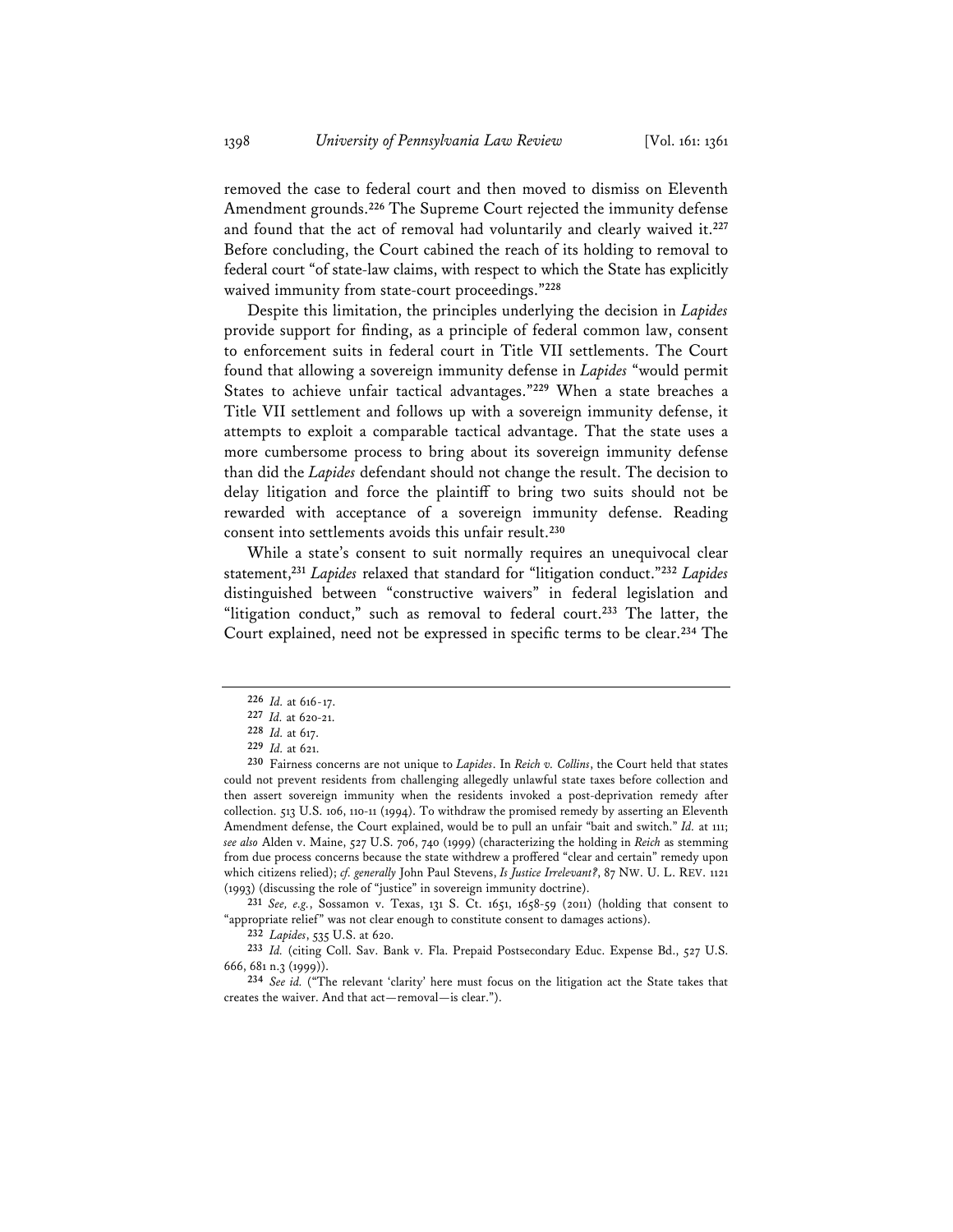difference stemmed from what the Court termed as the "judicial need to avoid inconsistency, anomaly, and unfairness."**<sup>235</sup>**

Although the Court limited its holding to removed state law claims for which immunity in state court was waived, the "inconsistency, anomaly, and unfairness" is heightened in the Title VII–settlement context. In the state-law context, the initial waiver can be viewed as the grace of the state and the revocation as a mere withdrawal of the benefit. However, in the Title VII context, the initial waiver is involuntary; the state lacks a right to withdraw the waiver even before suit is filed.**<sup>236</sup>** Therefore, the settle-then-breach litigation tactic allows the state to do what it cannot do directly—assert sovereign immunity—and, as litigation conduct, should be subjected to a lower standard of consent.

The creation of federal common law could protect employees from such an underhanded result by finding consent to suit in federal court in each settlement. Moreover, such a rule would provide proper incentives for state-defendants and would relieve employee-plaintiffs of a disincentive for taking an otherwise favorable settlement. For these reasons, federal common law would better serve the goals of Title VII. Undoubtedly, this rule would require an extension of current law,**<sup>237</sup>** but it is warranted.**<sup>238</sup>**

**<sup>235</sup>** *Id.*

**<sup>236</sup>** Indeed, this distinction provides a limiting principle that avoids the seemingly logical extension of this proposed rule to all settlement agreements. In the large majority of breached settlements, the state-defendant initially voluntarily consented to suit, making the settle-thenbreach tactic, while still abrasive, somewhat more palatable.

**<sup>237</sup>** *Lapides* has not been used outside of the removal context, and it has been construed narrowly even there. *See, e.g.*, Watters v. Wash. Metro. Area Transit Auth., 295 F.3d 36, 42 n.13 (D.C. Cir. 2002) (declining to apply "the narrow holding of *Lapides*" when the District of Columbia had not waived immunity in its own courts before removing to federal court). Moreover, the Courts of Appeals have required a clear expression of consent in settlement agreement terms outside of the Title VII context. *See, e.g.*, Ellis v. Univ. of Kan. Med. Ctr., 163 F.3d 1186, 1195 (10th Cir. 1998) ("[T]hat the defendants here entered into a settlement agreement . . . does not act as a waiver of the defendants' constitutionally protected immunity because the settlement agreement does not itself indicate, nor does the record otherwise reflect, an unequivocal intent to waive the immunity by the agreement."); Saahir v. Estelle, 47 F.3d 758, 762 (5th Cir. 1995) ("The State's consent . . . must be unequivocally expressed."), *abrogated by* Frew *ex rel.* Frew v. Hawkins, 540 U.S. 431, 438  $(2004).$ 

**<sup>238</sup>** Finally, federal common law would allow access to the full remedy that Title VII creates. Congress vested state employees who are victims of employment discrimination with a right to seek redress against the state in a federal forum. Of course, the employee can choose to forego the federal forum and initiate litigation in state court (and it is unlikely—though, as *Lapides* illustrates, not impossible—that the state would remove to federal courts in such a situation), but the state should not be able to use the settle-then-breach tactic to make that decision for the employee.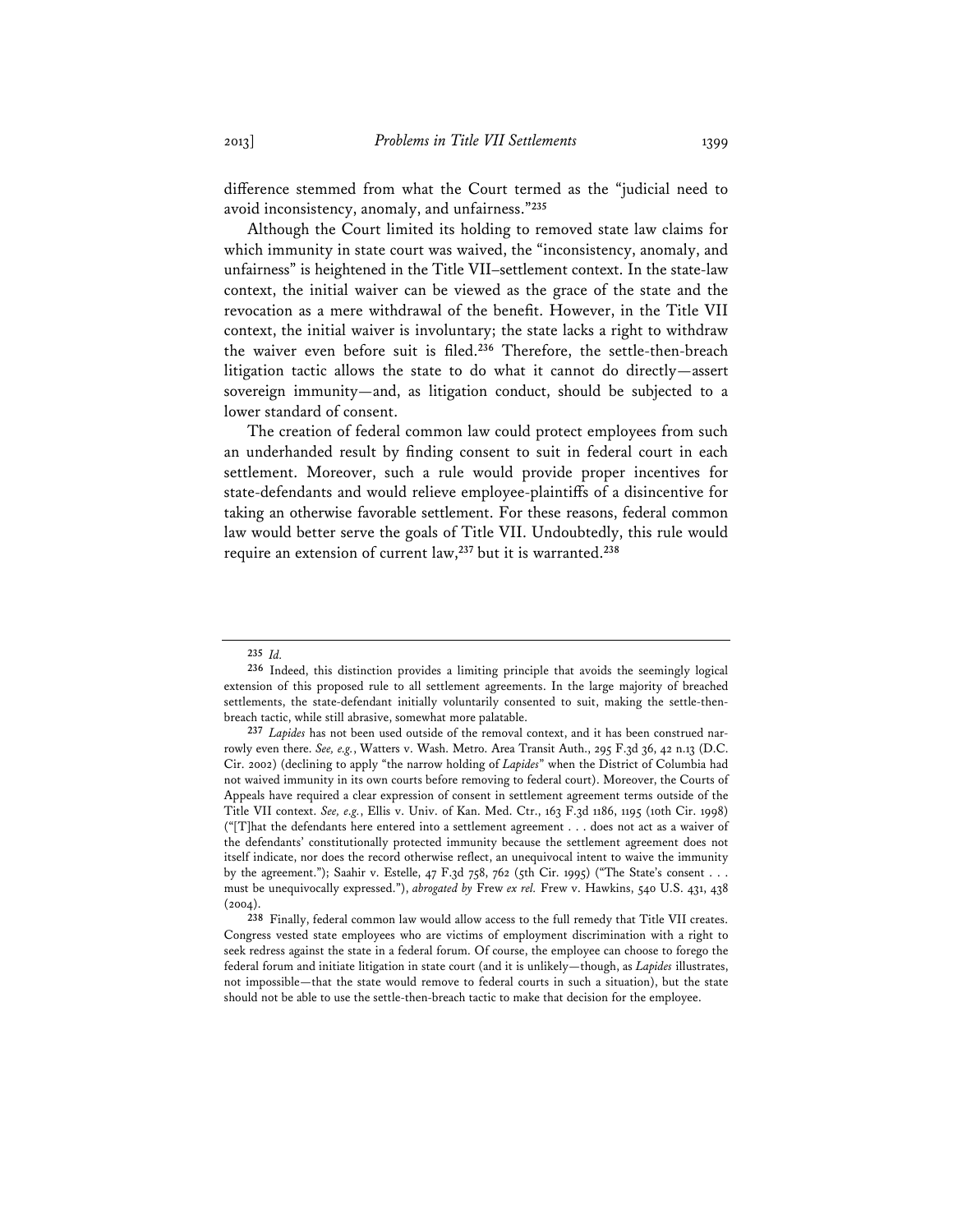# D. *Can Federal Law Be Used?*

Simply declaring that federal law would clear up the confusion, remedy procedural hurdles, and address the systemic problems caused by settlements does not mean that courts have the authority to create federal law. As argued above, the courts that have addressed the propriety of applying federal law have done so inadequately. In reality, much of the case law and commentary support the application of state law.**<sup>239</sup>** Nevertheless, this Section argues that a shift to federal law in Title VII settlement-enforcement cases is warranted.

# 1. Rules of Decision Act

The Rules of Decision Act**240** states, "The laws of the several states, except where the Constitution or treaties of the United States or Acts of Congress otherwise require or provide, shall be regarded as rules of decision in civil actions in the courts of the United States, in cases where they apply."**<sup>241</sup>** The question thus becomes whether Title VII "otherwise require[s] or provide[s]" application of federal law to settlement-enforcement suits. The Supreme Court's case law in analogous areas suggests that it does.

It is generally accepted that courts properly use federal law to fill the "interstices" of federal statutes.**<sup>242</sup>** Along these lines, courts have readily developed federal law in certain areas of Title VII, such as determining the meaning of individual statutory terms**<sup>243</sup>** and the viability of a claim after ownership of the employing company has changed hands.**<sup>244</sup>** However, as the discussion above**<sup>245</sup>** demonstrates, courts have been hesitant to dismiss the argument that the Rules of Decision Act requires that state law be used in Title VII settlement-enforcement suits.

**<sup>239</sup>** *See infra* note 280.

**<sup>240</sup>** The analysis in this subsection is heavily borrowed from O'Gorman, *supra* note 9, at 126-27.

**<sup>241</sup>** 28 U.S.C. § 1652 (2006).

**<sup>242</sup>** *See* Nelson, *supra* note 61, at 503; *see also* DelCostello v. Int'l Bhd. of Teamsters, 462 U.S. 151, 160 n.13 (1983) ("[N]o decision of this Court has held or suggested that the [Rules of Decision] Act requires borrowing state law to fill gaps in federal substantive statutes.").

**<sup>243</sup>** *See, e.g.*, Papa v. Katy Indus., Inc., 166 F.3d 937, 939 (7th Cir. 1999) (declaring that the question of whether an employer has fewer than fifteen employees within the meaning of 42 U.S.C. § 2000e(b) is "one of federal common law").

**<sup>244</sup>** *See, e.g.*, Brzozowski v. Corr. Physician Servs., Inc., 360 F.3d 173, 180 (3d Cir. 2004) (applying federal, not state, law to determine the scope of corporate successor liability with respect to Title VII claims); EEOC v. MacMillan Bloedel Containers, Inc., 503 F.2d 1086, 1089-90 (6th Cir. 1974) (same). *But see* Nw. Airlines, Inc. v. Transp. Workers Union of Am., 451 U.S. 77, 94-95 (1981) (holding that a right of contribution for defendants to Title VII claims should not be created in the absence of Congressional action).

**<sup>245</sup>** *See supra* subsection II.B.2.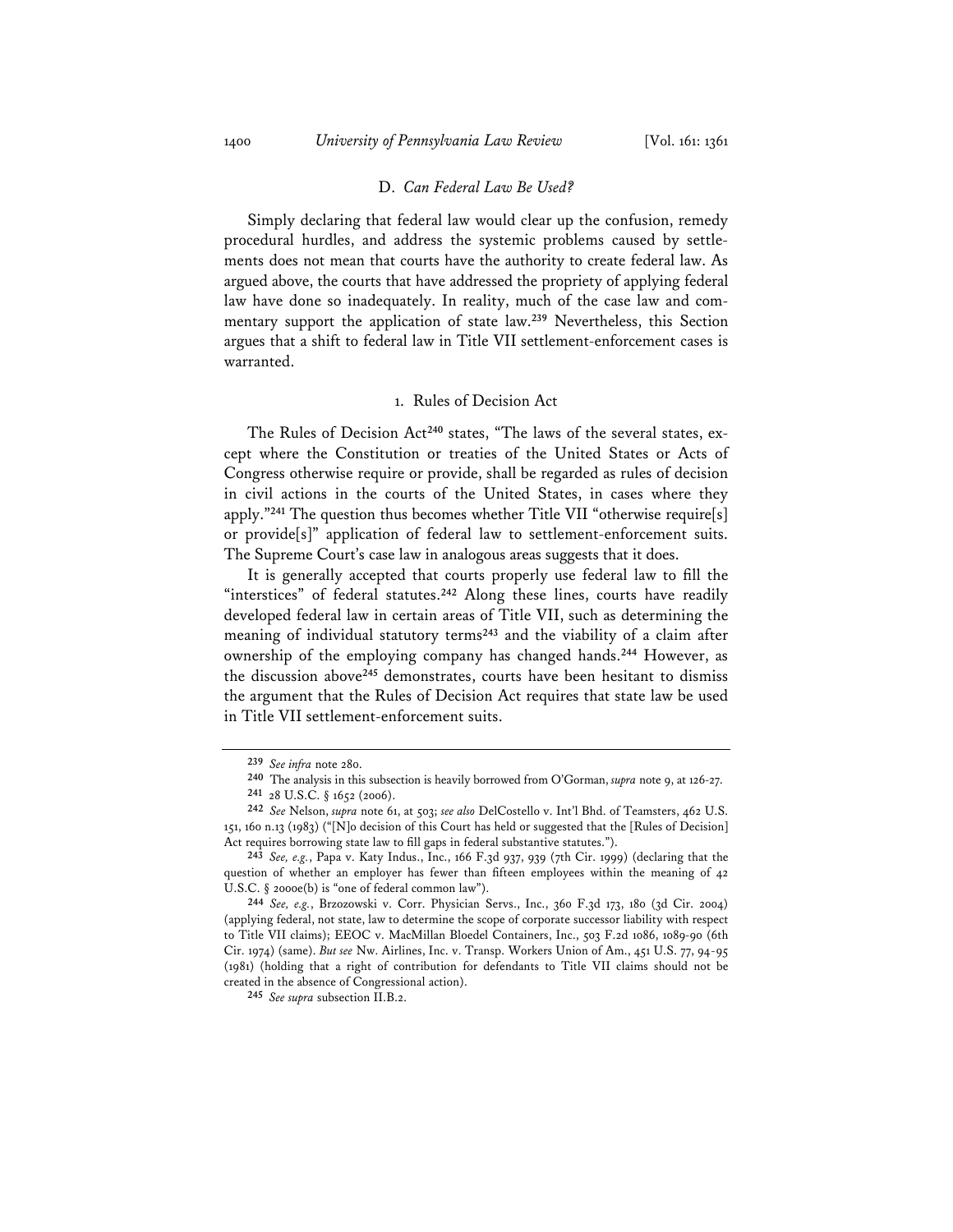Nevertheless, Supreme Court precedent suggests that federal law applies to waiver of federal claims despite the Rules of Decision Act.**<sup>246</sup>** In *Town of Newton v. Rumery*, the Court addressed a waiver of a § 1983 claim and declared that the enforceability of the waiver constituted a question of federal law.**<sup>247</sup>** While *Rumery* could potentially be distinguished as involving the preliminary public policy question of the enforceability of a waiver in any instance, which necessarily requires considerations of federal policy, the Court has elsewhere held that federal common law applies to all aspects of a waiver of a federal claim. In *Dice v. Akron, Canton & Youngstown Railroad Co.*, the Court held that federal law would govern the defenses available in challenging the enforcement of a waiver of a claim under the Federal Employers' Liability Act because application of state rules could undermine the federal statute's aims.**<sup>248</sup>** Some lower courts have reached the same result in Title VII settlement cases.**<sup>249</sup>** Accordingly, the Rules of Decision Act likely does not decide the issue.**<sup>250</sup>**

# 2. Creation of Federal Law Versus Absorption of State Law

Even if the Rules of Decision Act does not control the issue and courts have the power to create federal common law, they need not exercise their discretion to do so.**<sup>251</sup>** The Supreme Court has, at times, decided that the

**251** In *Kamen v. Kemper Financial Services, Inc.*, the Supreme Court, considering the potential application of federal common law to the Investment Company Act (ICA), stated, "It is clear that the contours of the . . . ICA are governed by *federal* law . . . It does not follow, however, that the content of . . . a rule must be wholly the product of a federal court's own devising." 500 U.S. 90, 97-98 (1991); *see also* United States v. Kimbell Foods, Inc., 440 U.S. 715, 727-28 (1979)

**<sup>246</sup>** For a contrary conclusion, see Nelson, *supra* note 61, at 552-54, who argues that a traditional conflict-of-laws analysis calls for the application of state law.

**<sup>247</sup>** *See* 480 U.S. 386, 392 (1987) (stating that resolution of the validity of the waiver requires "reference to traditional common-law principles").

**<sup>248</sup>** 342 U.S. 359, 361 (1952); *see also* O'Gorman, *supra* note 9, at 126-27 (arguing that the Rules of Decision Act does not mandate that state law govern the enforcement of Title VII settlements).

**<sup>249</sup>** *See, e.g.*, Nilsson v. City of Mesa, 503 F.3d 947, 951 (9th Cir. 2007) (stating that federal law governs Title VII waivers).

**<sup>250</sup>** Even if cases like *Rumery* and *Dice* mean that federal law controls when a settlement is raised as a defense to a new Title VII suit, it can be argued that state law still controls when the employee seeks to enforce the contract. It would be strange to condition the application of federal law on the identity of the plaintiff. *Cf.* Almond v. Capital Props., Inc., 212 F.3d 20, 23 (1st Cir. 2000) (stating that it would "defy common sense" for the same issue to turn on federal law when the federal government was party to a case, but on state law when the federal government was not joined); Louise Weinberg, *Federal Common Law*, 83 NW. U. L. REV. 805, 848 (1989) (asserting that it would be "counterintuitive" to apply stricter standards when developing federal common law for affirmative claims than when developing it for defenses).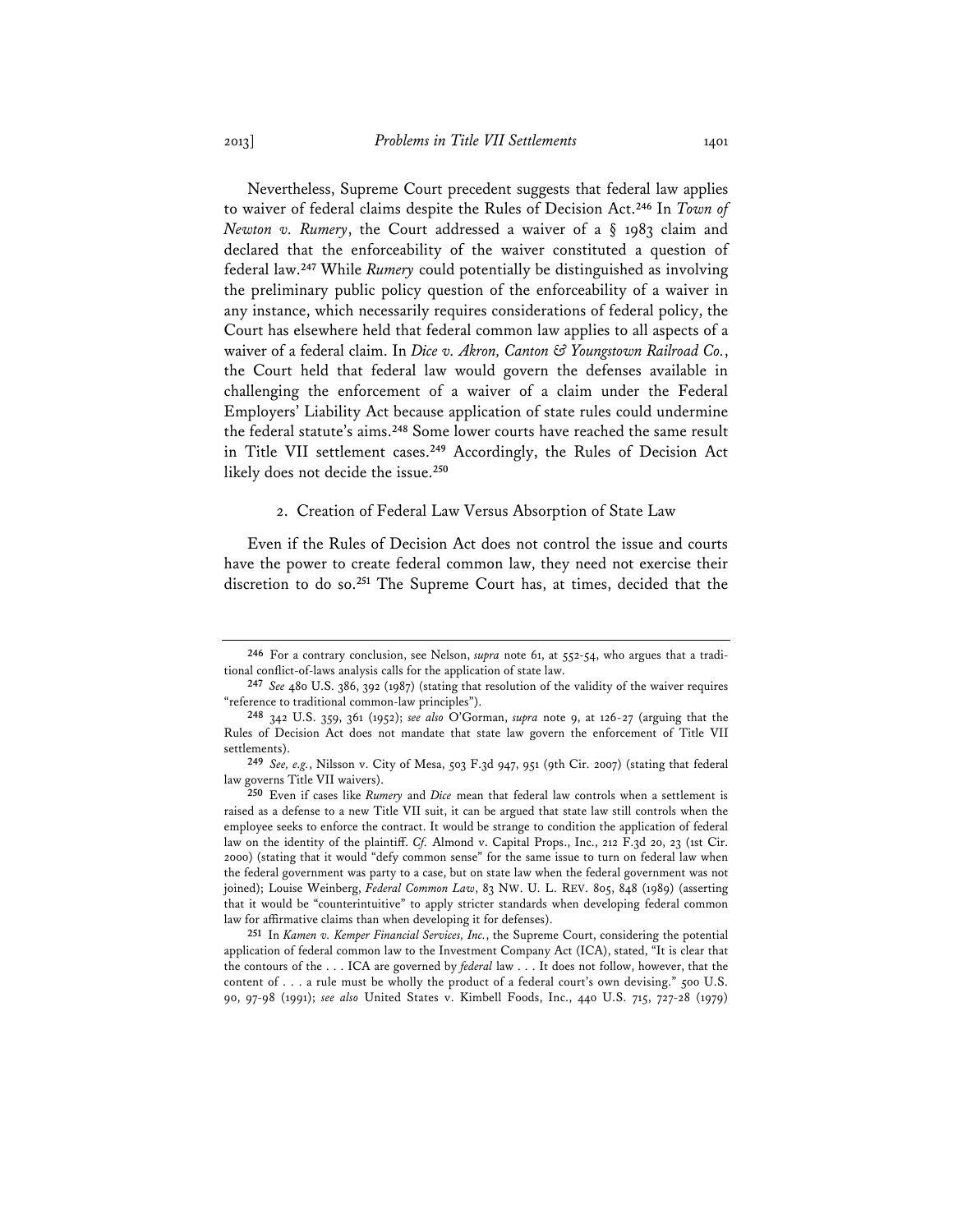use of federal rules is appropriate to govern settlements of federal statutory claims.**<sup>252</sup>** However, the Court has more recently expressed reluctance toward blanket applications of federal common law and has instead required absorption of state law in most circumstances.

*United States v. Kimbell Foods, Inc.* laid out three factors to consider when determining whether development of federal common law is justified. Courts must assess (1) the need for a uniform body of law, (2) whether application of state law would frustrate specific objectives of the federal statute, and (3) the extent to which applying a federal rule would disrupt commercial relationships predicated on state law.**<sup>253</sup>** In *O'Melveny & Meyers v. FDIC*, the Court emphasized the latter two factors.**<sup>254</sup>** It stated that "significant conflict between some federal policy or interest and the use of state law" is a "precondition for recognition of a federal rule of decision."**<sup>255</sup>** The Court also derided the need for uniformity as the "most generic (and lightly invoked)" federal interest.**<sup>256</sup>**

#### a. *The Uniformity Interest*

Despite the Supreme Court's treatment of uniformity in *O'Melveny & Meyers*, it remains a factor that courts consider and is presumably more persuasive when not merely "lightly invoked." The aims and importance of Title VII counsel in favor of uniformity. In providing employees a right to sue for employment discrimination, Title VII helps ensure that similarly situated persons are treated in a consistent manner. At least some justices have recognized, albeit in a different context, the "need for uniform interpretation" to avoid "the unfairness of treating similar employees differently."**<sup>257</sup>**

That concern is surely heightened when discrimination is at issue, as shown in Congress's decision to invoke its Section Five power and abrogate state sovereign immunity via Title VII.**<sup>258</sup>** Congress's abrogation of state sovereign immunity demonstrates its intent to make state interests secondary to federal interests with respect to securing the aims of Title VII. While

<sup>(&</sup>quot;Controversies directly affecting the operations of federal programs, although governed by federal law, do not inevitably require resort to uniform federal rules.").

**<sup>252</sup>** *See Dice*, 342 U.S. at 361; *see also* O'Gorman, *supra* note 9, at 118-24.

**<sup>253</sup>** 440 U.S. at 728-29.

**<sup>254</sup>** 512 U.S. 79, 87-88 (1994).

**<sup>255</sup>** *Id.* at 87 (quoting Wallis v. Pan Am. Petrol. Corp., 384 U.S. 63, 68 (1966)).

**<sup>256</sup>** *Id.* at 88.

**<sup>257</sup>** Empire Healthchoice Assurance, Inc. v. McVeigh, 547 U.S. 677, 709 (2006) (Breyer, J., dissenting).

**<sup>258</sup>** It would be similarly unfair to apply one set of rules when an employee sues a state employer and another set of rules for all other employer-defendants.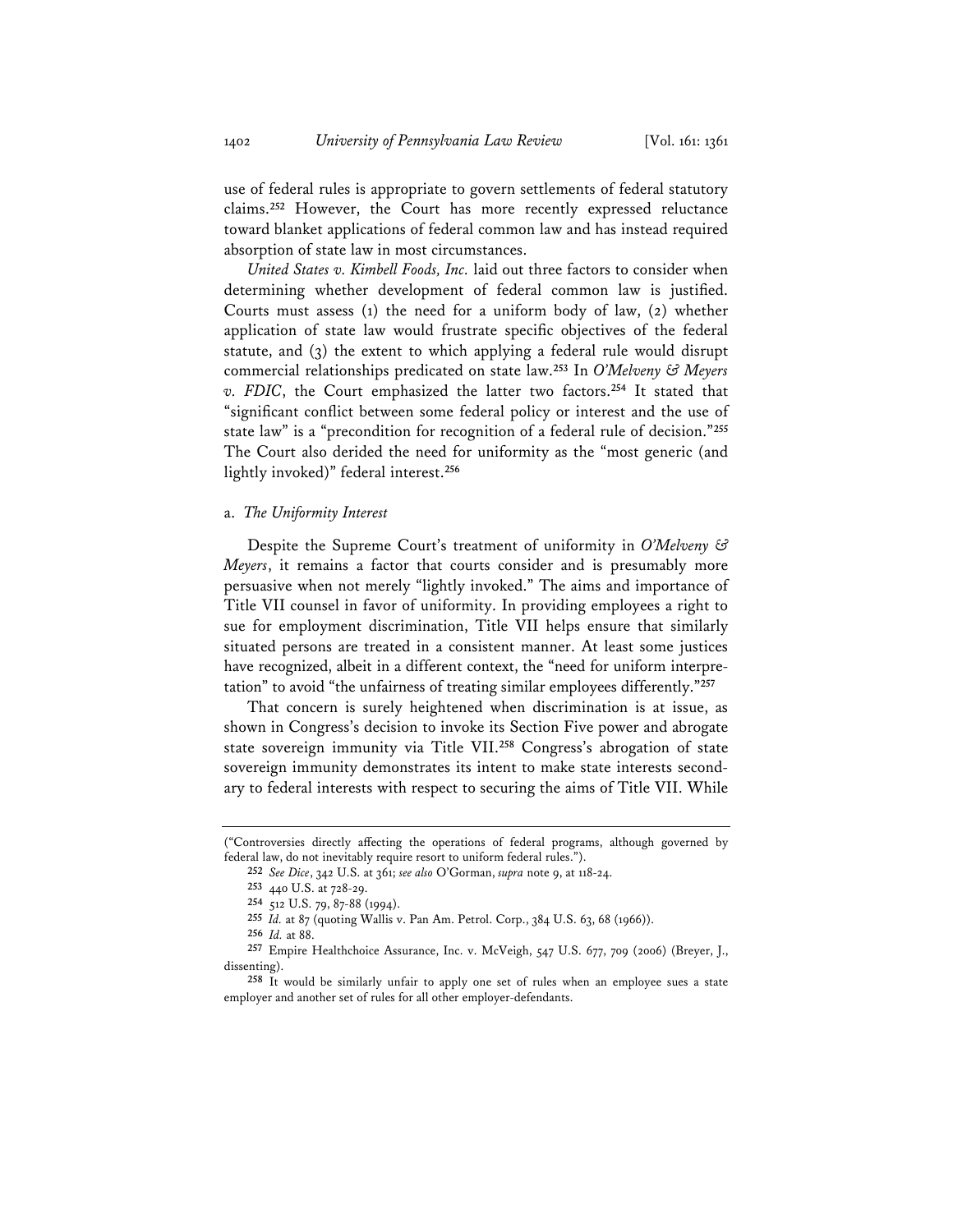Title VII's application to private employers is grounded in Congress's power under Article I, an employee's ability to enforce a settlement against an employer still should not depend on the state in which the employee worked. The federalism interests that normally counsel against displacement of state law are slighter in this context—a uniform rule is more appropriate.**<sup>259</sup>**

# b*. The Conflict Between State Law and a Uniquely Federal Interest*

The second *Kimbell Foods* factor examines whether application of state law would significantly conflict with a uniquely federal policy or interest.**<sup>260</sup>** This prong is best treated in two steps: first, considering the existence of a uniquely federal interest, and second, determining the presence of a significant conflict between the application of state law and the federal interest.

# i. The Uniquely Federal Interest

Consideration of Title VII's substantive goals reveals the presence of a uniquely federal interest. It is important to remember for whom Congress created Title VII; as the Supreme Court has noted, Title VII "concerns not majoritarian processes, but an individual's right to equal employment opportunities."**<sup>261</sup>** While it is true that employees may bring "reverse discrimination claims,"**<sup>262</sup>** members of protected classes initiate most Title VII claims. Congress's use of its Section Five power to abrogate state sovereign immunity underscores the importance of the federal interest. The rules governing contract disputes arising out of settlement breaches should therefore take into account this uniquely federal interest.**<sup>263</sup>**

**<sup>259</sup>** In *O'Melveny & Myers*, the Supreme Court rejected the FDIC's contention that uniformity was necessary because it would ease the strain on resources the FDIC endured while researching each state's laws. *See* 512 U.S. at 88 ("[I]f the avoidance of those ordinary consequences qualified as an identifiable federal interest, we would be awash in 'federal common-law' rules."). By contrast, the call for uniformity here stems from a concern that an employee's ability to vindicate her Title VII rights may be impeded because of where she works; it is not motivated by a concern that employees or employers are operating in multiple states and will be better able to handle litigation if only one set of rules applies.

**<sup>260</sup>** *See* United States v. Kimbell Foods, Inc., 440 U.S. 715, 728 (1979) (describing the need to consider whether applying state law would frustrate federal objectives); *see also* Boyle v. United Techs. Corp., 487 U.S. 500, 507 (1988) (stating that a uniquely federal interest is necessary, though not sufficient, for displacing state law).

**<sup>261</sup>** Alexander v. Gardner-Denver Co., 415 U.S. 36, 51 (1974).

**<sup>262</sup>** A reverse discrimination claim occurs when a member of a majority group claims discrimination in favor of a minority group. *See, e.g.*, Plantan v. Harry S. Truman Coll., No. 10-108, 2011 WL 5122691, at \*1 (N.D. Ill. Oct. 28, 2011).

**<sup>263</sup>** *See* Sears, Roebuck, and Co. v. Sears Realty Co., 932 F. Supp. 392, 399 (N.D.N.Y. 1996) (declaring that development of federal common law is appropriate when "necessary to protect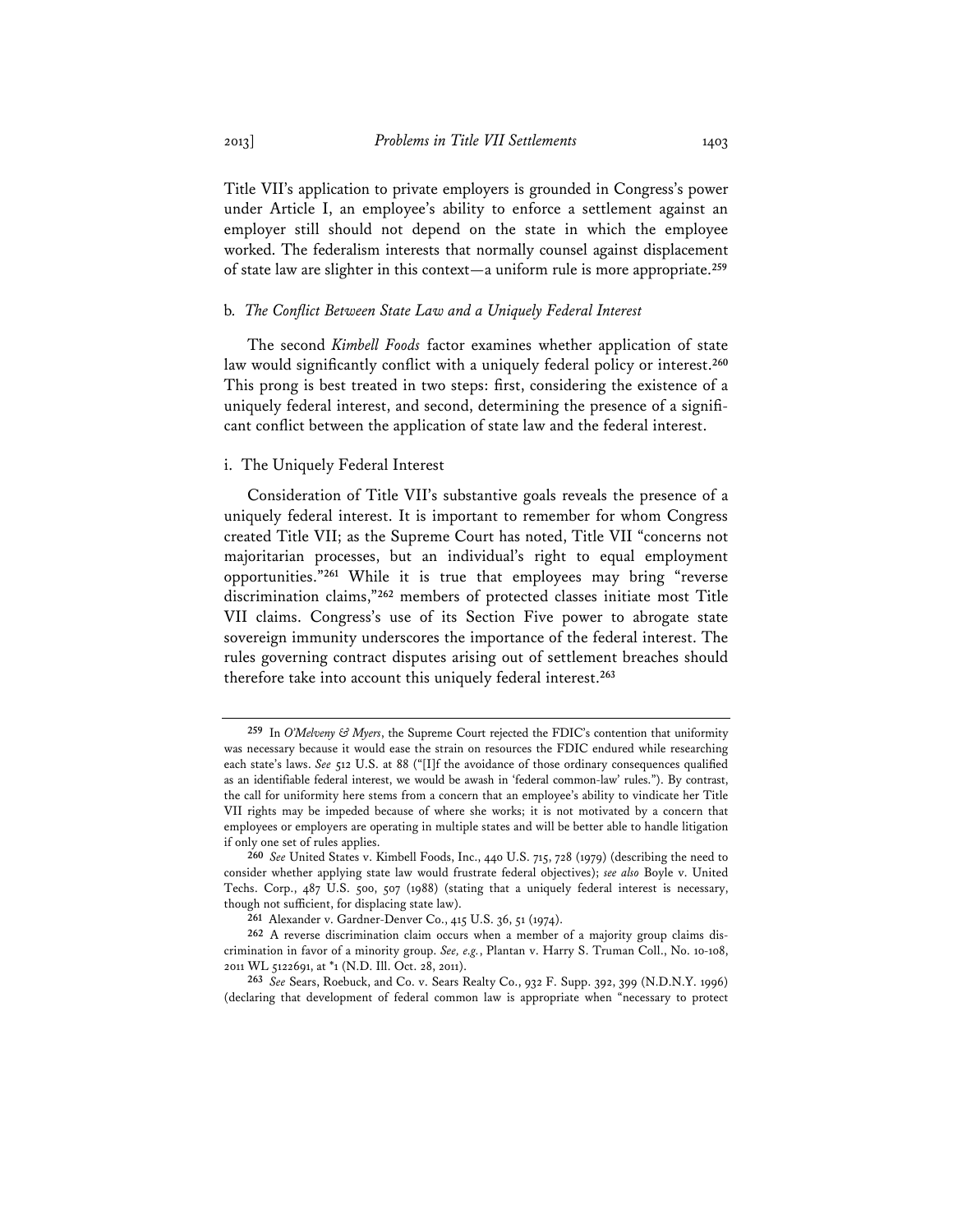Undoubtedly, opponents of the development of federal common law will point out that the Supreme Court has rarely held,**<sup>264</sup>** in the absence of a special jurisdictional provision,**<sup>265</sup>** that federal common law may be created to govern proceedings in which the federal government's fiscal interests are not implicated. Yet, the Court has developed federal common law in suits in which the federal government was not a party.**<sup>266</sup>** Moreover, lower courts have developed federal law to govern settlements of federal securities law claims for suits between private parties in which the federal government lacks a fiscal interest.**<sup>267</sup>**

More importantly, Title VII responded to pervasive employment discrimination that state law failed to remedy.**<sup>268</sup>** Congress's use of its Section Five power to complete the Title VII antidote highlights the importance of the scheme as a federal interest. The lack of a fiscal interest that matches

**265** In *Textile Workers Union of America v. Lincoln Mills*, the Court held that federal law governed suits for breaches of contracts arising out of the Labor Management Relations Act (LMRA). 353 U.S. 448, 457 (1957). Section 301 of the LMRA creates jurisdiction over "[s]uits for violation of contracts between an employer and a labor organization." 29 U.S.C. § 185(a) (2006). In contrast, Title VII's special jurisdiction provision creates federal court jurisdiction in a more general manner, without reference to contracts between employees and employers. 42 U.S.C. § 2000e-5(f)(3). Thus, the Court has interpreted the provision to supply no more additional jurisdiction than § 1331 would provide on its own. *See* Arbaugh v. Y & H Corp., 546 U.S. 500, 506 (2006) (noting that § 2000e-5(f)(3) serves to underscore Congress's intention to provide a federal forum under the full scope of § 1331). *But see* Tobias Barrington Wolff, *Federal Jurisdiction and Due Process in the Era of the Nationwide Class Action*, 156 U. PA. L. REV. 2035, 2059-60 (2008) (arguing that specialized jurisdictional provisions such as  $\S$  2000e-5(f)(3) should be interpreted to confer jurisdiction in a manner that enables "the full and comprehensive vindication of the statutory scheme of which they were a part").

**266** *See* Boyle v. United Techs. Corp., 487 U.S. 500, 512 (1988) (creating a special defense to state law tort claims against military contractors when such liability conflicts with federal policy).

**267** *See, e.g.*, Eichenholtz v. Brennan, 52 F.3d 478, 486 & n.14 (3d Cir. 1995) (creating a federal rule of decision for settlement contribution); *cf. In re* Consol. Freightways Corp., 443 F.3d 1160, 1163 (9th Cir. 2006) (considering the argument that the federal government's interest in regulating interstate transportation could be a uniquely federal interest but not finding sufficient conflict to justify the use of federal common law).

**268** Jeffrey A. Mandell, Comment, *The Procedural Posture of Minimum Employee Thresholds in Federal Antidiscrimination Statutes*, 72 U. CHI. L. REV. 1047, 1075 (2006).

*uniquely federal interests*" (emphasis added) (citing Tex. Indus., Inc. v. Radcliff Materials, Inc., 451 U.S. 630, 640 (1981))); *cf. Kimbell Foods, Inc.*, 440 U.S. at 72 (stating that the creation of federal common law may be appropriate when state law would "frustrate specific objectives of the federal programs"). Most findings of "uniquely federal interests" deal with "the rights and obligations of the United States." *See* United States v. Crown Equip. Corp., 86 F.3d 700, 706 (7th Cir. 1996) (collecting cases).

**<sup>264</sup>** *See* Dice v. Akron, Canton & Youngstown R.R. Co., 342 U.S. 359, 361 (1952) (applying federal law to settlements of Federal Employers' Liability Act claims because "the federal rights affording relief to injured railroad employees under a federally declared standard could be defeated if states were permitted to have the final say as to what defenses could and could not be properly interposed").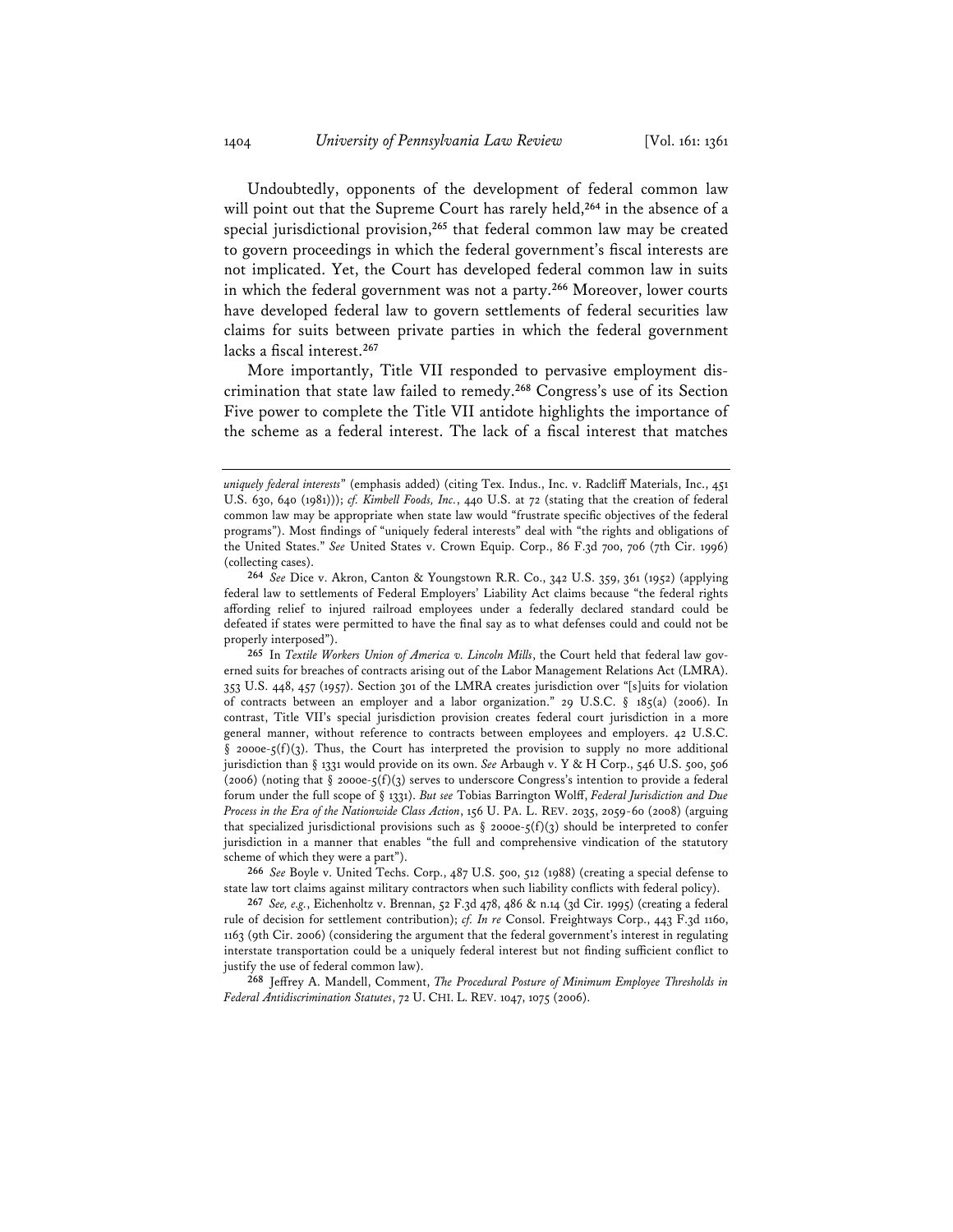the Court's previous decisions should not be considered sufficient to bar courts from developing federal rules of decision. The eradication of discrimination should not be excluded from the category of uniquely important federal interests.

# ii. The Existence of a Significant Conflict

The majority of this Comment has attempted to demonstrate the scope of the conflict between the current state of affairs and the aims of Title VII. The aggressive push to settle, the effects of confidential settlement, the untailored substantive law, and the procedural difficulties make it unnecessarily challenging for employees to vindicate their Title VII rights. It is true that no single aspect of state law generates the requisite "significant conflict" the Court requires. However, the overall use of state law clearly undermines federal efforts to accomplish the goals of Title VII.

With respect to procedural issues, use of state law (a) creates inconsistent rules as to whether a state is a viable defendant in an enforcement suit; and (b) renders an employee's ability to enforce a suit in federal court dependent on (1) the jurisdiction in which the employee works, (2) whether her claim falls under federal courts' supplemental or diversity jurisdiction, and (3) the EEOC's level of involvement. These factors, in combination, limit the power of federal courts to monitor settlements and to ensure that a policy of encouraging settlements as a means of voluntary compliance does not overshadow the twin aims of Title VII—deterring employment discrimination and compensating its victims. Application of federal rules would mitigate these conflicts.

The development of federal rules would also allow courts to remedy clashes between state substantive law and federal interests. In *United States v. Northrop Corp.*, the Ninth Circuit held that federal common law applied to the waiver of a claim under the False Claims Act.**<sup>269</sup>** The court reasoned that applying state law to such waivers would risk undermining the purposes of the False Claims Act and instead "favor[]ironclad and enforceable general releases."**<sup>270</sup>** The "voluntary and knowing" standard, as well as any rule developed to address the validity of oral settlements, combats this same problem. Furthermore, in *Kimbell Foods*, the Supreme Court rejected the argument that the application of state law would undermine the federal government's "ability to safeguard its interests in commercial dealings" because the federal agency at issue "carefully select[ed] loan recipients"

**<sup>269</sup>** 59 F.3d 953, 961 (9th Cir. 1995).

**<sup>270</sup>** *Id.* (citation omitted).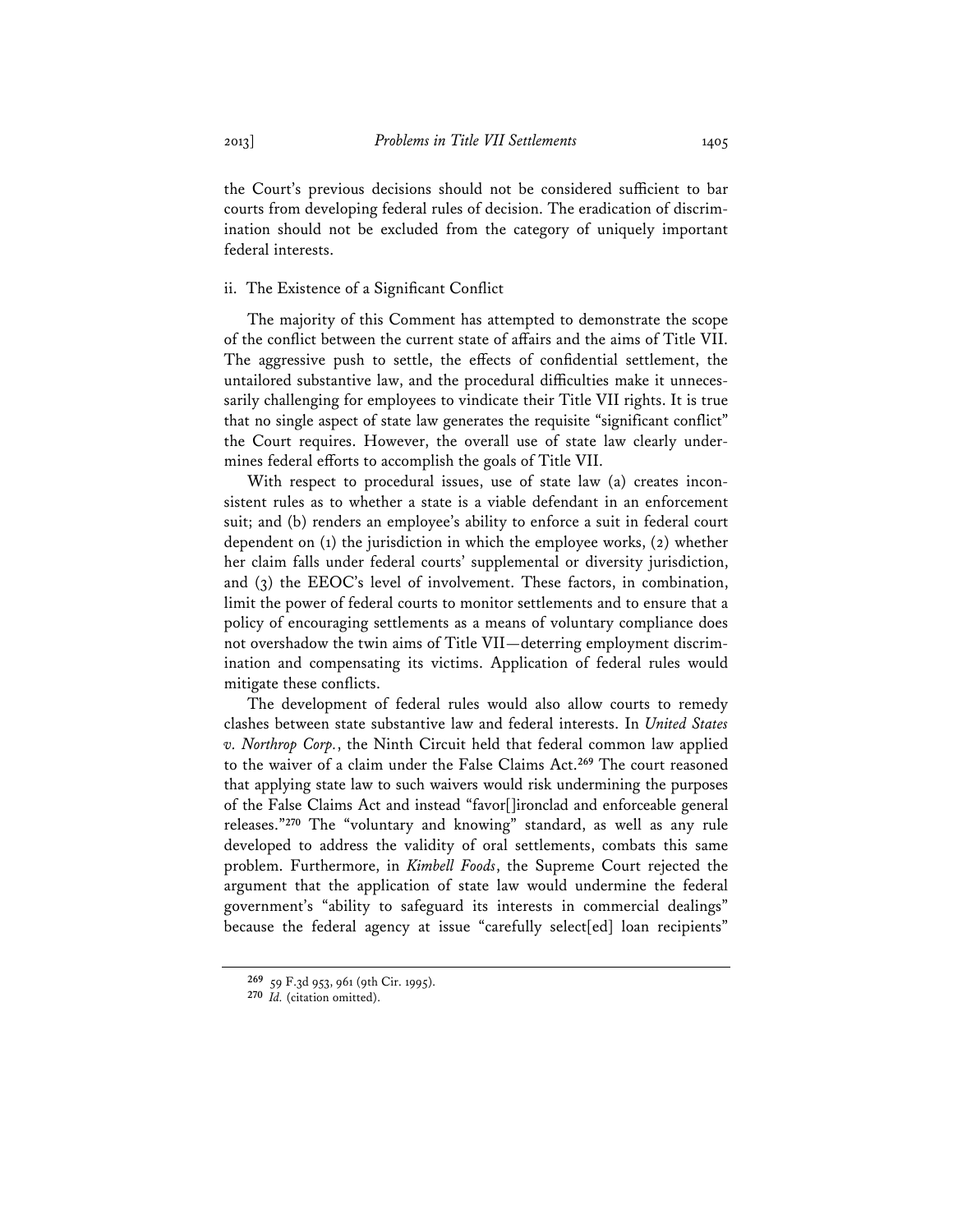"with detailed knowledge" and "tailor[ed] each transaction with state law in mind."**<sup>271</sup>** An employee who is discriminated against clearly does not choose to be discriminated against with any degree of consent, let alone "carefully" and with "detailed knowledge." Thus, she is unable to tailor the instances in which resorting to contractual settlements will be necessary and may not be readily able to "safeguard" her interests. The substance of federal common law could protect against this inability to anticipate workplace discrimination.

Application of federal common law would suppress the risk of conflicting state laws in other ways as well. It would allow courts specifically to enforce settlements that require employers to take actions other than providing monetary compensation—as Title VII settlements often do**<sup>272</sup>**—because state courts are often unreceptive to specific performance clauses.**<sup>273</sup>** Finally, use of federal common law rules would help combat the perception that Title VII claims are often meritless and help federal courts develop a better understanding of "second generation discrimination."**<sup>274</sup>**

# c. *The Effect on Commercial Relationships*

The third *Kimbell Foods* factor considers the degree to which application of federal common law would "disrupt commercial relationships predicated on state law."**<sup>275</sup>** Settlement of a Title VII claim, however, likely fails to qualify as a "commercial relationship," and thus the third *Kimbell Foods* factor should not cause much concern.**<sup>276</sup>**

Even if these settlements are deemed commercial, this aspect of *Kimbell Foods* should not preclude the creation of federal common law. The Supreme Court instructs that the presumption that state law should be absorbed as federal law is "particularly strong" in areas where private parties transact

**<sup>271</sup>** United States v. Kimbell Foods, Inc., 440 U.S. 715, 735-36 (1979).

**<sup>272</sup>** *See, e.g.*, Greene v. Rumsfeld, 266 F. Supp. 2d 125, 132 (D.D.C. 2003) (exemplifying how settlement terms may require an employer to promote an employee).

**<sup>273</sup>** *See* Eatmon v. Bristol Steel & Iron Works, Inc., 769 F.2d 1503, 1512 (11th Cir. 1985) ("[S]tate courts might be hostile to certain terms typically included in these agreements, such as specific performance clauses."); Owens v. West, 182 F. Supp. 2d 180, 189 (D. Mass. 2001) ("Some state courts, for example, might be wary of enforcing . . . specific performance clauses.").

**<sup>274</sup>** *See supra* notes 33-38 and accompanying text. Professor Kotkin argues that federal courts could create rules to counter the effects of confidential settlements, mainly suggesting that settlements be made dependent on court approval and remain open to the public. *See* Kotkin, *supra* note 21, at 971-72 (citing D.A. Schulte, Inc. v. Gangi, 328 U.S. 108, 115-16 (1946)). While her recommendation would be addressed in an original suit, enforcement suits could develop a similar rule when the allegedly breached settlement contains a confidentiality clause.

**<sup>275</sup>** *Kimbell Foods*, 440 U.S. at 728-29.

**<sup>276</sup>** *See* O'Gorman, *supra* note 9, at 146 (arguing that settlements of Title VII claims are analogous to settlements of personal injury claims and are, therefore, not commercial transactions).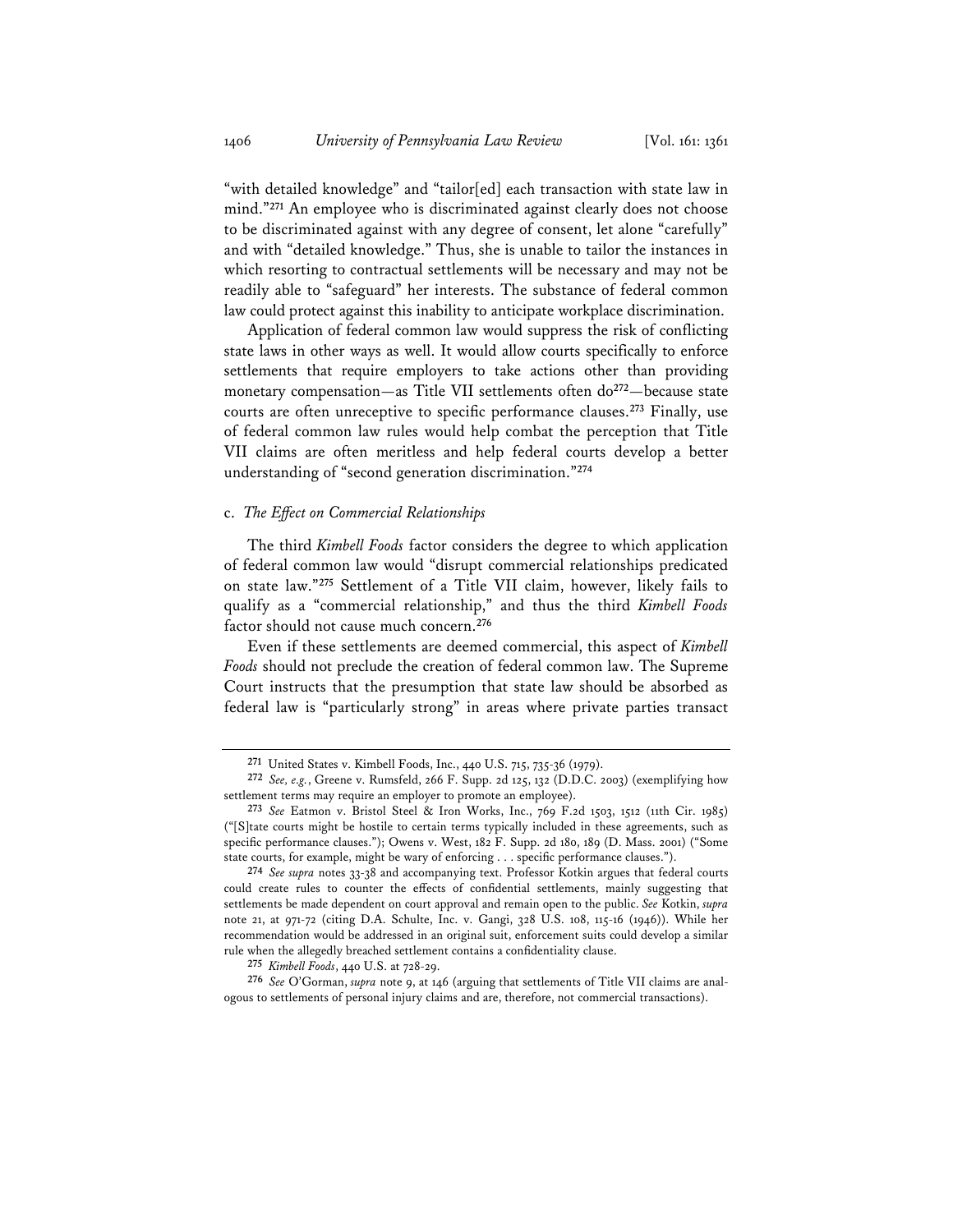with the expectation that state law will govern.**<sup>277</sup>** While parties may normally assume that state law governs contracts,**<sup>278</sup>** settlements of Title VII claims operate in an area of less-than-normal clarity.**279** Moreover, settlements are meant to further voluntary compliance, and thus the rules governing settlements should not be tailored to those who consistently settle rather than prospectively comply. Doing so would put undue emphasis on the means of enforcing Title VII to the detriment of the aims of Title VII.

\* \* \*

In sum, application of federal common law to Title VII settlementenforcement suits is warranted,**<sup>280</sup>** even if the current trends in the case law cut in the opposite direction, rendering this proposal unlikely to gain traction. These settlements implicate a uniquely federal interest that federal rules would further and that application of state law undermines.

# **CONCLUSION**

Congress's encouragement of settlements has engendered significant negative consequences. Too often, the focus has been on facilitating settlements when the primary goal should be preventing and compensating workplace discrimination. The volume of suits in which the validity of settlements arising from Title VII complaints is at issue strongly suggests that private settlement, as presently conducted, is an insufficient remedy. These complications, coupled with the negative consequences that settlements—and especially confidential settlements—may have, suggest that passive application of state law to enforcement suits produces a settlement regime in significant conflict with Title VII's aims. Though settlement will unavoidably play some role in combating employment discrimination, the current uninhibited push to resolve claims out of court puts too great a

**<sup>277</sup>** Kamen v. Kemper Fin. Servs., 500 U.S. 90, 98 (1991).

**<sup>278</sup>** *E.g.*, VKK Corp. v. NFL, 244 F.3d 114, 122 (2d Cir. 2001).

**<sup>279</sup>** *See supra* Section II.D; *see also, e.g.*, DirecTV, Inc. v. Borst, No. 03-0274, 2006 WL 1308118, at \*2 (W.D. Wis. May 9, 2006); Cornell v. Delco Elecs. Corp., 103 F. Supp. 2d 1116, 1120 (S.D. Ind. 2000).

**<sup>280</sup>** Other commentators have come to contrary conclusions. *See* Calleros, *supra* note 137, at 297-306 (finding a lack of a sufficiently significant conflict or strong federal interest to justify creation of federal common law for suits enforcing EEOC conciliation agreements); O'Gorman, *supra* note 9, at 129-47 (applying the *Kimbell Foods* factors and concluding that the creation of federal common law is generally inappropriate but may at times require respect of certain state contract rules); Michael E. Solimine, *Enforcement and Interpretation of Settlements of Federal Civil Rights Actions*, 19 RUTGERS L.J. 295, 329 (1988) (rejecting the need for application of federal common law to civil rights settlements).